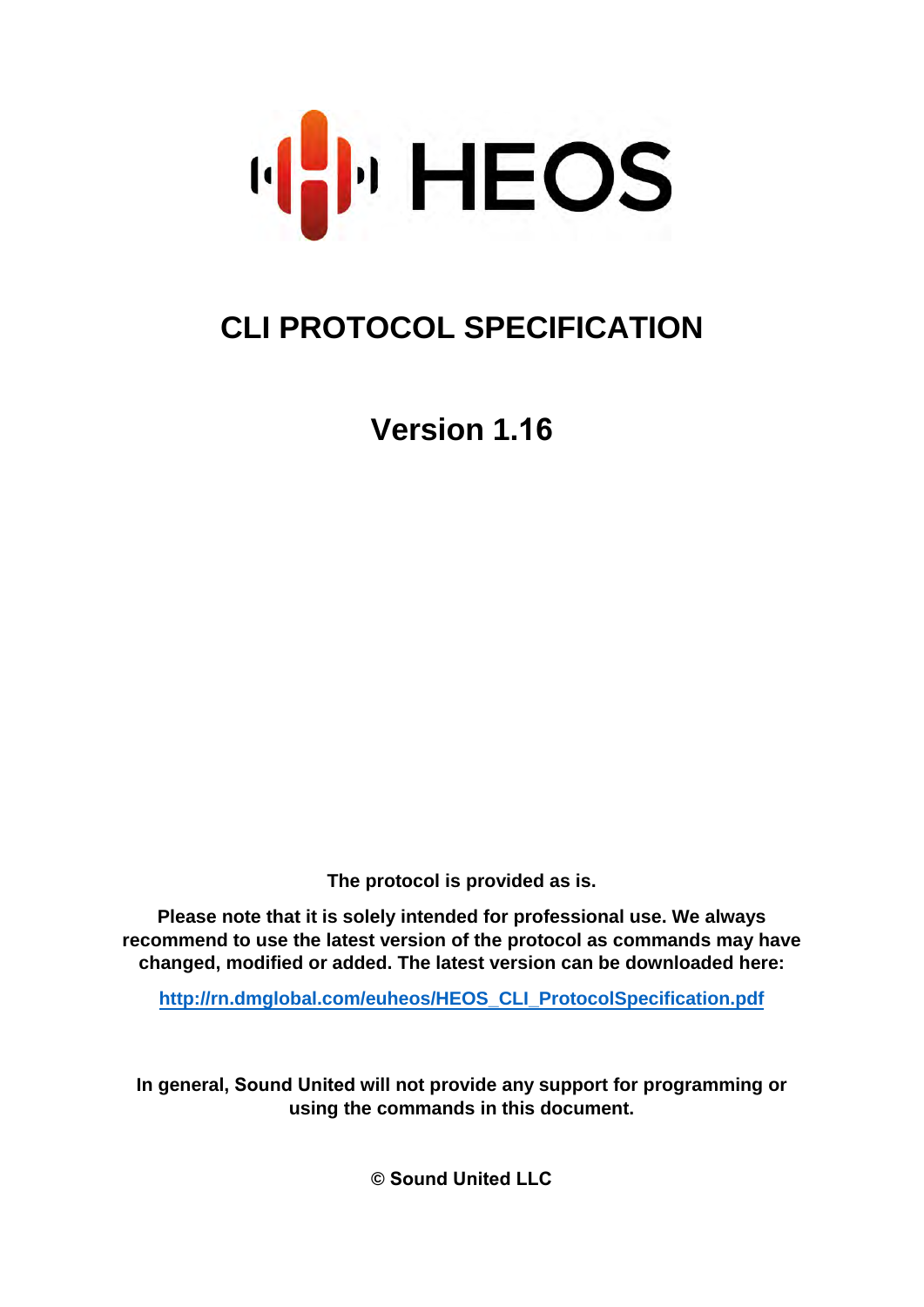# HEOS CLI Protocol Specification

- [1. Overview](#page-3-0)
	- [1.1 Supported music services](#page-3-1)
- [2. Connection](#page-4-0)
	- [2.1 Controller Design Guidelines](#page-4-1)
		- [2.1.1 Driver Initialization](#page-4-2)
			- [2.1.2 Caveats](#page-4-3)
				- [2.1.2.1 Compatibility](#page-4-4)
				- [2.1.2.2 Issues & Solutions](#page-4-5)
- [2.1.3 Miscellaneous](#page-4-6) • [3. Command and Response Overview](#page-5-0)
	- - [3.1 Commands](#page-5-1)
		- [3.2 Responses](#page-6-0)
- [4. Command and Response Details](#page-6-1)
- [4.1 System Commands](#page-6-2)
	- [4.1.1 Register for Change Events](#page-6-3)
	- [4.1.2 HEOS Account Check](#page-7-0)
	- [4.1.3 HEOS Account Sign In](#page-7-1)
	- [4.1.4 HEOS Account Sign Out](#page-7-2) [4.1.5 HEOS System Heart Beat](#page-7-3)
	- [4.1.6 HEOS Speaker Reboot](#page-7-4)
	- [4.1.7 Prettify JSON response](#page-8-0)
	- [4.2 Player Commands](#page-8-1)
		- [4.2.1 Get Players](#page-8-2)
			- [4.2.2 Get Player Info](#page-9-0)
			- [4.2.3 Get Play State](#page-10-0)
			- [4.2.4 Set Play State](#page-10-1)
			- [4.2.5 Get Now Playing Media](#page-10-2)
			- [4.2.6 Get Volume](#page-12-0)
			- [4.2.7 Set Volume](#page-12-1)
			- [4.2.8 Volume Up](#page-12-2)
			- [4.2.9 Volume Down](#page-12-3)
			- [4.2.10 Get Mute](#page-13-0)
			- [4.2.11 Set Mute](#page-13-1)
			- [4.2.12 Toggle Mute](#page-13-2)
			- [4.2.13 Get Play Mode](#page-14-0)
			- [4.2.14 Set Play Mode](#page-14-1) [4.2.15 Get Queue](#page-14-2)
			-
			- [4.2.16 Play Queue Item](#page-15-0)
			- [4.2.17 Remove Item\(s\) from Queue](#page-15-1)
			- [4.2.18 Save Queue as Playlist](#page-16-0)
			- [4.2.19 Clear Queue](#page-16-1)
			- [4.2.20 Move Queue](#page-16-2)
			- [4.2.21 Play Next](#page-17-0)
			- [4.2.22 Play Previous](#page-17-1)
			- [4.2.23 Set QuickSelect \[LS AVR Only\]](#page-17-2)
			- [4.2.24 Play QuickSelect \[LS AVR Only\]](#page-18-0)
			- [4.2.25 Get QuickSelects \[LS AVR Only\]](#page-18-1)
			- [4.2.26 Check for Firmware Update](#page-19-0)
	- [4.3 Group Commands](#page-19-1)
		- [4.3.1 Get Groups](#page-19-2)
		- [4.3.2 Get Group Info](#page-21-0)
		- [4.3.3 Set Group](#page-21-1)
		- [4.3.4 Get Group Volume](#page-22-0)
		- [4.3.5 Set Group Volume](#page-22-1)
		- [4.2.6 Group Volume Up](#page-22-2)
		- [4.2.7 Group Volume Down](#page-23-0)
		- [4.3.8 Get Group Mute](#page-23-1)
		- [4.3.9 Set Group Mute](#page-23-2)
		- [4.3.10 Toggle Group Mute](#page-24-0)
	- [4.4 Browse Commands](#page-24-1)
		- [4.4.1 Get Music Sources](#page-24-2)
		- [4.4.2 Get Source Info](#page-25-0)
		- [4.4.3 Browse Source](#page-26-0)
		- [4.4.4 Browse Source Containers](#page-28-0)
		- [4.4.5 Get Source Search Criteria](#page-30-0)
		- [4.4.6 Search](#page-31-0) ● [4.4.7 Play Station](#page-33-0)
		- [4.4.8 Play Preset Station](#page-34-0)
		- [4.4.9 Play Input source](#page-34-1)
			- [Limitations for the system when used multi devices.](#page-35-0)
		- [4.4.10 Play URL](#page-36-0)
		- [4.4.11 Add Container to Queue with Options](#page-36-1)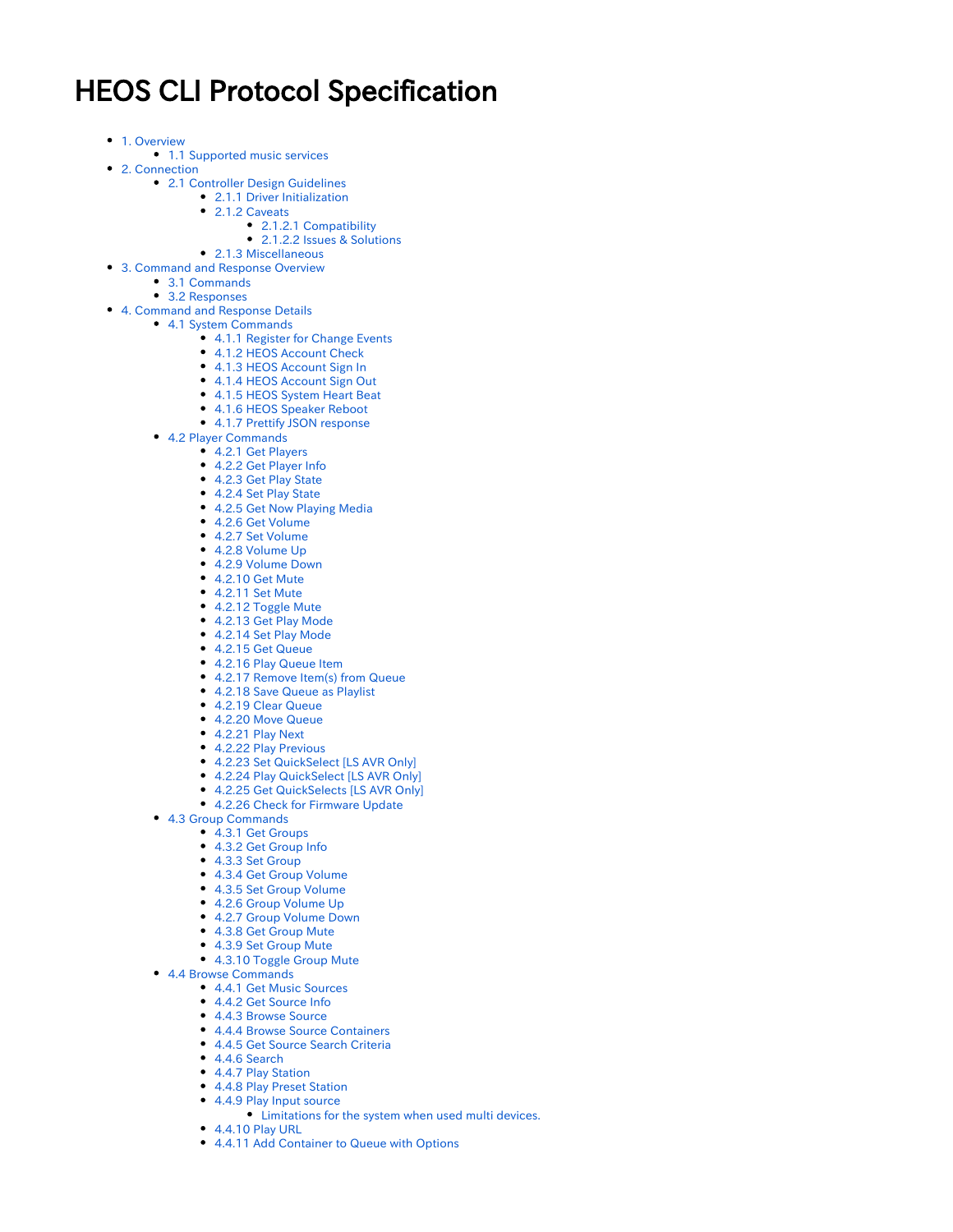- [4.4.12 Add Track to Queue with Options](#page-36-2)
- [4.4.13 Get HEOS Playlists](#page-37-0)
- [4.4.14 Rename HEOS Playlist](#page-37-1)
- [4.4.15 Delete HEOS Playlist](#page-37-2)
- [4.4.16 Get HEOS History](#page-38-0)
- [4.4.17 Retrieve Album Metadata](#page-38-1)
- [4.4.18 Get Service Options for now playing screen OBSOLETE](#page-38-2)
- [4.4.19 Set service option](#page-39-0)
- [5. Change Events \(Unsolicited Responses\)](#page-41-0)
	- [5.1 Sources Changed](#page-41-1)
	- [5.2 Players Changed](#page-41-2)
	- [5.3 Group Changed](#page-41-3)
	- [5.4 Player State Changed](#page-41-4)
	- [5.5 Player Now Playing Changed](#page-41-5)
	- [5.6 Player Now Playing Progress](#page-41-6)
	- [5.7 Player Playback Error](#page-42-0)
	- [5.8 Player Queue Changed](#page-42-1)
	- [5.9 Player Volume Changed](#page-42-2)
	- [5.10 Player Repeat Mode Changed](#page-42-3)
	- [5.11 Player Shuffle Mode Changed](#page-42-4)
	- [5.12 Group Volume Changed](#page-42-5)
	- [5.13 User Changed](#page-43-0)
- [6.0 Error Codes](#page-43-1)
	- [6.1 General Error Response](#page-43-2) [6.2 Error Code description](#page-43-3)

Version | HEOS Version Modifications **Date Author Author Author Author Author** Date Author Author Author Date Author 1.0 1.280.96 Initial release. 12/20 /2014 Prakash Mortha 1.1 1.304.61 Add set service option command. 05/27 /2015 Prakash Mortha 1.2 1.310.170 Remove support for play url. Special characters ('&,'=', and '%') are encoded. 08/06 /2015 Prakash Mortha 1.3 1.331.70 Add reboot command. Support Tidal/SoundCloud/Amazon Music. Extend get\_search\_criteria to indicate if Play-All option is supported on searched tracks. Ability to create new station through Artist/Show/Track name. Add service specific transport control option list. 12/03 /2015 Prakash Mortha 1.4 | 1.331.120 | Bug fixes. Documentation changes: Add transport control options for Amazon Music. Known Issues: Range queries doesn't work on Amazon Music. 01/21 /2016 Prakash Mortha 1.5 1.349.101 Add preset command to play stations from HEOS Favorites. Add players network connection type in get\_players and get\_player\_info command responses. Fix issue with range queries on Amazon Music. Add issues and solutions section. Refer Issues & amp; Solutions. Remove support for Rdio as it is gone. 04/13 /2016 Prakash Mortha 1.6 1.364.110 Add limitations while using inputs. Add AVR inputs list. 07/25 /2016 Prakash Mortha 1.7 1.373.100 Add Source id for each Music service and source. Remove unused change events: source\_data\_changed, group\_changed, player\_mute\_changed, group\_mute\_changed. 09/21 /2016 Prakash Mortha 1.8 1.397.190 Add support for Juke music service. Add support for adding station to HEOS Favorites from browse menu. Expand Thumbs Up/Down option to more music services. [LS AVR only] Add new commands set\_quickselect, play\_quickselect, and get\_quickselects. 04/12 /2017 Prakash Mortha 1.9 1.406.140 Add support to Play Url 1.5 and 1.406.140 Add support to Play Url 1.5 and 1.5 and 1.5 and 1.5 and 1.5 and 1.5 and 1.5 and 1.5 and 1.5 and 1.5 and 1.5 and 1.5 and 1.5 and 1.5 and 1.5 and 1.5 and 1.5 and 1.5 an /2017 Prakash Mortha 1.10  $\vert$  1.430.160  $\vert$  Add check update command. Add new response field 'serial' to get players and get player info command responses. Add new response fields 'available' and 'service\_username' to get\_music\_sources and get\_source\_info command reponses. Add QQMusic to the supported music service list. 11/20 /2017 Prakash Mortha 1.11 1.442.150 Add new field value (unknown) to network connection types. Clarify on 'available' field in 'Get Music Sources' and 'Get Source Info' command response. 02/15 /2018 Prakash Mortha 1.12 1.442.150 Document more inputs 05/14 05/14 /2018 Prakash Mortha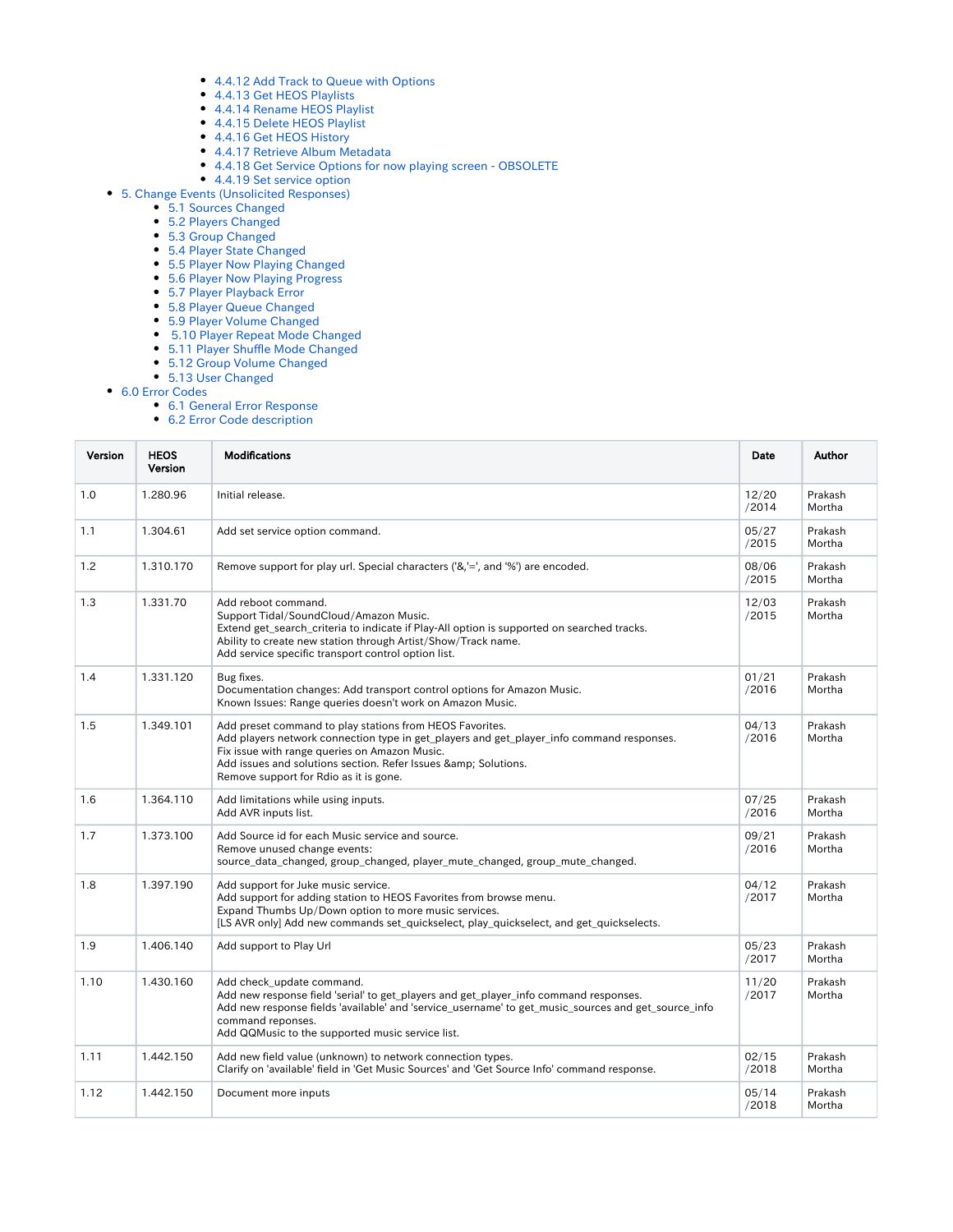| 1.13 | 1.481.130 | Remove support for Juke Music service. Juke support is currently removed from HEOS.<br>Add option '21 - Playable Container' to support playable containers on Windows Media share.<br>Add popular list of system errors. | 10/31<br>/2018 | Prakash<br>Mortha   |
|------|-----------|--------------------------------------------------------------------------------------------------------------------------------------------------------------------------------------------------------------------------|----------------|---------------------|
| 1.14 | 1.505.140 | Remove "inputs/analog" from input source name for Play input source command.<br>Add "inputs/analog_in_1", "inputs/analog_in_2" and "inputs/recorder_in_1" to input source name for<br>Play input source command.         | 04/24<br>/2019 | Yasuchika<br>Ishida |
| 1.15 | 1.544.150 | Add "inputs/aux 8k" to input source name for Play input source command.                                                                                                                                                  | 11/29<br>/2019 | Yasuchika<br>Ishida |
| 1.16 | 1.583.145 | Add "inputs/tv" to input source name for Play input source command.                                                                                                                                                      | 06/11<br>/2020 | Yasuchika<br>Ishida |

# <span id="page-3-0"></span>1. Overview

The Denon HEOS is a network connected, wireless, multi-room music system. The HEOS Command Line Interface (CLI) allows external control systems to manage, browse, play, and get status from the Denon HEOS products. The HEOS CLI is accessed through a telnet connection between the HEOS product and the control system. The control system sends commands and receives responses over the network connection. The CLI commands and responses are in human readable (ascii) format. The command is a text string and the responses are in JSON format. The commands and responses for browsing music servers and services use a RESTFUL like approach while other commands and responses are more static.

## <span id="page-3-1"></span>1.1 Supported music services

Following table list out all supported online music services through HEOS. Please note, currently not all services are supported through CLI.

| Source ID (sid) | <b>Service Name</b> | <b>Browse through CLI</b> | Search/New station through CLI |
|-----------------|---------------------|---------------------------|--------------------------------|
| 1               | Pandora             | Yes                       | Yes (Create New Station)       |
| 2               | Rhapsody            | Yes                       | Yes                            |
| 3               | Tuneln              | Yes                       | Yes                            |
| 4               | Spotify             | No                        | No                             |
| 5               | Deezer              | Yes                       | Yes                            |
| 6               | Napster             | Yes                       | Yes                            |
| $\overline{7}$  | iHeartRadio         | Yes                       | Yes (Create New Station)       |
| 8               | Sirius XM           | Yes                       | No                             |
| 9               | Soundcloud          | Yes                       | Yes                            |
| 10              | Tidal               | Yes                       | Yes                            |
| 11              | Future service      | N/A                       | N/A                            |
| 12              | Rdio                | Not supported in HEOS     | Not supported in HEOS          |
| 13              | <b>Amazon Music</b> | Yes                       | No                             |
| 14              | Future service      | N/A                       | N/A                            |
| 15              | Moodmix             | No                        | No                             |
| 16              | Juke                | Not supported in HEOS     | Not supported in HEOS          |
| 17              | Future service      | N/A                       | N//A                           |
| 18              | QQMusic             | No                        | No                             |

Following table list out other supported music sources through CLI.

| Source ID (sid) | Source name                               | <b>Browse supported</b> | Search supported |
|-----------------|-------------------------------------------|-------------------------|------------------|
| 1024            | Local USB Media/ Local DLNA servers   Yes |                         | Yes              |
| 1025            | <b>HEOS Playlists</b>                     | Yes                     | No               |
| 1026            | <b>HEOS History</b>                       | Yes                     | No               |
| 1027            | <b>HEOS</b> aux inputs                    | Yes                     | No               |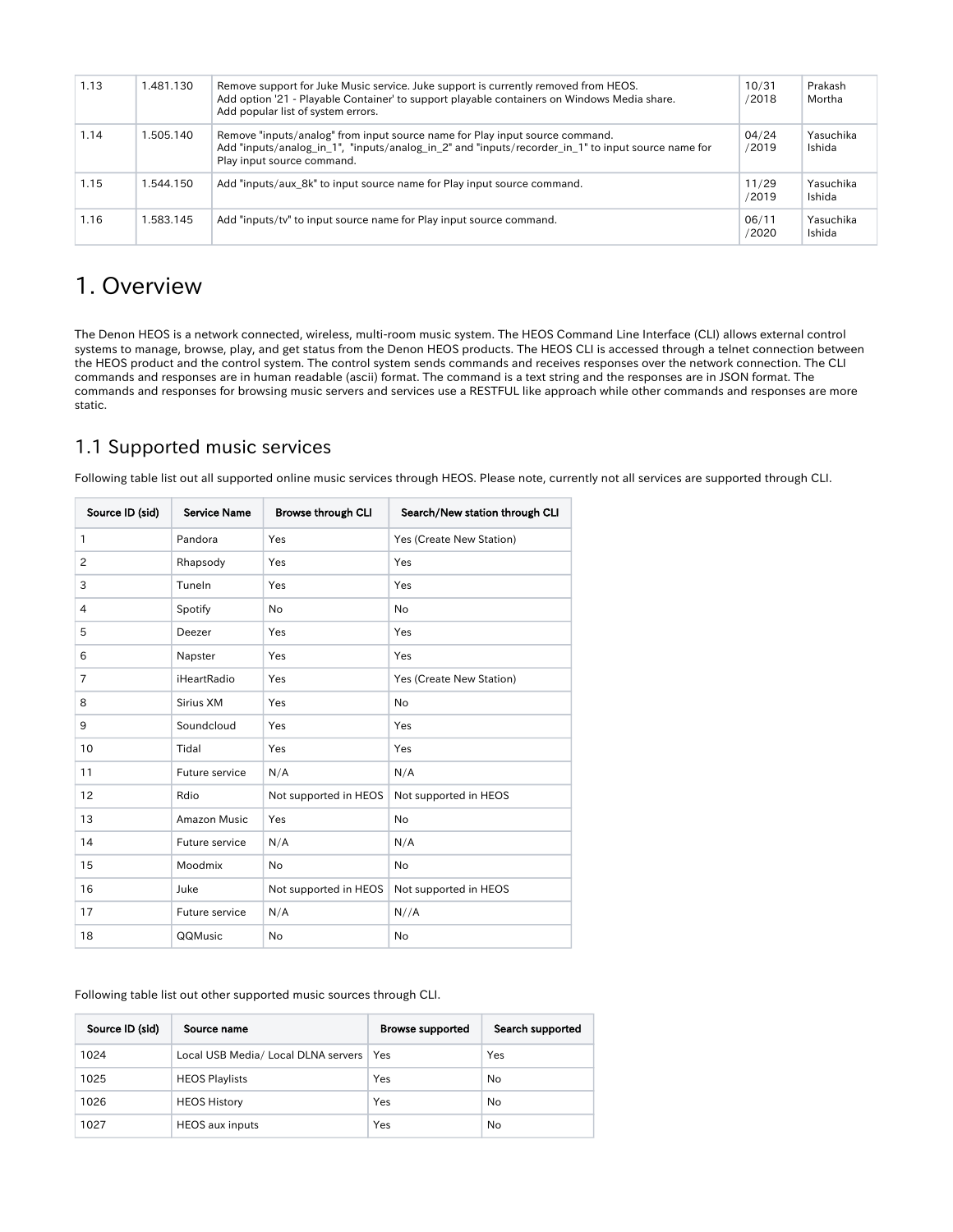| 1028 | HEOS F<br>Favorites | Yes | . No |
|------|---------------------|-----|------|
|------|---------------------|-----|------|

# <span id="page-4-0"></span>2. Connection

The HEOS products can be discovered using the UPnP SSDP protocol. Through discovery, the IP address of the HEOS products can be retrieved. Once the IP address is retrieved, a telnet connection to port 1255 can be opened to access the HEOS CLI and control the HEOS system. The HEOS product IP address can also be set statically and manually programmed into the control system. Search target name (ST) in M-SEARCH discovery request is 'urn:schemas-denon-com:device:ACT-Denon:1'.

The control system should use various Get commands to determine the players and groups currently in the HEOS system.

Controller software can control all HEOS speakers in the network by establishing socket connection with just one HEOS speaker. It is recommended not to establish socket connection to each HEOS speaker. This is to decrease network traffic caused by establishing socket connection to each HEOS speaker. Controller software can open multiple socket connections to the single HEOS speaker. Typically controllers will use one connection to listen for change events and one to handle user actions.

## <span id="page-4-1"></span>2.1 Controller Design Guidelines

### <span id="page-4-2"></span>2.1.1 Driver Initialization

In order to reduce number of UPnP devices running on the network, HEOS Speaker runs CLI module in a dormant mode. HEOS speaker spawns CLI core modules when the controller establishes the first socket connection to the speaker. What it all means for controller?

- Inability of CLI module to process player commands. This is because, by nature of UPnP, CLI module need some time to discover all players before they can be identified by their unique Id (pid)
- Spew of events when controller initially connects to the speaker. In order to avoid excessive event handling in a event driven controller system, the following initialization sequence is suggested:
	- 1. Un-register for change events. By default speaker doesn't send unsolicited events but still it is a good idea to send un-register command. This is done through 'register for change events' command.
	- 2. If user credentials are available, sign-in to HEOS user account. This is done through 'sign\_in' command.
	- 3. Retrieve current HEOS ecosystem status. This is done through commands like 'get\_players', 'get\_sources', 'get\_groups',
	- 'get\_queue', 'get\_now\_playing\_media', 'get\_volume', 'get\_play\_state' etc.
	- 4. Register for change events. This is done through 'register\_for\_change\_events' command.
- If controller design involves disconnect and reconnect to HEOS speakers through CLI, it is recommended to keep a idle connection to HEOS Speaker thus avoiding CLI module to set back to dormant mode.

#### <span id="page-4-3"></span>2.1.2 Caveats

#### <span id="page-4-4"></span>2.1.2.1 Compatibility

Please take a look at the following suggestions to avoid breaking controller code due to future enhancements

- The 'message' field part of HEOS response is a string. The attribute value pair in this message string is delimited by '&'. Further the attribute name and value is separated by '=' sign. Please note that new arguments can be added in the future.
- New JSON objects may be added to the 'payload' as part of future enhancements.

#### <span id="page-4-5"></span>2.1.2.2 Issues & Solutions

Changes made to HEOS user account, through HEOS app will not reflect through CLI until the controller is restarted. Ex: Adding or removing music services to HEOS user account, through HEOS app will not reflect in get\_music\_sources command response until the controller is restarted.

Solution: Controller needs to re sign-in to HEOS account to reflect changes made through HEOS app, with out restarting the controller. So, in addition to performing HEOS account sign-in as part of driver initialization process, it is highly recommended to provide sign-out and sign-in option through end users UI screen. End user need to re-signIn when he adds /removes music service through HEOS app.

#### <span id="page-4-6"></span>2.1.3 Miscellaneous

- Controllers can add custom argument SEQUENCE=<number> in browse commands to associate command and response. This is possible because the 'message' field in the response packet includes all the arguments sent in the command. Please let us know if you need additional custom argument other than 'SEQUENCE'. This is to avoid accidentally using HEOS command arguments for special purpose.
- Maximum number of simultaneous socket connections supported by HEOS speaker is 32.
- Service specific transport control options are as follows: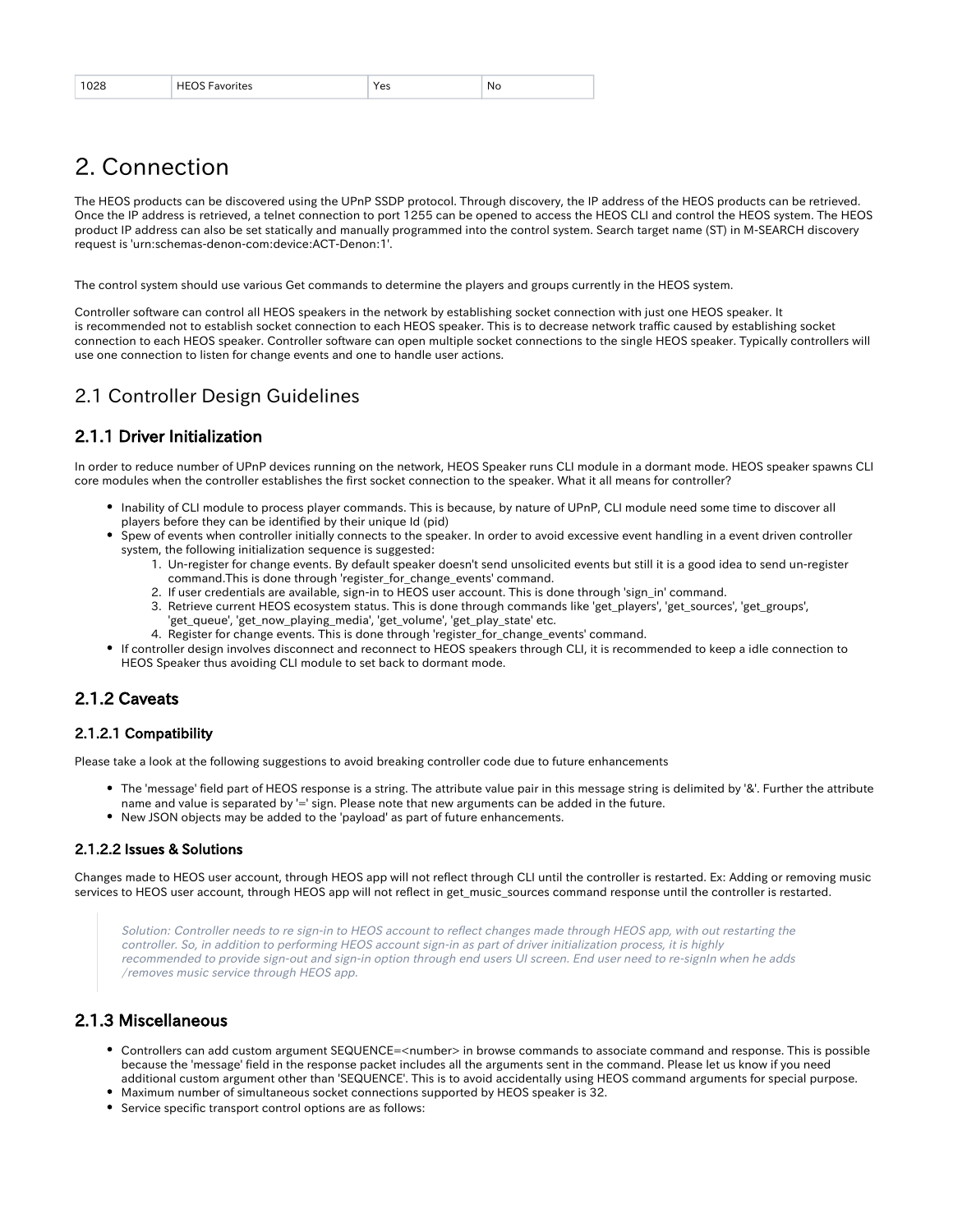| <b>Services</b>     | Type    | <b>Supported Transport Controls by CLI</b>   | Supported Transport Controls in HEOS App (No significance. Only for<br>Reference) |
|---------------------|---------|----------------------------------------------|-----------------------------------------------------------------------------------|
| Amazon<br>Music     | station | Play, Pause, Stop, PlayNext,<br>PlayPrevious | Play, Pause, PlayNext, PlayPrevious                                               |
|                     | song    | Play, Pause, Stop, PlayNext,<br>PlayPrevious | Play, Pause, PlayNext, PlayPrevious                                               |
| Deezer              | station | Play, Pause, Stop, PlayNext                  | Play, Pause, PlayNext                                                             |
|                     | song    | Play, Pause, Stop, PlayNext,<br>PlayPrevious | Play, Pause, PlayNext, PlayPrevious                                               |
| <b>iHeart Radio</b> | station | Play, Stop                                   | Play, Stop, Scan                                                                  |
|                     | song    | Play, Pause, Stop, PlayNext,<br>PlayPrevious | Play, Pause, PlayNext, PlayPrevious                                               |
| Napster             | station | Play, Pause, Stop, PlayNext                  | Play, Pause, PlayNext                                                             |
|                     | song    | Play, Pause, Stop, PlayNext,<br>PlayPrevious | Play, Pause, PlayNext, PlayPrevious                                               |
| Pandora             | station | Play, Pause, Stop, PlayNext                  | Play, Pause, PlayNext                                                             |
|                     | song    | ΝA                                           | <b>NA</b>                                                                         |
| Rhapsody            | station | Play, Pause, Stop, PlayNext                  | Play, Pause, PlayNext                                                             |
|                     | song    | Play, Pause, Stop, PlayNext,<br>PlayPrevious | Play, Pause, PlayNext, PlayPrevious                                               |
| SoundCloud          | station | NA                                           | <b>NA</b>                                                                         |
|                     | song    | Play, Pause, Stop, PlayNext,<br>PlayPrevious | Play, Pause, PlayNext, PlayPrevious                                               |
| SiriusXM            | station | Play, Stop                                   | Play, Stop                                                                        |
|                     | song    | NA                                           | ΝA                                                                                |
| Tidal               | station | <b>NA</b>                                    | <b>NA</b>                                                                         |
|                     | song    | Play, Pause, Stop, PlayNext,<br>PlayPrevious | Play, Pause, PlayNext, PlayPrevious                                               |
| Tunein              | station | Play, Stop                                   | Play, Stop                                                                        |
|                     | song    | Play, Pause, Stop, PlayNext,<br>PlayPrevious | Play, Pause, PlayNext, PlayPrevious                                               |
| Local Music         | station | NA                                           | NA                                                                                |
|                     | song    | Play, Pause, Stop, PlayNext,<br>PlayPrevious | Play, Pause, PlayNext, PlayPrevious                                               |
| Favorites           | station | *Depending on playing service                | *Depending on playing service                                                     |
|                     | song    | ΝA                                           | NA                                                                                |
| Playlists           | station | <b>NA</b>                                    | <b>NA</b>                                                                         |
|                     | song    | Play, Pause, Stop, PlayNext,<br>PlayPrevious | Play, Pause, PlayNext, PlayPrevious                                               |
| History             | station | *Depending on playing service                | *Depending on playing service                                                     |
|                     | song    | Play, Pause, Stop, PlayNext,<br>PlayPrevious | Play, Pause, PlayNext, PlayPrevious                                               |
| <b>AUX Input</b>    | station | Play, Stop                                   | Play, Stop                                                                        |
|                     | song    | NA                                           | NA                                                                                |

# <span id="page-5-0"></span>3. Command and Response Overview

## <span id="page-5-1"></span>3.1 Commands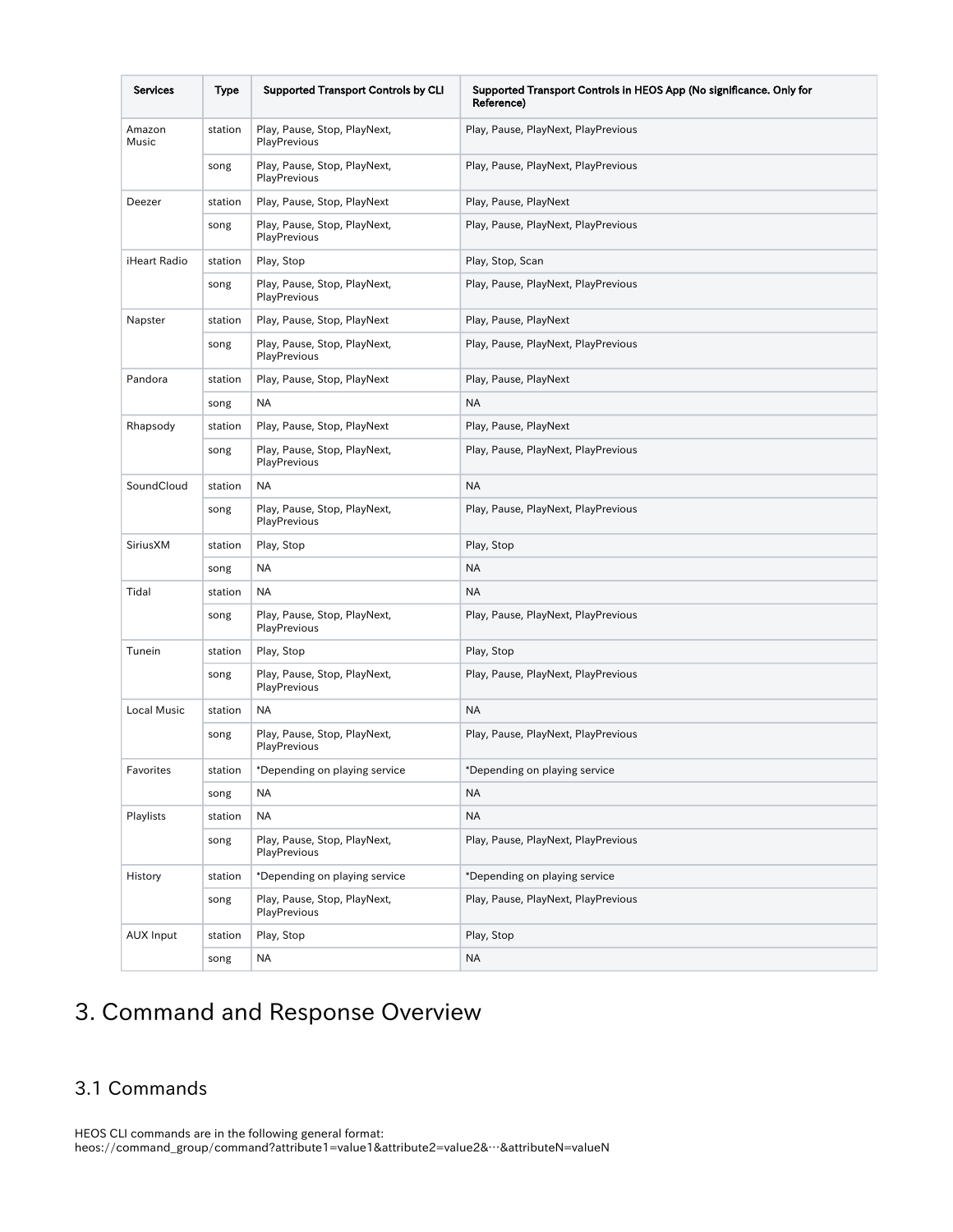Command string delimiter is "\r\n".

Note: Special characters, i.e '&', '=', and '%' in attribute/value needs to be encoded to '%26(&)', '%3D(=)', and '%25(%)'. Most of the time, controllers use the same string that is received in previous command response. For example, while preparing 'play\_stream'/'add\_to\_queue' command, controllers will use the strings obtained in 'browse' command response. Those strings are already encoded. So, controllers are not required to perform any special action. However, controllers might need to decode the encoded strings before they can be properly displayed on the controller GUI.

#### <span id="page-6-0"></span>3.2 Responses

{

}

}

The responses to commands are in JSON format and use the following general structure:

```
 "heos": {
            "command": "'command_group'/'command'",
            "result": "'success' or 'fail'",
            "message": "other result information'"
        },
 "payload":{
              'Rest of response data'
```
Some command responses will not include a payload.

If the "result" of the command is "fail" then the "message" information contains the error codes for the failure. The error codes can be found in section 'Error Code description'.

Some commands will also cause unsolicited events. For example, sending the 'player/clear\_queue' command will cause the Player Queue Changed event and could also cause the Player State Changed event.

When the actual response can't be populated immediately, a special response will be sent back as shown below. This usually occurs during browse /search as CLI needs to retrieve data from remote media server or online service.

```
{
    "heos": {
              "command": "'command_group'/'command'",
              "result": "'success'",
              "message": "command under process'"
 }
}
```
JSON command response delimiter is " $\rceil r \rceil$ .

Note: Special characters '&', '=', and '%' in the JSON response fields are encoded to '%26(&)', '%3D(=)', and '%25(%)'.

# <span id="page-6-1"></span>4. Command and Response Details

#### <span id="page-6-2"></span>4.1 System Commands

#### <span id="page-6-3"></span>4.1.1 Register for Change Events

By default HEOS speaker does not send Change events. Controller needs to send this command with enable=on when it is ready to receive unsolicit responses from CLI. Please refer to "Driver Initialization" section regarding when to register for change events.

Command: heos://system/register\_for\_change\_events?enable='on\_or\_off'

|        | Attribute   Description                           | Enumeration |
|--------|---------------------------------------------------|-------------|
| enable | Register or unregister for change events. on, off |             |

Response:

```
{
   "heos": {
             "command": "system/register_for_change_events",
             "result": "success",
            "message": "enable='on_or_off'"
 }
}
```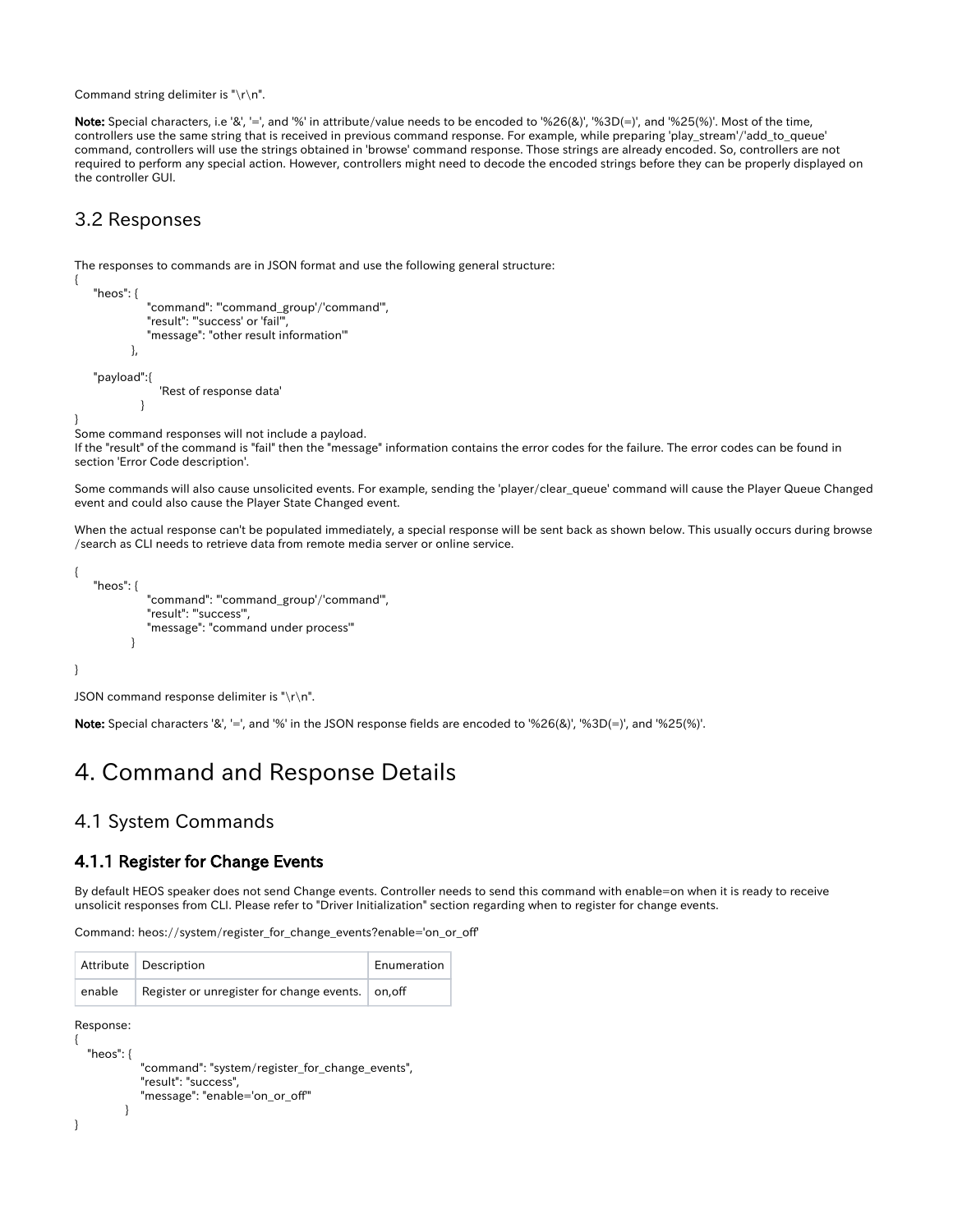Example: heos://system/register\_for\_change\_events?enable=on

### <span id="page-7-0"></span>4.1.2 HEOS Account Check

```
Command: heos://system/check_account
```

```
This command returns current user name in its message field if the user is currently singed in. 
Response:
{
    "heos": {
              "command": "system/check_account",
              "result": "success",
               "message": "signed_out" or "signed_in&un=<current user name>" 
           }
}
```
Example: heos://system/check\_account

## <span id="page-7-1"></span>4.1.3 HEOS Account Sign In

Command: heos://system/sign\_in?un=heos\_username&pw=heos\_password

|    | Attribute   Description     | Enumeration |
|----|-----------------------------|-------------|
| un | HEOS account username   N/A |             |
| pw | HEOS account password       | N/A         |

Response:

```
{
   "heos": {
              "command": "system/sign_in ",
              "result": "success",
              "message": "signed_in&un=<current user name>"
           }
}
```
Example: heos://system/sign\_in?un=user@gmail.com&pw=12345

## <span id="page-7-2"></span>4.1.4 HEOS Account Sign Out

```
Command: heos://system/sign_out 
Response:
{
   "heos": {
             "command": "system/sign_out ",
             "result": "success",
             "message": "signed_out"
 }
}
```
Example: heos://system/sign\_out

#### <span id="page-7-3"></span>4.1.5 HEOS System Heart Beat

```
Command: heos://system/heart_beat 
Response:
{
   "heos": {
              "command": "system/heart_beat ",
              "result": "success"
              "message": ""
          }
}
```
Example: heos://system/heart\_beat

## <span id="page-7-4"></span>4.1.6 HEOS Speaker Reboot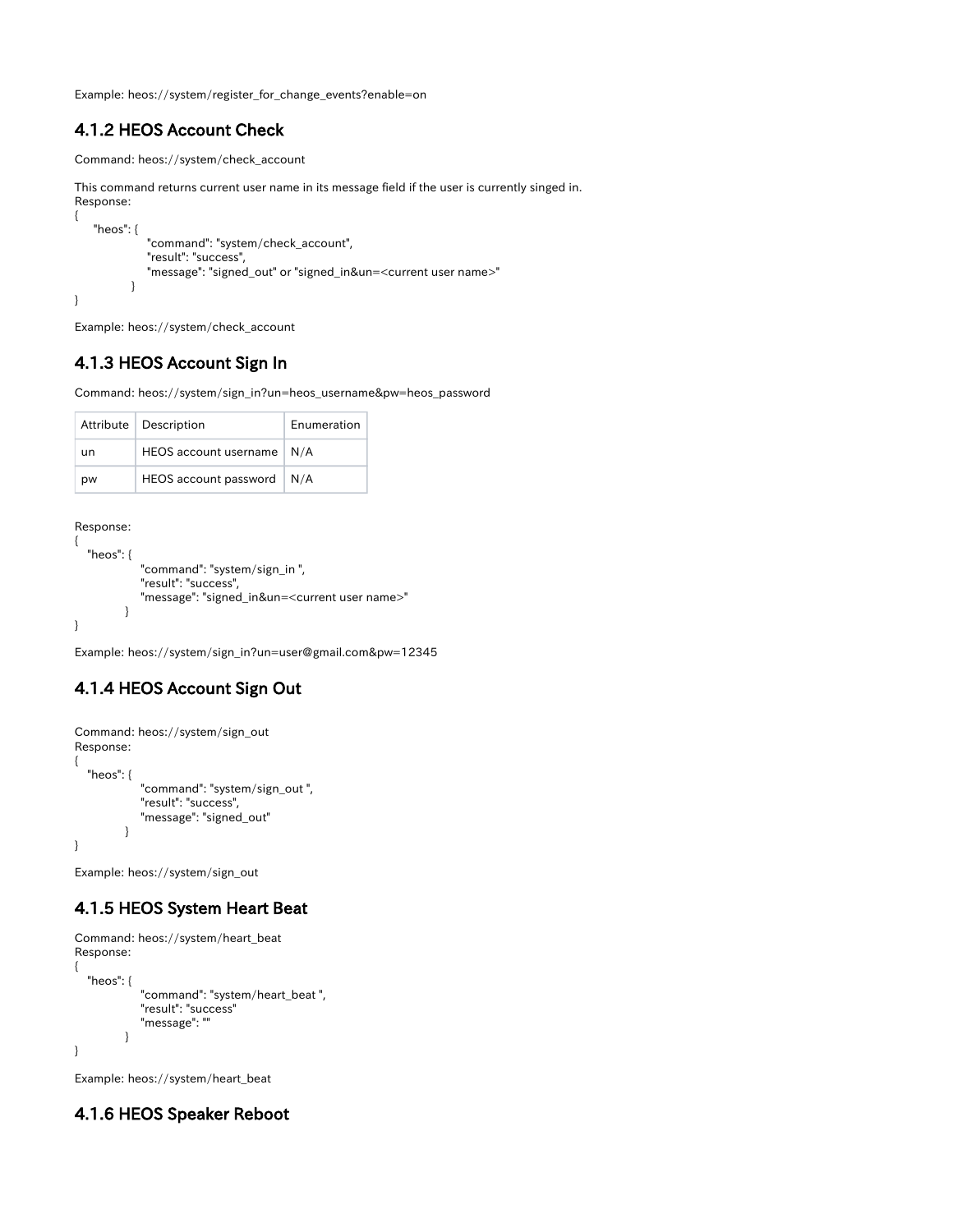Using this command controllers can reboot HEOS device. This command can only be used to reboot the HEOS device to which the controller is connected through CLI port.

```
Command: heos://system/reboot
Response:
{
   "heos": {
             "command": "system/reboot",
             "result": "success"
             "message": ""
          }
}
```
Example: heos://system/reboot

#### <span id="page-8-0"></span>4.1.7 Prettify JSON response

Helper command to prettify JSON response when user is running CLI controller through telnet.

Command: heos://system/prettify\_json\_response?enable='on\_or\_off'

|        | Attribute   Description                                    | Enumeration |
|--------|------------------------------------------------------------|-------------|
| enable | Enable or disable prettification of JSON response. on, off |             |

Response:

{

}

```
 "heos": {
           "command": "system/prettify_json_response",
           "result": "success",
           "message": "enable='on_or_off'"
        }
```
Example: heos://system/prettify\_json\_response?enable=on

### <span id="page-8-1"></span>4.2 Player Commands

#### <span id="page-8-2"></span>4.2.1 Get Players

Command: heos://player/get\_players

| Attribute | Description                                      | Enumeration                                                                         |
|-----------|--------------------------------------------------|-------------------------------------------------------------------------------------|
| pid       | Player id                                        | N/A                                                                                 |
| gid       | pid of the Group leader                          | N/A                                                                                 |
| network   | Network connection type                          | • wired<br>$\bullet$ wifi<br>unknown (not applicable for external controllers)<br>٠ |
| lineout   | LineOut level type                               | 1 - variable<br>2 - Fixed                                                           |
| control   | Only valid when lintout level type is Fixed (2). | 1 - None<br>$2 - IR$<br>3 - Trigger<br>4 - Network                                  |
| serial    | Only listed if device has valid serial number    | N/A                                                                                 |

Note: The group id field (gid) is optional. The 'gid' field will only be appeared if the player(s) is part of a group. Note: control field is only populated when lineout level type is Fixed (lineout = 2)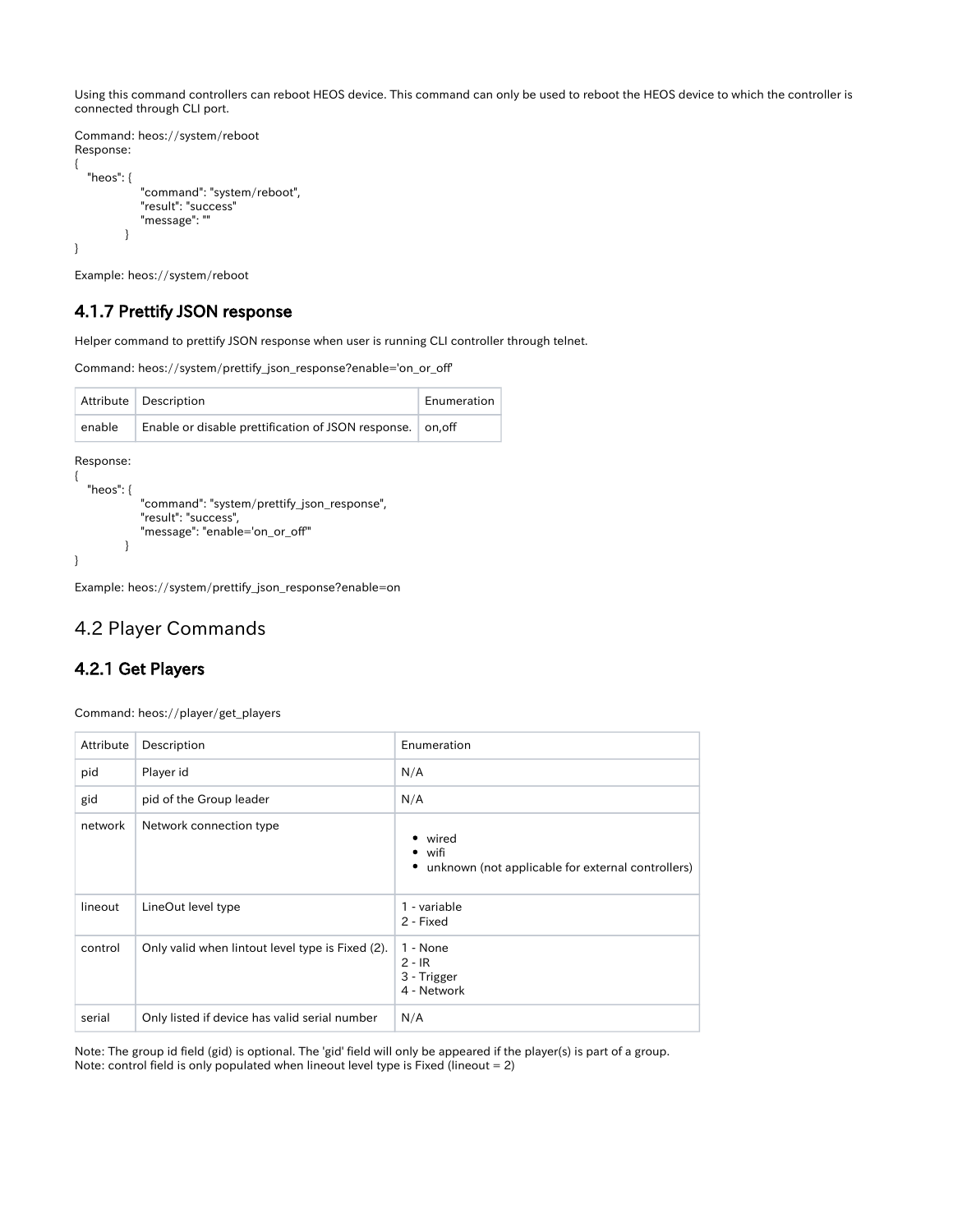{

```
 "heos": {
            "command": "player/get_players",
 "result": "success",
 "message": ""
         },
   "payload": [
\left\{ \begin{array}{c} 1 & 1 \\ 1 & 1 \end{array} \right\} "name": "'player name 1'",
 "pid": "player id 1'",
 "gid": "group id'",
 "model": "'player model 1'",
 "version": "'player verison 1'"
 "network": "wired"
 "lineout": "level type"
 "control": "control option"
 "serial": "serial number"
             },
\left\{ \begin{array}{c} 1 & 1 \\ 1 & 1 \end{array} \right\} "name": "'player name 2'",
                "pid": "player id 2'",
 "gid": "group id'",
 "model": "'player model 2'",
 "version": "'player verison 2'"
 "network": "wifi"
 "lineout": "level type"
 "control": "control option"
                "serial": "serial number"
             },
 .
 .
 .
\left\{ \begin{array}{c} 1 & 1 \\ 1 & 1 \end{array} \right\} "name": "'player name N'",
                "pid": "player id N'",
 "gid": "group id'",
 "model": "'player model N'",
 "version": "'player verison N'"
 "network": "wifi"
 "lineout": "level type"
 "control": "control option"
                "serial": "serial number"
             }
          ]
}
```
Example: heos://player/get\_players

#### <span id="page-9-0"></span>4.2.2 Get Player Info

| Attribute | Description                                                 | Enumeration                                                                         |
|-----------|-------------------------------------------------------------|-------------------------------------------------------------------------------------|
| pid       | Player id returned by 'get_players' or 'get_groups' command | N/A                                                                                 |
| gid       | pid of the Group leader                                     | N/A                                                                                 |
| network   | Network connection type                                     | • wired<br>$\bullet$ wifi<br>unknown (not applicable for external controllers)<br>٠ |
| lineout   | LineOut level type                                          | 1 - variable<br>2 - Fixed                                                           |
| control   | Only valid when lintout level type is Fixed (2).            | 1 - None<br>$2 - IR$<br>3 - Trigger<br>4 - Network                                  |

Command: heos://player/get\_player\_info?pid=player\_id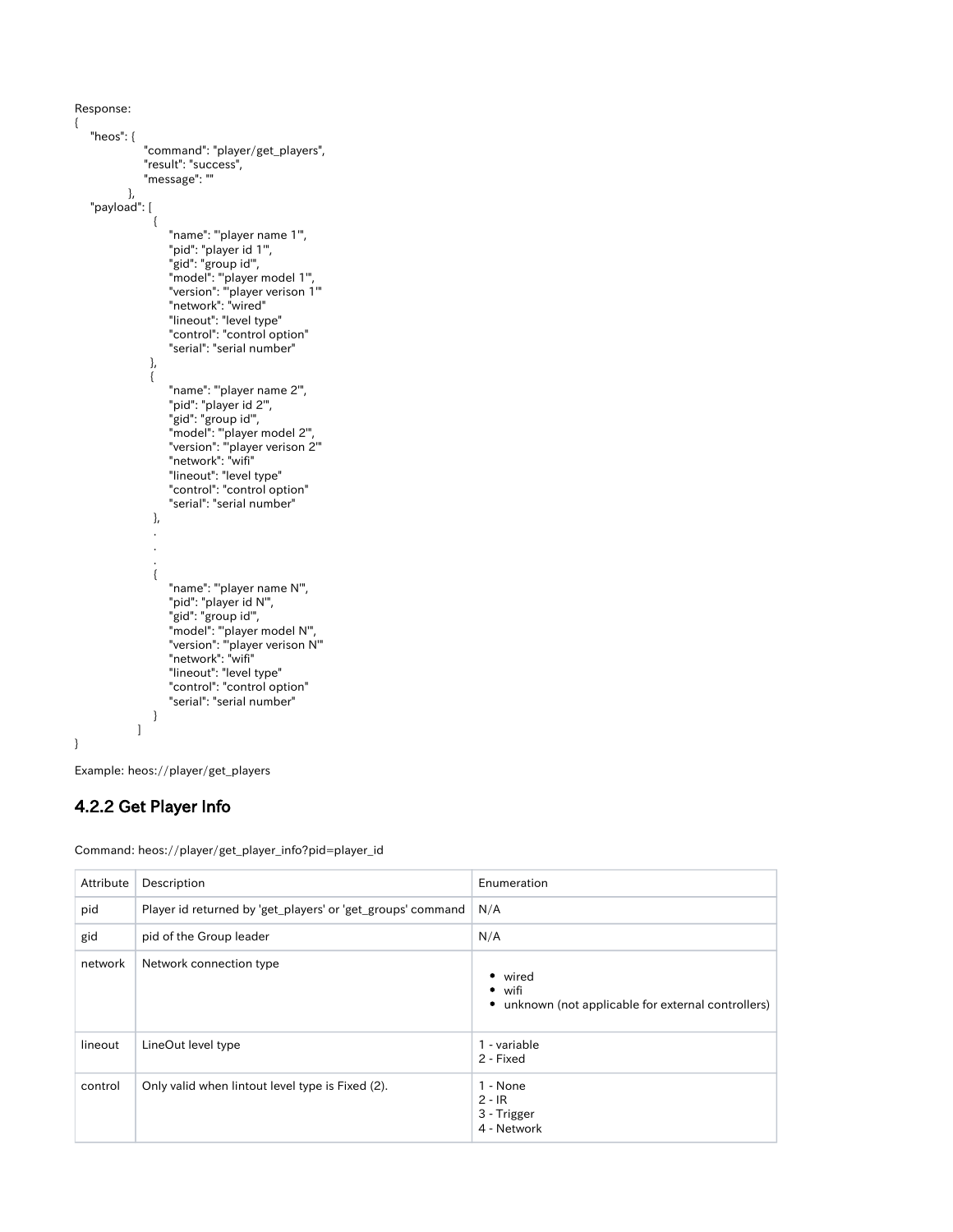| serial | Only listed if device has valid serial number | N/A |  |
|--------|-----------------------------------------------|-----|--|
|--------|-----------------------------------------------|-----|--|

Note: The group id field (gid) is optional. The 'gid' field will only be appeared if the player(s) is part of a group. Note: control field is only populated when lineout level type is Fixed (lineout = 2)

```
Response:
```
{

 $\lambda$ 

```
 "heos": {
             "command": "player/get_player_info",
             "result": "success",
            "message": "pid='player_id'"
         },
   "payload": {
               "name": "'player name'",
               "pid": "player id'",
               "gid": "group id'",
 "model": "'player model'",
 "version": "'player verison'"
               "network": "wired"
 "lineout": "level type"
 "control": "control option"
               "serial": "serial number"
 }
```
Example: heos://player/get\_player\_info?pid=1

#### <span id="page-10-0"></span>4.2.3 Get Play State

Command: heos://player/get\_play\_state?pid=player\_id

|     | Attribute Description                                             | Enumeration |
|-----|-------------------------------------------------------------------|-------------|
| pid | Player id returned by 'get_players' or 'get_groups' command   N/A |             |

Response:

{

}

```
 "heos": {
              "command": " player/get_play_state ",
              "result": "success",
              "message": "pid='player_id'&state='play_state'"
 }
```
Example: heos://player/get\_play\_state?pid=1

#### <span id="page-10-1"></span>4.2.4 Set Play State

Command: heos://player/set\_play\_state?pid=player\_id&state=play\_state

| Attribute | <b>Description</b>                                                | Enumeration       |
|-----------|-------------------------------------------------------------------|-------------------|
| pid       | Player id returned by 'get_players' or 'get_groups' command   N/A |                   |
| state     | Player play state                                                 | play, pause, stop |

Response:

```
{
     "heos": {
                "command": " player/set_play_state ",
                "result": "success",
                "message": "pid='player_id'&state='play_state'"
            }
}
```
Example: heos://player/set\_play\_state?pid=1&state=play

<span id="page-10-2"></span>Note: Play state of a group can be controlled by sending set\_play\_state command to any of the player in the group.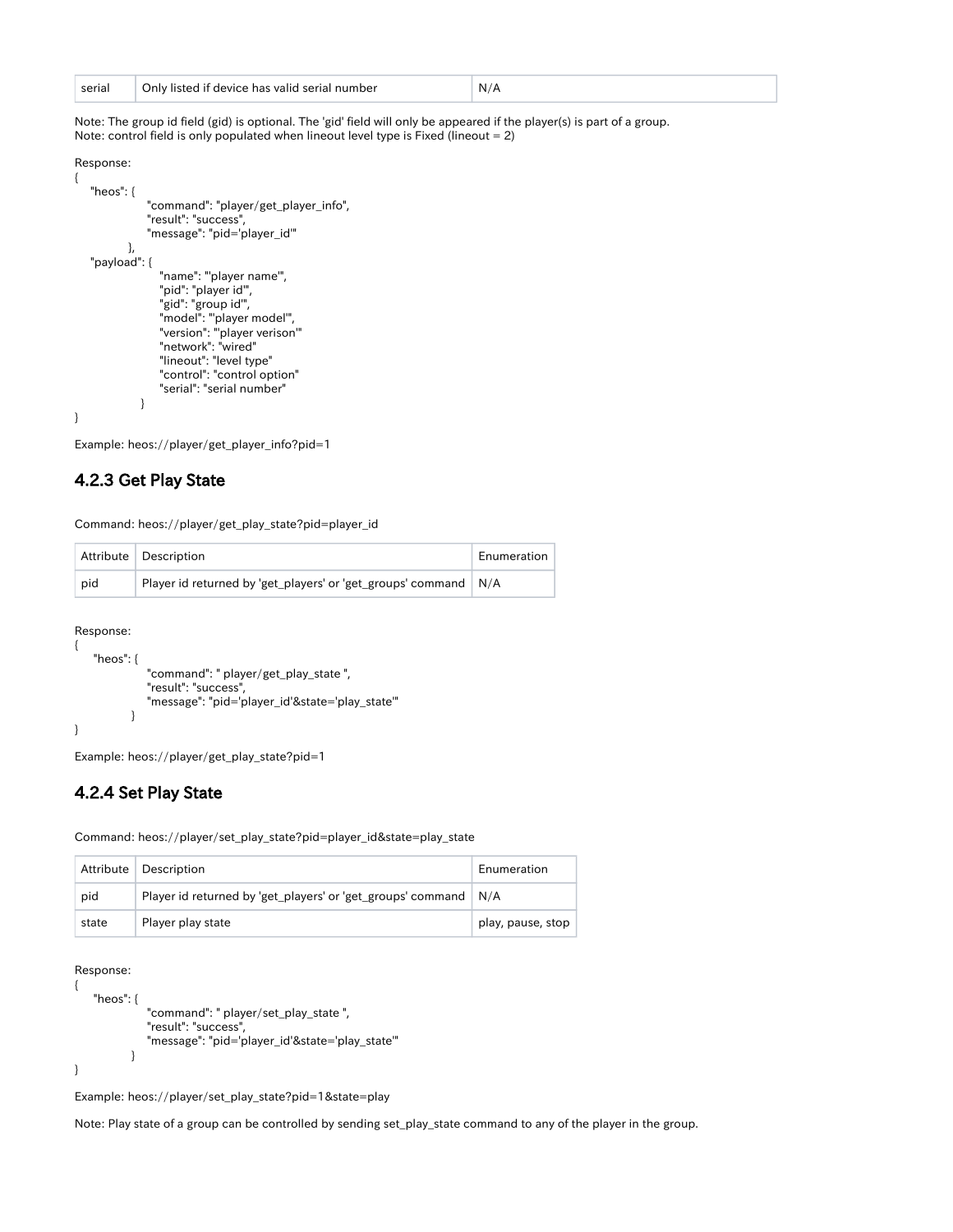### 4.2.5 Get Now Playing Media

|  |  |  | Command: heos://player/get_now_playing_media?pid=player_id |  |
|--|--|--|------------------------------------------------------------|--|
|--|--|--|------------------------------------------------------------|--|

| Attribute    | Description                                                       | Enumeration                                                     |
|--------------|-------------------------------------------------------------------|-----------------------------------------------------------------|
| pid          | Player id returned by 'get_players' or 'get_groups' command   N/A |                                                                 |
| id (options) | Options available for now playing media                           | Following options are currently supported for now playing media |
|              |                                                                   | 11 - Thumbs Up                                                  |
|              |                                                                   | 12 - Thumbs Down                                                |
|              |                                                                   | 19 - Add station to HEOS Favorites                              |

Response:

The following response provides example when the speaker is playing a song.

Note: For local music and DLNA servers sid will point to Local Music Source id.

```
{
    "heos": {
            "command": "player/get_now_playing_media",
            "result": "success",
            "message": "pid='player_id'"
         },
    "payload": {
 "type" : "'song'",
 "song": "'song name'",
 "album": "'album name'",
 "artist": "'artist name'",
 "image_url": "'image url'",
              "mid": "media id",
               "qid": "'queue id'",
               "sid": source_id
           "album_id": "Album Id'"
 }
```
}

The following response provides example when the speaker is playing a station.

```
{
     "heos": {
                "command": "player/get_now_playing_media",
                "result": "success",
                "message": "pid='player_id'"
 },
 "payload": {
                  "type" : "'station'",
                   "song": "'song name'",
 "station": "'station name'",
 "album": "'album name'",
 "artist": "'artist name'",
 "image_url": "'image url'",
 "mid": "'media id'",
 "qid": "'queue id'",
 "sid": source_id
 }
     "options": [
\left\{ \begin{array}{ccc} 1 & 0 & 0 \\ 0 & 0 & 0 \\ 0 & 0 & 0 \\ 0 & 0 & 0 \\ 0 & 0 & 0 \\ 0 & 0 & 0 \\ 0 & 0 & 0 \\ 0 & 0 & 0 \\ 0 & 0 & 0 \\ 0 & 0 & 0 \\ 0 & 0 & 0 \\ 0 & 0 & 0 \\ 0 & 0 & 0 \\ 0 & 0 & 0 & 0 \\ 0 & 0 & 0 & 0 \\ 0 & 0 & 0 & 0 \\ 0 & 0 & 0 & 0 & 0 \\ 0 & 0 & 0 & 0 & 0 \\ 0 & 0 & 0 & 0 & 0 \\ 0 & 0 & 0 & 0 "play": [
{ } "id": 19,
 "name": "Add to HEOS Favorites"
}<br>}<br>}
 ]
                 }
              ]
}
```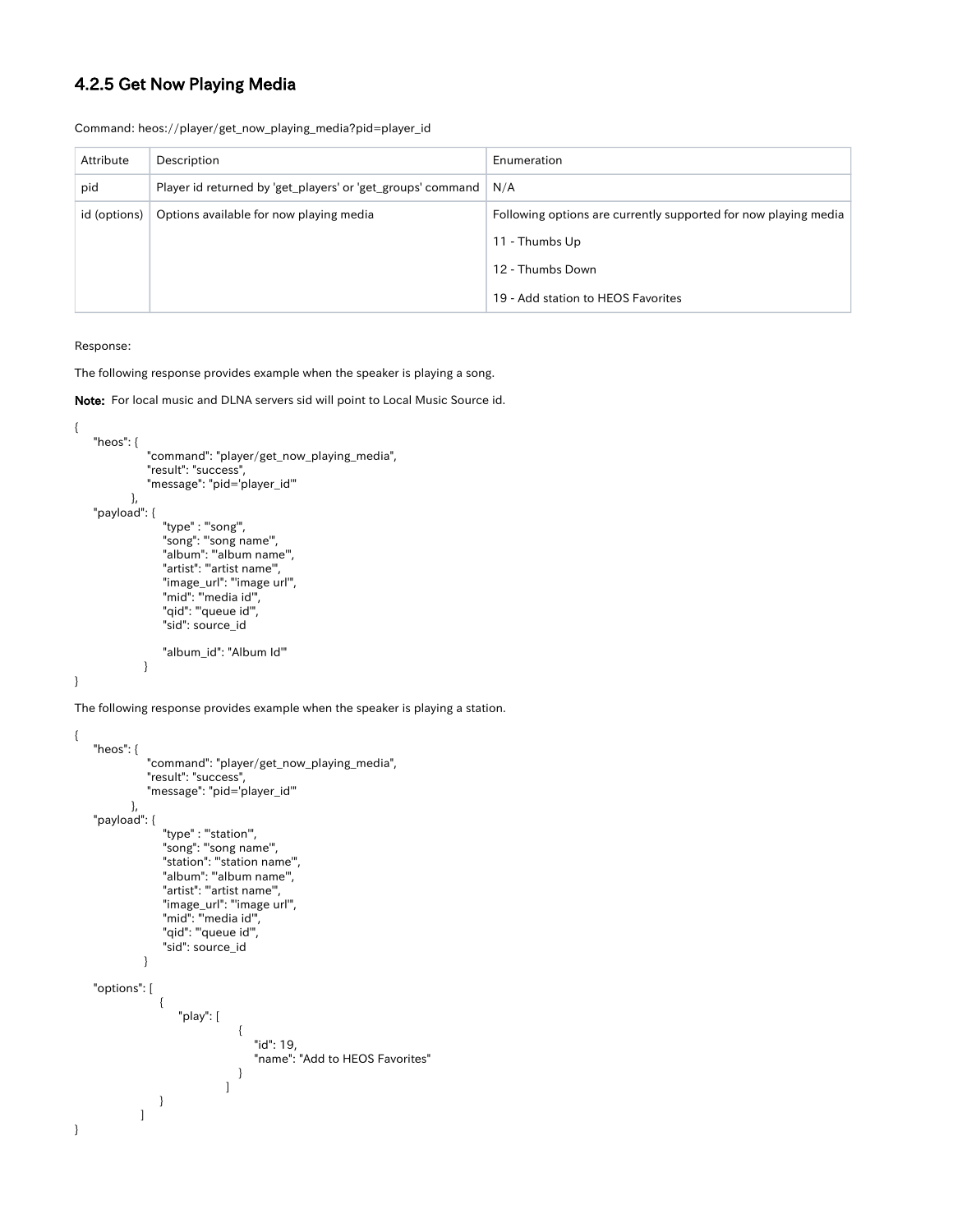Example: heos://player/get\_now\_playing\_media?pid=1

#### <span id="page-12-0"></span>4.2.6 Get Volume

Command: heos://player/get\_volume?pid='player\_id'

|     | Attribute Description                                                  | Enumeration |
|-----|------------------------------------------------------------------------|-------------|
| pid | Player id returned by 'get_players' or 'get_groups' command $\mid N/A$ |             |

Response:

```
{
    "heos": {
               "command": " player/ get_volume ",
               "result": "success",
               "message": "pid='player_id'&level='vol_level'"
           }
}
```
Example: heos://player/get\_volume?pid=1

#### <span id="page-12-1"></span>4.2.7 Set Volume

Command: heos://player/set\_volume?pid=player\_id&level=vol\_level

|       | Attribute   Description                                               | Enumeration |
|-------|-----------------------------------------------------------------------|-------------|
| pid   | Player id returned by get players' or 'get groups' command $\mid N/A$ |             |
| level | Player volume level                                                   | 0 to 100    |

```
Response:
```
{

}

```
 "heos": {
           "command": " player/ set_volume ",
           "result": "success",
           "message": "pid='player_id'&level='vol_level'"
        }
```
Example: heos://player/set\_volume?pid=2&level=30

#### <span id="page-12-2"></span>4.2.8 Volume Up

Command: heos://player/volume\_up?pid=player\_id&step=step\_level

| Attribute | <b>Description</b>                                                | Enumeration        |
|-----------|-------------------------------------------------------------------|--------------------|
| pid       | Player id returned by 'get_players' or 'get_groups' command   N/A |                    |
| step      | Player volume step level                                          | 1 to 10(default 5) |

Response:

```
{
    "heos": {
              "command": " player/ volume_up ",
              "result": "success",
              "message": "pid='player_id'&step='step_level'"
 }
}
```
Example: heos://player/volume\_up?pid=2&step=5

#### <span id="page-12-3"></span>4.2.9 Volume Down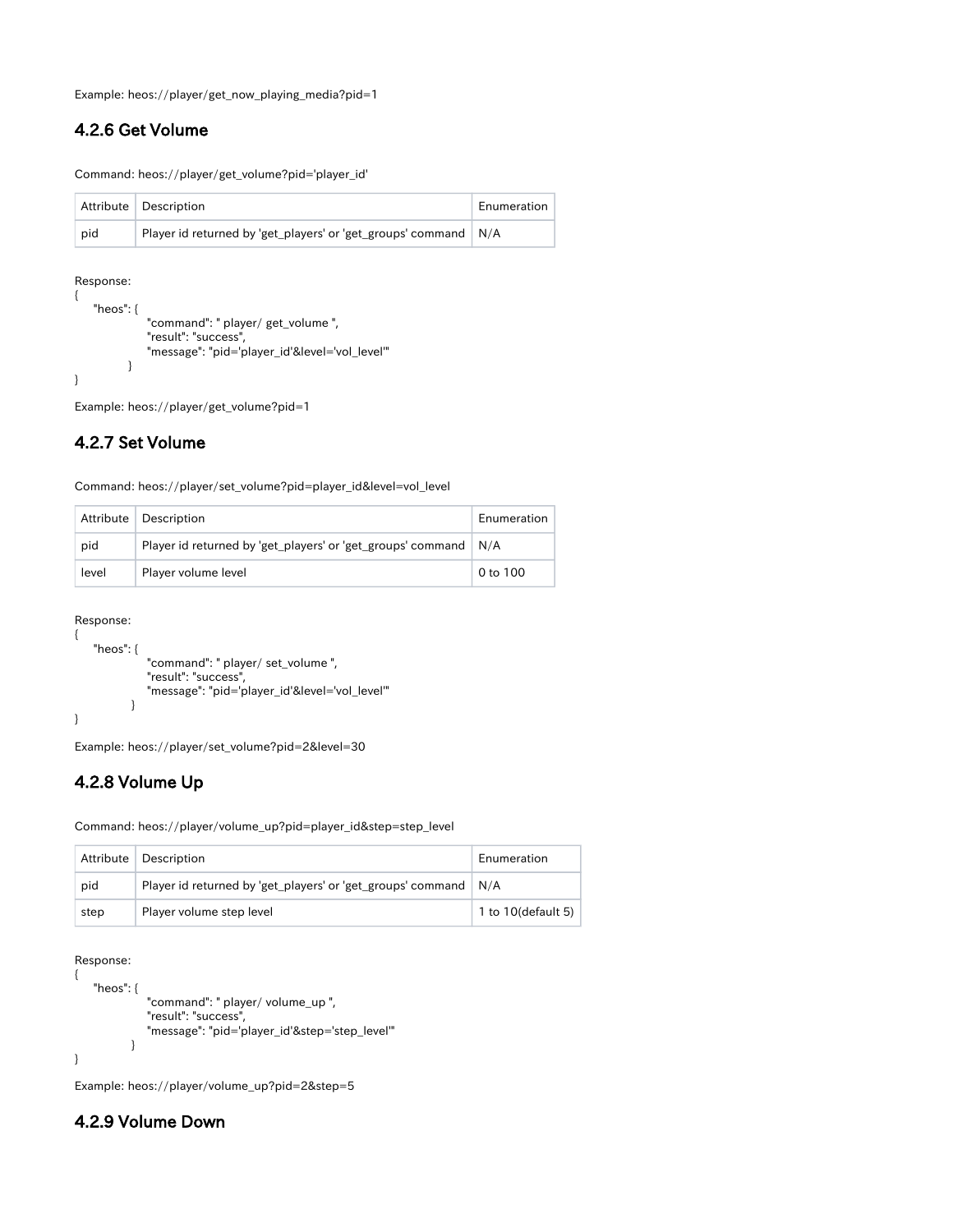Command: heos://player/volume\_down?pid=player\_id&step=step\_level

|       | Attribute   Description                                           | Enumeration           |
|-------|-------------------------------------------------------------------|-----------------------|
| pid   | Player id returned by 'get_players' or 'get_groups' command   N/A |                       |
| level | Player volume step level                                          | 1 to $10$ (default 5) |

Response:

```
{
    "heos": {
               "command": " player/ volume_down ",
               "result": "success",
               "message": "pid='player_id'&step='step_level'"
           }
}
```
Example: heos://player/volume\_down?pid=2&step=5

#### <span id="page-13-0"></span>4.2.10 Get Mute

Command: heos://player/get\_mute?pid=player\_id

|     | Attribute Description                                             | Enumeration |
|-----|-------------------------------------------------------------------|-------------|
| pid | Player id returned by 'get_players' or 'get_groups' command   N/A |             |

Response:

```
{
    "heos": {
              "command": " player/ get_mute ",
              "result": "success",
              "message": "pid='player_id'&state='on_or_off'"
 }
}
```
Example: heos://player/get\_mute?pid=1

## <span id="page-13-1"></span>4.2.11 Set Mute

Command: heos://player/set\_mute?pid=player\_id&state=on\_or\_off

|       | Attribute   Description                                           | Enumeration |
|-------|-------------------------------------------------------------------|-------------|
| pid   | Player id returned by 'get_players' or 'get_groups' command   N/A |             |
| state | Player mute state                                                 | on, off     |

Response:

{

```
 "heos": {
 "command": " player/ set_mute ",
 "result": "success",
            "message": "pid='player_id'&state='on_or_off'"
          }
}
```
Example: heos://player/set\_mute?pid=3&state=off

## <span id="page-13-2"></span>4.2.12 Toggle Mute

Command: heos://player/toggle\_mute?pid=player\_id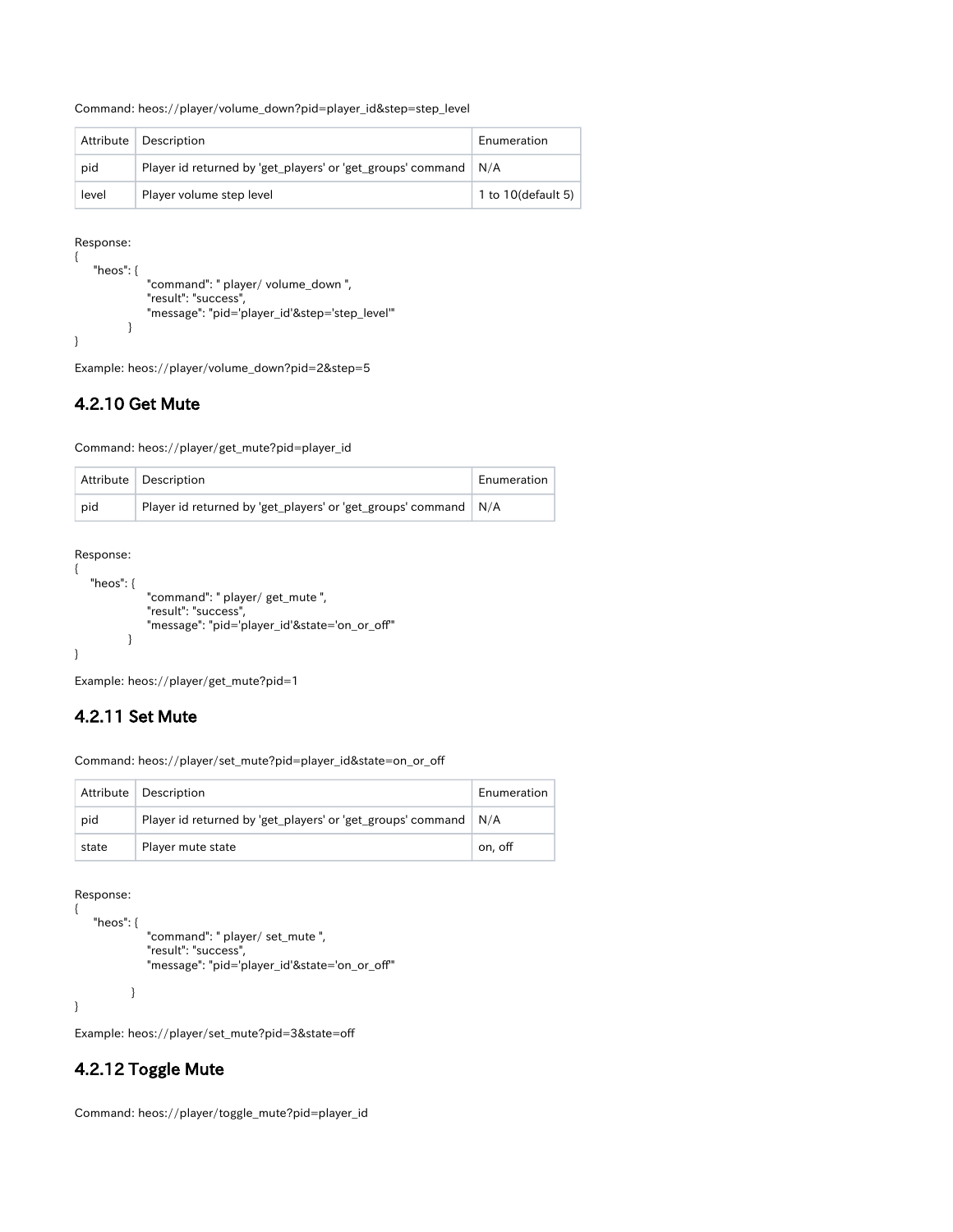|     | Attribute   Description                                           | Enumeration |
|-----|-------------------------------------------------------------------|-------------|
| pid | Player id returned by 'get_players' or 'get_groups' command   N/A |             |

{

}

```
 "heos": {
             "command": " player/ toggle_mute ",
             "result": "success",
             "message": "pid=player_id"
 }
```
Example: heos://player/toggle\_mute?pid=3

#### <span id="page-14-0"></span>4.2.13 Get Play Mode

Command: heos://player/get\_play\_mode?pid=player\_id

|     | Attribute   Description                                           | Enumeration |
|-----|-------------------------------------------------------------------|-------------|
| pid | Player id returned by 'get_players' or 'get_groups' command   N/A |             |

Response:

```
{
    "heos": {
              "command": " player/get_play_mode",
              "result": "success",
              "message": "pid='player_id'&&repeat=on_all_or_on_one_or_off&shuffle=on_or_off"
 }
}
```
Example: hoes://player/get\_play\_mode?pid=1

#### <span id="page-14-1"></span>4.2.14 Set Play Mode

Command: heos://player/set\_play\_mode?pid='player\_id'&repeat=on\_all\_or\_on\_one\_or\_off&shuffle=on\_or\_off

| Attribute | Description                                                       | Enumeration         |
|-----------|-------------------------------------------------------------------|---------------------|
|           |                                                                   |                     |
| pid       | Player id returned by 'get_players' or 'get_groups' command   N/A |                     |
| repeat    | Player repeat state                                               | on all, on one, off |
| shuffle   | Player shuffle state                                              | on, off             |

Response:

```
{
    "heos": {
               "command": " player/set_play_mode",
               "result": "success",
               "message": "pid='player_id'&repeat=on_all_or_on_one_or_off&shuffle=on_or_off"
           }
}
```
Example: heos://player/set\_play\_mode?pid=1&repeat=on\_all&shuffle=off

#### <span id="page-14-2"></span>4.2.15 Get Queue

Command: heos://player/get\_queue?pid=player\_id&range=start#, end#

Range is start and end record index to return. Range parameter is optional. Omitting range parameter returns all records but a maximum of 100 records are returned per response.

| Attribute | $\sim$ $      -$<br>ription.<br>، عمر | LIO |
|-----------|---------------------------------------|-----|
|-----------|---------------------------------------|-----|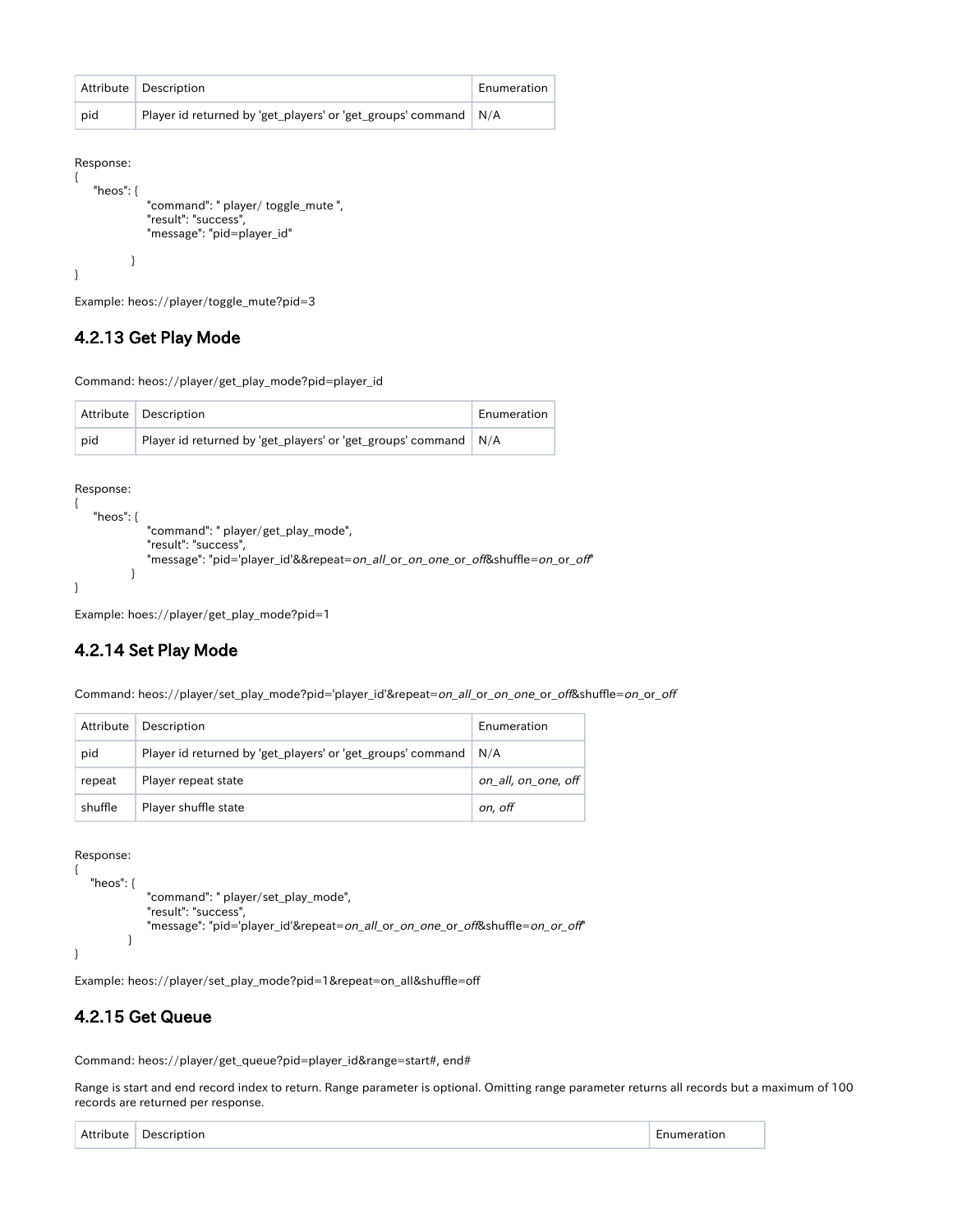| pid          |      | Player id returned by 'get_players' or 'get_groups' command                                                                                                              | N/A                 |
|--------------|------|--------------------------------------------------------------------------------------------------------------------------------------------------------------------------|---------------------|
| range        |      | Range is start and end record index to return. Range parameter is optional.<br>Omitting range parameter returns all records up to a maximum of 100 records per response. | range starts from 0 |
| Response:    |      |                                                                                                                                                                          |                     |
| Ł            |      |                                                                                                                                                                          |                     |
| "heos": {    |      | "command": "player/get_queue",                                                                                                                                           |                     |
|              |      | "result": "success",                                                                                                                                                     |                     |
|              | $\}$ | "message": "'pid=player_id⦥=start#, end#"                                                                                                                                |                     |
| "payload": [ |      |                                                                                                                                                                          |                     |
|              |      |                                                                                                                                                                          |                     |
|              |      | "song": "'song name 1",<br>"album": "album name 1",                                                                                                                      |                     |
|              |      | "artist": "'artist name 1",                                                                                                                                              |                     |
|              |      | "image_url": "'image_url 1",<br>"qid": "'queue id 1",                                                                                                                    |                     |
|              |      | "mid": "media id 1"                                                                                                                                                      |                     |
|              |      | "album_id": "Albumld 1"                                                                                                                                                  |                     |
|              | },   |                                                                                                                                                                          |                     |
|              | $\{$ |                                                                                                                                                                          |                     |
|              |      | "song": "'song name 2",<br>"album": "album name 2",                                                                                                                      |                     |
|              |      | "artist": "'artist name 2",                                                                                                                                              |                     |
|              |      | " image_url": ""image_url 2",<br>"qid": "'queue id 2",                                                                                                                   |                     |
|              |      | "mid": "media id 2"                                                                                                                                                      |                     |
|              |      | "album_id": "Albumld 2"                                                                                                                                                  |                     |
|              | },   |                                                                                                                                                                          |                     |
|              |      |                                                                                                                                                                          |                     |
|              |      |                                                                                                                                                                          |                     |
|              | €    |                                                                                                                                                                          |                     |
|              |      | "song": "'song name N'",<br>"album": "album name N",                                                                                                                     |                     |
|              |      | "artist": "'artist name N'",                                                                                                                                             |                     |
|              |      | " image_url": ""image_url N",<br>"qid": "'queue id N"',                                                                                                                  |                     |
|              |      | "mid": "media id N"                                                                                                                                                      |                     |
|              |      |                                                                                                                                                                          |                     |
|              | }    | "album_id": "Albumld N"                                                                                                                                                  |                     |
|              | 1    |                                                                                                                                                                          |                     |
| }            |      |                                                                                                                                                                          |                     |

Example: heos://player/get\_queue?pid=1&range=0,10

## <span id="page-15-0"></span>4.2.16 Play Queue Item

| Attribute | Description                                                 | Enumeration |
|-----------|-------------------------------------------------------------|-------------|
| pid       | Player id returned by 'get_players' or 'get_groups' command | N/A         |
| aid       | Queue id for song returned by 'get_queue' command           | N/A         |

Command: heos://player/play\_queue?pid=player\_id&qid=queue\_song\_id

```
Response:
```

```
{
   "heos": {
 "command": " player/play_queue",
 "result": "success",
 "message": "pid='player_id'&qid='queue_id'"
         }
}
```
<span id="page-15-1"></span>Example: heos://player/play\_queue?pid=2&qid=9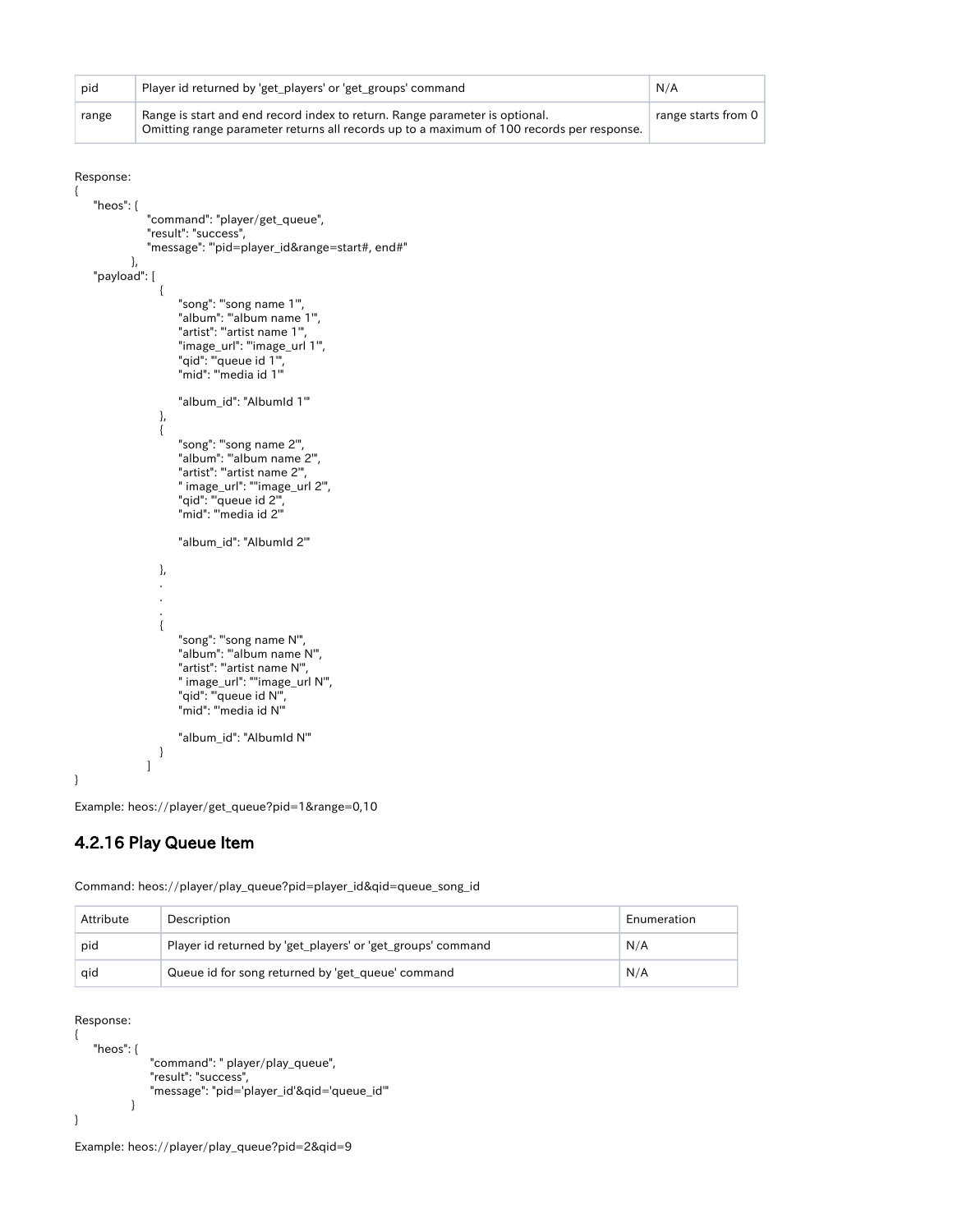#### 4.2.17 Remove Item(s) from Queue

| Attribute | Description                                                                                        | Enumeration |
|-----------|----------------------------------------------------------------------------------------------------|-------------|
| pid       | Player id returned by 'get_players' or 'get_groups' command                                        | N/A         |
| qid       | List of comma separated queue id's where each queue id for song is returned by 'get queue' command | N/A         |

Command: heos://player/remove\_from\_queue?pid=player\_id&qid=queue\_id\_1,queue\_id\_2,…,queue\_id\_n

#### Response:

```
{
    "heos": {
              "command": "player/remove_from_queue ",
              "result": "success",
             "message": "pid='player_id'&qid=queue_id_1, queue_id_2,…,queue_id_n'"
 }
}
```
Example: heos://player/remove\_from\_queue? pid=1&qid=4,5,6

#### <span id="page-16-0"></span>4.2.18 Save Queue as Playlist

Command: heos://player/save\_queue?pid=player\_id&name=playlist\_name

| Attribute | Description                                                               | Enumeration |
|-----------|---------------------------------------------------------------------------|-------------|
| pid       | Player id returned by 'get_players' or 'get_groups' command               | N/A         |
| name      | String for new playlist name limited to 128 unicode characters $\mid N/A$ |             |

```
Response:
{
```
}

```
 "heos": {
             "command": "player/save_queue ",
             "result": "success",
             "message": "pid='player_id'&name='playlist_name'"
 }
```
Example: heos://player/save\_queue?pid=1&name=great playlist

#### <span id="page-16-1"></span>4.2.19 Clear Queue

Command: heos://player/clear\_queue?pid=player\_id

|     | Attribute Description                                             | Enumeration |
|-----|-------------------------------------------------------------------|-------------|
| pid | Player id returned by 'get_players' or 'get_groups' command   N/A |             |

Response:

{

```
 "heos": {
                "command": "player/clear_queue ",
                "result": "success",
                "message": "pid='player_id'"
           }
}
```
Example: heos://player/clear\_queue

### <span id="page-16-2"></span>4.2.20 Move Queue

Command: heos://player/move\_queue\_item?pid=player\_id&sqid=source\_queue\_id\_1,source\_queue\_id\_2,...,source\_queue\_id\_n&dqid=destinatio n\_queue\_id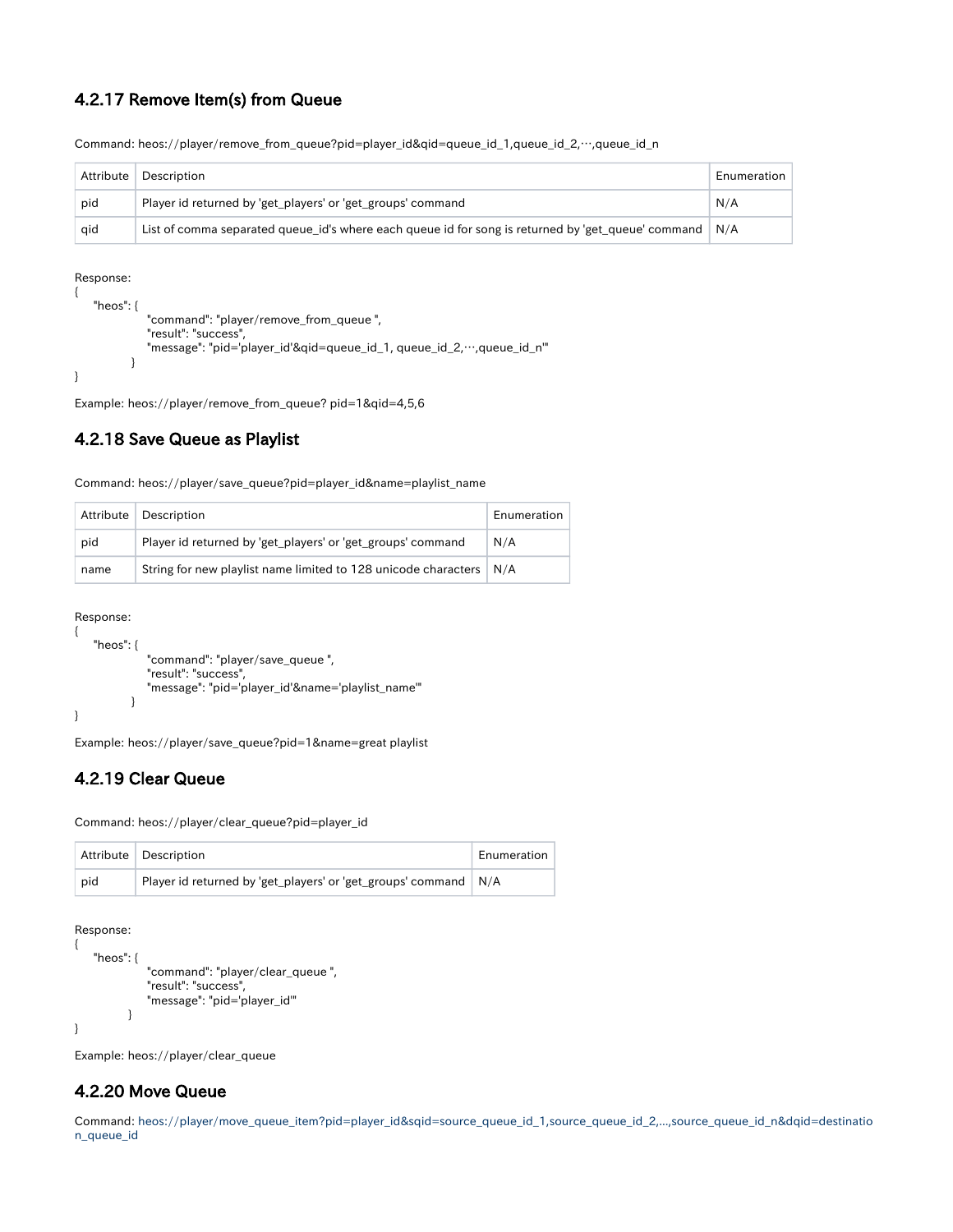| Attribute | Description                                                                                           | Enumeration                           |
|-----------|-------------------------------------------------------------------------------------------------------|---------------------------------------|
| pid       | Player id returned by 'get_players' or 'get_groups' command                                           | N/A                                   |
| sgid      | List of comma separated queue_id's where each queue id for song is returned by 'get_queue'<br>command | list item range:1 to size of<br>queue |
| daid      | User select this value as the destination of contents which is indicated in sgid.                     | 1 to size of queue.                   |

```
{
    "heos": {
             "command": "player/move_queue_item ",
 "result": "success",
 "message": "pid='player_id'&sqid='source_queue_id_1','source_queue_id_2',...,'source_queue_id_n',dqid='destination_queue_id'
         }
}
```
Example: heos://player/move\_queue\_item?pid=2&sqid=2,4&dqid=6

#### <span id="page-17-0"></span>4.2.21 Play Next

Command: heos://player/play\_next?pid=player\_id

|     | Attribute Description                                             | Enumeration |
|-----|-------------------------------------------------------------------|-------------|
| pid | Player id returned by 'get_players' or 'get_groups' command   N/A |             |

Response:

{

}

```
 "heos": {
            "command": " player/play_next",
            "result": "success",
            "message": "pid=player_id"
        }
```
Example: heos://player/play\_next?pid=1

#### <span id="page-17-1"></span>4.2.22 Play Previous

Command: heos://player/play\_previous?pid=player\_id

|     | Attribute Description                                             | Enumeration |
|-----|-------------------------------------------------------------------|-------------|
| pid | Player id returned by 'get_players' or 'get_groups' command   N/A |             |

Response:

{

}

```
 "heos": {
            "command": " player/play_previous",
            "result": "success",
            "message": "pid=player_id"
        }
```
Example: heos://player/play\_previous?pid=1

#### <span id="page-17-2"></span>4.2.23 Set QuickSelect [LS AVR Only]

Command: heos://player/set\_quickselect?pid=player\_id&id=<quick select id>

|     | Attribute   Description                                                          | Enumeration |
|-----|----------------------------------------------------------------------------------|-------------|
| pid | Player id returned by 'get players' or 'get groups' command                      | N/A         |
| id  | Quick select Id to which currently playing source needs to be stored $\vert$ 1-6 |             |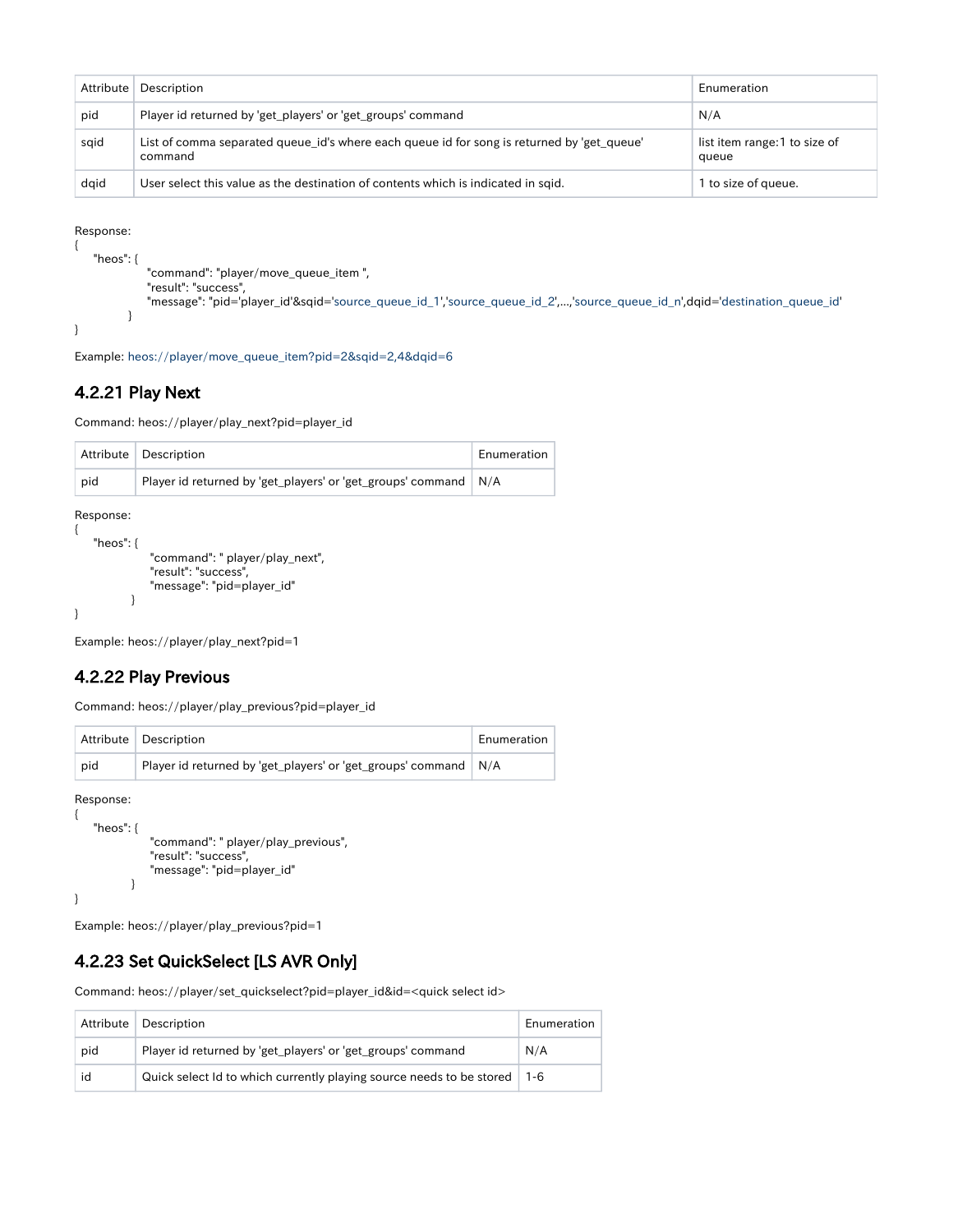```
{
    "heos": {
                "command": " player/set_quickselect",
                "result": "success",
                "message": "pid=player_id&id=<quick select id>"
            }
}
```
Example: heos://player/set\_quickselect?pid=1&id=2

Currently supported HEOS products: LEGO AVR, HEOS BAR

## <span id="page-18-0"></span>4.2.24 Play QuickSelect [LS AVR Only]

Command: heos://player/play\_quickselect?pid=player\_id&id=<quick select id>

|     | Attribute   Description                                           | Enumeration |
|-----|-------------------------------------------------------------------|-------------|
| pid | Player id returned by 'get_players' or 'get_groups' command   N/A |             |
| id  | Quick select Id whose source needs to be played                   | $1 - 6$     |

#### Response:

{

}

```
 "heos": {
            "command": "player/play_quickselect",
            "result": "success",
            "message": "pid=player_id&id=<quick select id>"
        }
```
Example: heos://player/play\_quickselect?pid=1&id=2

Currently supported HEOS products: LEGO AVR, HEOS BAR

#### <span id="page-18-1"></span>4.2.25 Get QuickSelects [LS AVR Only]

Command: heos://player/get\_quickselects?pid=player\_id

Command: heos://player/get\_quickselects?pid=player\_id&id=<quick select id>

| Attribute | Description                                                         | <b>Fnumeration</b> |
|-----------|---------------------------------------------------------------------|--------------------|
| pid       | Player id returned by 'get_players' or 'get_groups' command         | N/A                |
| id        | Optional Id for which information is required.                      | $1 - 6$            |
|           | By default information regarding all quick selects will be returned |                    |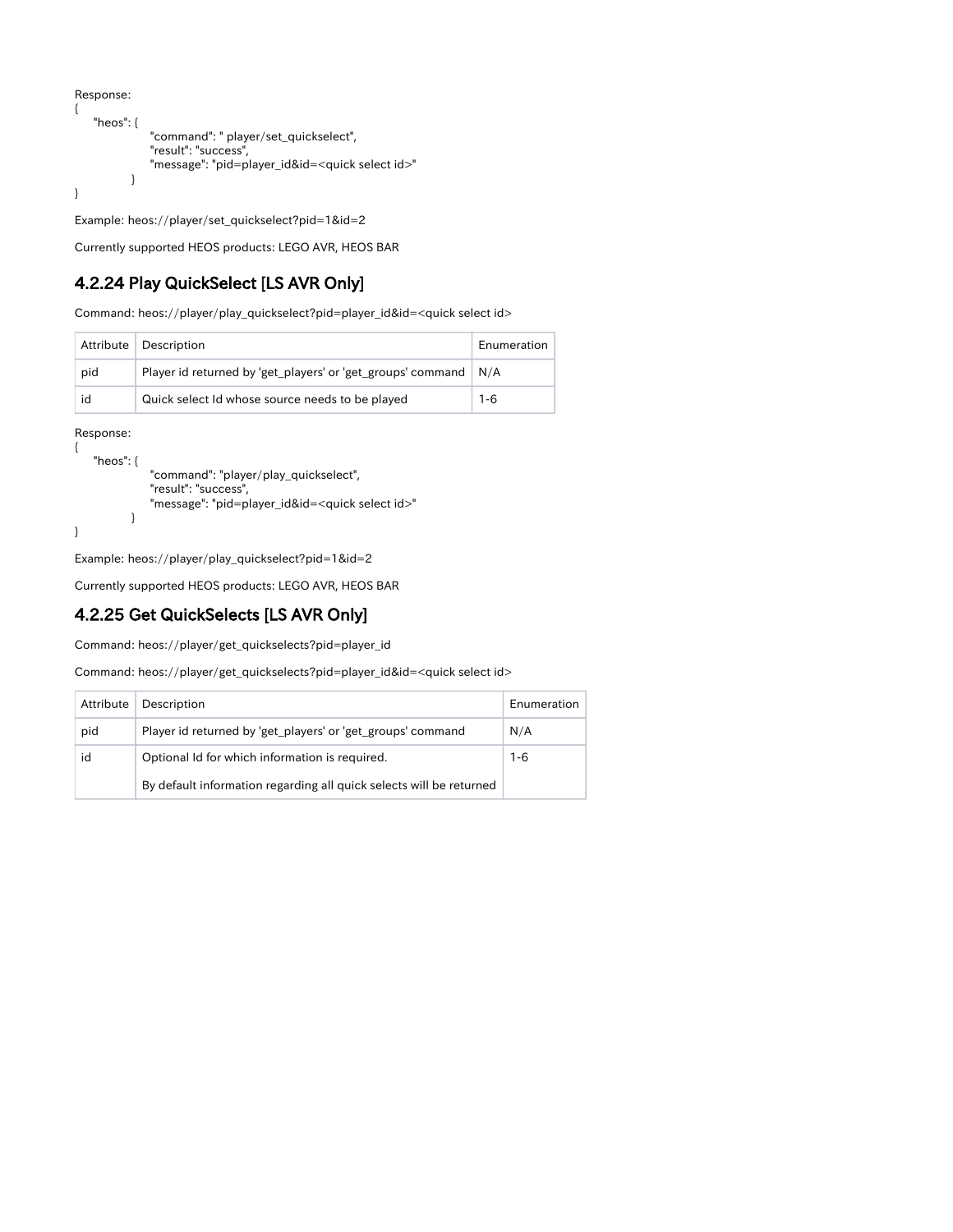```
{
      "heos": {
                       "command": "player/get_quickselects",
                       "result": "success",
                       "message": "pid=player_id"
                  },
      "payload": [
 \left\{ \begin{array}{c} 1 & 1 \\ 1 & 1 \end{array} \right\} "id": 1,
                                "name": "Quick Select 1'"
 \}, \}, \}, \}, \}, \}, \}, \}, \}, \}, \}, \}, \}, \}, \}, \}, \}, \}, \}, \}, \}, \}, \}, \}, \}, \}, \}, \}, \}, \}, \}, \}, \}, \}, \}, \}, \},
 \left\{ \begin{array}{c} 1 & 1 \\ 1 & 1 \end{array} \right\} "id": 2,
                               "name": "Quick Select 2'"
                          },
  .
  .
  .
 \left\{ \begin{array}{c} 1 & 1 \\ 1 & 1 \end{array} \right\} "id": 6,
                                "name": "Quick Select 6'"
  }
                     ]
}
```
Example: heos://player/get\_quickselects?pid=1

Currently supported HEOS products: LEGO AVR, HEOS BAR

#### <span id="page-19-0"></span>4.2.26 Check for Firmware Update

Command: heos://player/check\_update?pid=player\_id

|        | Attribute   Description                                           | Enumeration               |
|--------|-------------------------------------------------------------------|---------------------------|
| pid    | Player id returned by 'get_players' or 'get_groups' command   N/A |                           |
| update | Indicates if firmware update is available or not                  | update_none, update_exist |

```
Response:
```

```
{
    "heos": {
                "command": " player/check_update",
                "result": "success",
                "message": "pid=player_id"
            }
 "payload": {
                  "update" : "update_none/update_exist",
            }
}
```
Example: heos://player/check\_update?pid=1

## <span id="page-19-1"></span>4.3 Group Commands

#### <span id="page-19-2"></span>4.3.1 Get Groups

```
Command: heos://group/get_groups 
Response:
{
         "heos": {
                               "command": "player/get_groups",
  "result": "success",
  "message": ""
  },
  "payload": [
 \left\{ \begin{array}{ccc} 1 & 0 & 0 \\ 0 & 0 & 0 \\ 0 & 0 & 0 \\ 0 & 0 & 0 \\ 0 & 0 & 0 \\ 0 & 0 & 0 \\ 0 & 0 & 0 \\ 0 & 0 & 0 \\ 0 & 0 & 0 \\ 0 & 0 & 0 \\ 0 & 0 & 0 \\ 0 & 0 & 0 \\ 0 & 0 & 0 \\ 0 & 0 & 0 & 0 \\ 0 & 0 & 0 & 0 \\ 0 & 0 & 0 & 0 \\ 0 & 0 & 0 & 0 & 0 \\ 0 & 0 & 0 & 0 & 0 \\ 0 & 0 & 0 & 0 & 0 \\ 0 & 0 & 0 & 0 "name": "'group name 1'",
```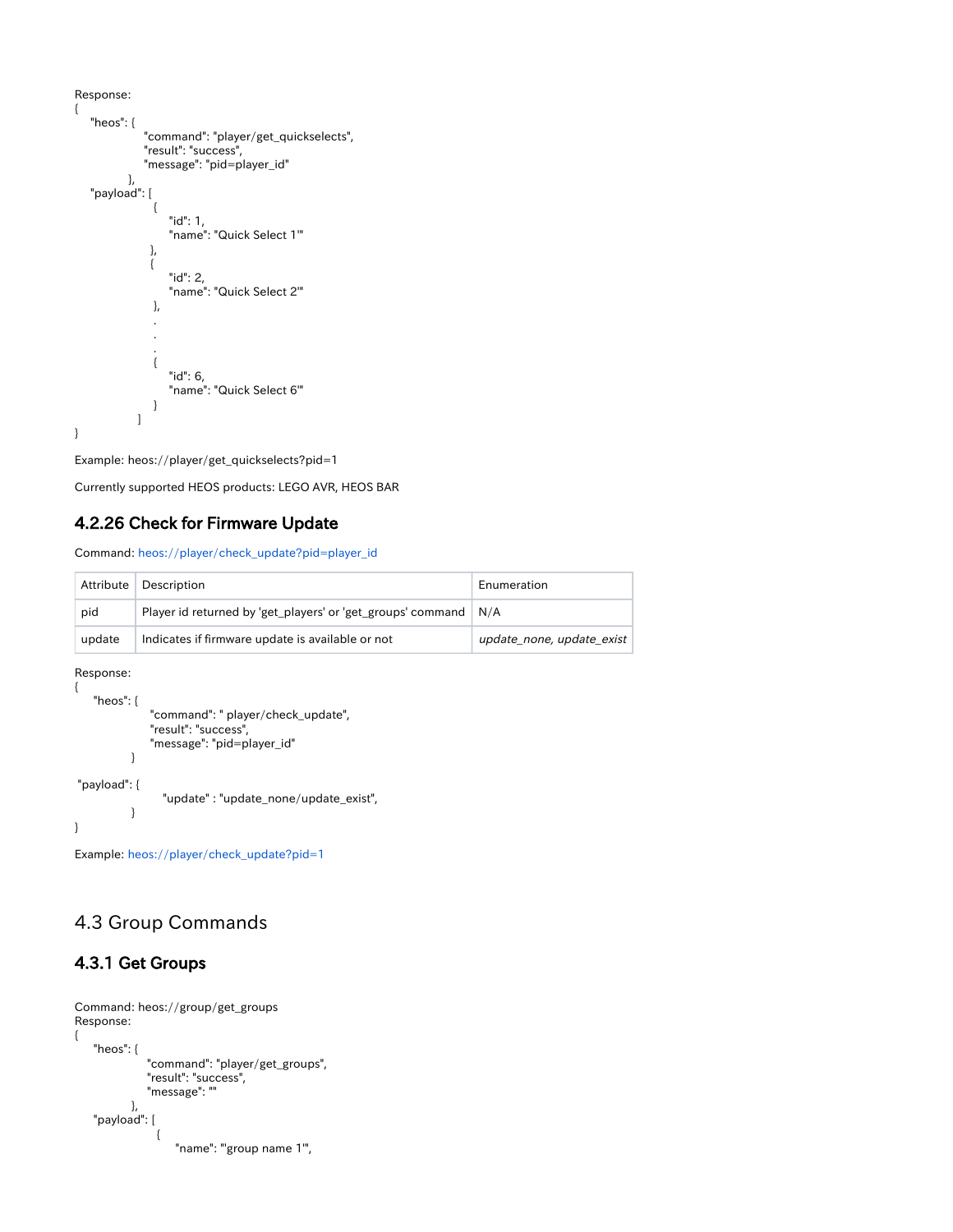```
 "gid": "group id 1'",
                    "players": [
{ } "name": "player name 1",
 "pid": "'player id 1'",
 "role": "player role 1 (leader or member)'"
\}, \{, \}, \{, \}, \{, \}, \{, \}, \{, \}, \{, \}, \{, \}, \{, \}, \{, \}, \{, \}, \{, \}, \{, \}, \{, \}, \{, \}, \{, \}, \{, \}, \{, \}, \{, \},
{ } "name": "player name 2",
 "pid": "'player id 2'",
 "role": "player role 2 (leader or member)'"
\}, \{, \}, \{, \}, \{, \}, \{, \}, \{, \}, \{, \}, \{, \}, \{, \}, \{, \}, \{, \}, \{, \}, \{, \}, \{, \}, \{, \}, \{, \}, \{, \}, \{, \}, \{, \},
 .
 .
 .
{ } "name": "player name N",
 "pid": "'player id N'",
 "role": "player role N (leader or member)'"
}<br>}<br>}
 ]
                 },
\left\{ \begin{array}{ccc} 1 & 0 & 0 \\ 0 & 0 & 0 \\ 0 & 0 & 0 \\ 0 & 0 & 0 \\ 0 & 0 & 0 \\ 0 & 0 & 0 \\ 0 & 0 & 0 \\ 0 & 0 & 0 \\ 0 & 0 & 0 \\ 0 & 0 & 0 \\ 0 & 0 & 0 \\ 0 & 0 & 0 \\ 0 & 0 & 0 \\ 0 & 0 & 0 & 0 \\ 0 & 0 & 0 & 0 \\ 0 & 0 & 0 & 0 \\ 0 & 0 & 0 & 0 & 0 \\ 0 & 0 & 0 & 0 & 0 \\ 0 & 0 & 0 & 0 & 0 \\ 0 & 0 & 0 & 0 "name": "'group name 2'",
                    "gid": "group id 2'",
                    "players": [
{ } "name": "player name 1",
 "pid": "'player id 1'",
 "role": "player role 1 (leader or member)'"
\}, \{, \}, \{, \}, \{, \}, \{, \}, \{, \}, \{, \}, \{, \}, \{, \}, \{, \}, \{, \}, \{, \}, \{, \}, \{, \}, \{, \}, \{, \}, \{, \}, \{, \}, \{, \},
{ } "name": "player name 2",
 "pid": "'player id 2'",
 "role": "player role 2 (leader or member)'"
\}, \{, \}, \{, \}, \{, \}, \{, \}, \{, \}, \{, \}, \{, \}, \{, \}, \{, \}, \{, \}, \{, \}, \{, \}, \{, \}, \{, \}, \{, \}, \{, \}, \{, \}, \{, \},
 .
 .
 .
{ } "name": "player name N",
                                     "pid": "'player id N'",
                                     "role": "player role N (leader or member)'"
}<br>}<br>}
[1] [1] [1] [1] [1] [1] [1] [1]
                 },
 .
 .
 .
\left\{ \begin{array}{ccc} 1 & 0 & 0 \\ 0 & 0 & 0 \\ 0 & 0 & 0 \\ 0 & 0 & 0 \\ 0 & 0 & 0 \\ 0 & 0 & 0 \\ 0 & 0 & 0 \\ 0 & 0 & 0 \\ 0 & 0 & 0 \\ 0 & 0 & 0 \\ 0 & 0 & 0 \\ 0 & 0 & 0 \\ 0 & 0 & 0 \\ 0 & 0 & 0 & 0 \\ 0 & 0 & 0 & 0 \\ 0 & 0 & 0 & 0 \\ 0 & 0 & 0 & 0 & 0 \\ 0 & 0 & 0 & 0 & 0 \\ 0 & 0 & 0 & 0 & 0 \\ 0 & 0 & 0 & 0 "name": "'group name N'",
                    "gid": "group id N'",
                    "players": [
{ } "name": "player name 1",
 "pid": "'player id 1'",
 "role": "player role 1 (leader or member)'"
\}, \{, \}, \{, \}, \{, \}, \{, \}, \{, \}, \{, \}, \{, \}, \{, \}, \{, \}, \{, \}, \{, \}, \{, \}, \{, \}, \{, \}, \{, \}, \{, \}, \{, \}, \{, \},
{ } "name": "player name 2",
 "pid": "'player id 2'",
 "role": "player role 2 (leader or member)'"
\}, \{, \}, \{, \}, \{, \}, \{, \}, \{, \}, \{, \}, \{, \}, \{, \}, \{, \}, \{, \}, \{, \}, \{, \}, \{, \}, \{, \}, \{, \}, \{, \}, \{, \}, \{, \},
 .
 .
 .
{ } "name": "player name N",
 "pid": "'player id N'",
 "role": "player role N (leader or member)'"
}<br>}<br>}
[1] [1] [1] [1] [1] [1] [1] [1]
                }
              ]
```
}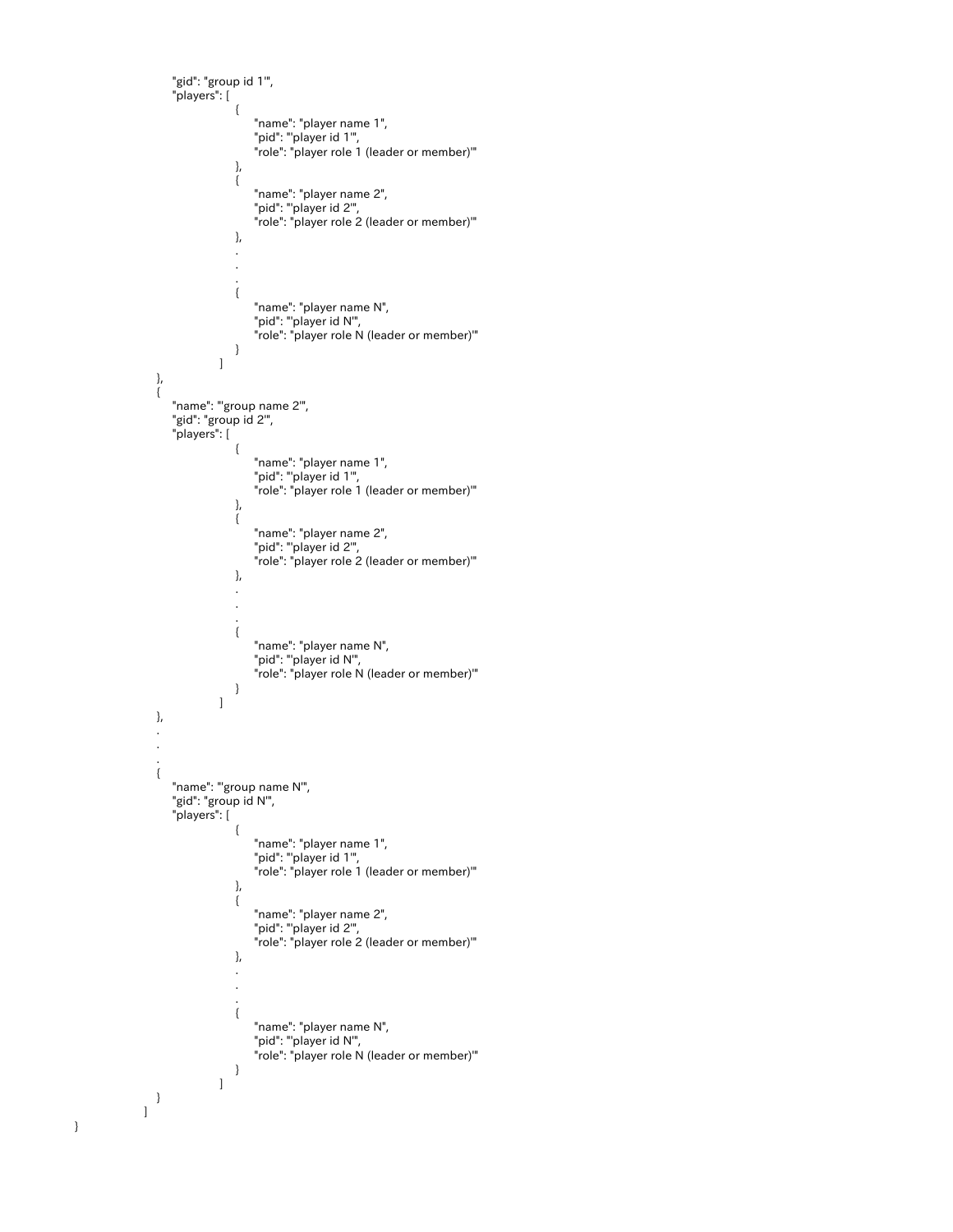Example: heos://group/get\_groups

#### <span id="page-21-0"></span>4.3.2 Get Group Info

Command: heos://group/get\_group\_info?gid=group\_id

|     | Attribute Description                           | Enumeration |
|-----|-------------------------------------------------|-------------|
| gid | Group id returned by 'get_groups' command   N/A |             |

#### Response:

```
{
    "heos": {
              "command": "player/get_groups",
              "result": "success",
              "message": "gid=group_id"
 },
 "payload": {
                "name": "'group name 1'",
                "gid": "group id 1'",
                "players": [
{ } "name": "player name 1",
                             "pid": "player id 1",
                              "role": "player role 1 (leader or member)'"
\}, \{, \}, \{, \}, \{, \}, \{, \}, \{, \}, \{, \}, \{, \}, \{, \}, \{, \}, \{, \}, \{, \}, \{, \}, \{, \}, \{, \}, \{, \}, \{, \}, \{, \}, \{, \},
{ } "name": "player name 2",
 "pid": "'player id 2'",
 "role": "player role 2 (leader or member)'"
\}, \{, \}, \{, \}, \{, \}, \{, \}, \{, \}, \{, \}, \{, \}, \{, \}, \{, \}, \{, \}, \{, \}, \{, \}, \{, \}, \{, \}, \{, \}, \{, \}, \{, \}, \{, \},
 .
 .
 .
{ } "name": "player name N",
 "pid": "'player id N'",
 "role": "player role N (leader or member)'"
}<br>}<br>}
 ]
             }
}
```
Example: heos://group/get\_group\_info&?gid=1

#### <span id="page-21-1"></span>4.3.3 Set Group

This command is used to perform the following actions:

Create new group:

Creates new group. First player id in the list is group leader.

Ex: heos://group/set\_group?pid=3,1,4

Modify existing group members:

Adds or delete players from the group. First player id should be the group leader id.

Ex: heos://group/set\_group?pid=3,1,5

Ungroup all players in the group

Ungroup players. Player id (pid) should be the group leader id.

Ex: heos://group/set\_group?pid=3

Command: heos://group/set\_group?pid=player\_id\_leader, player\_id\_member\_1,…,player\_id\_member\_n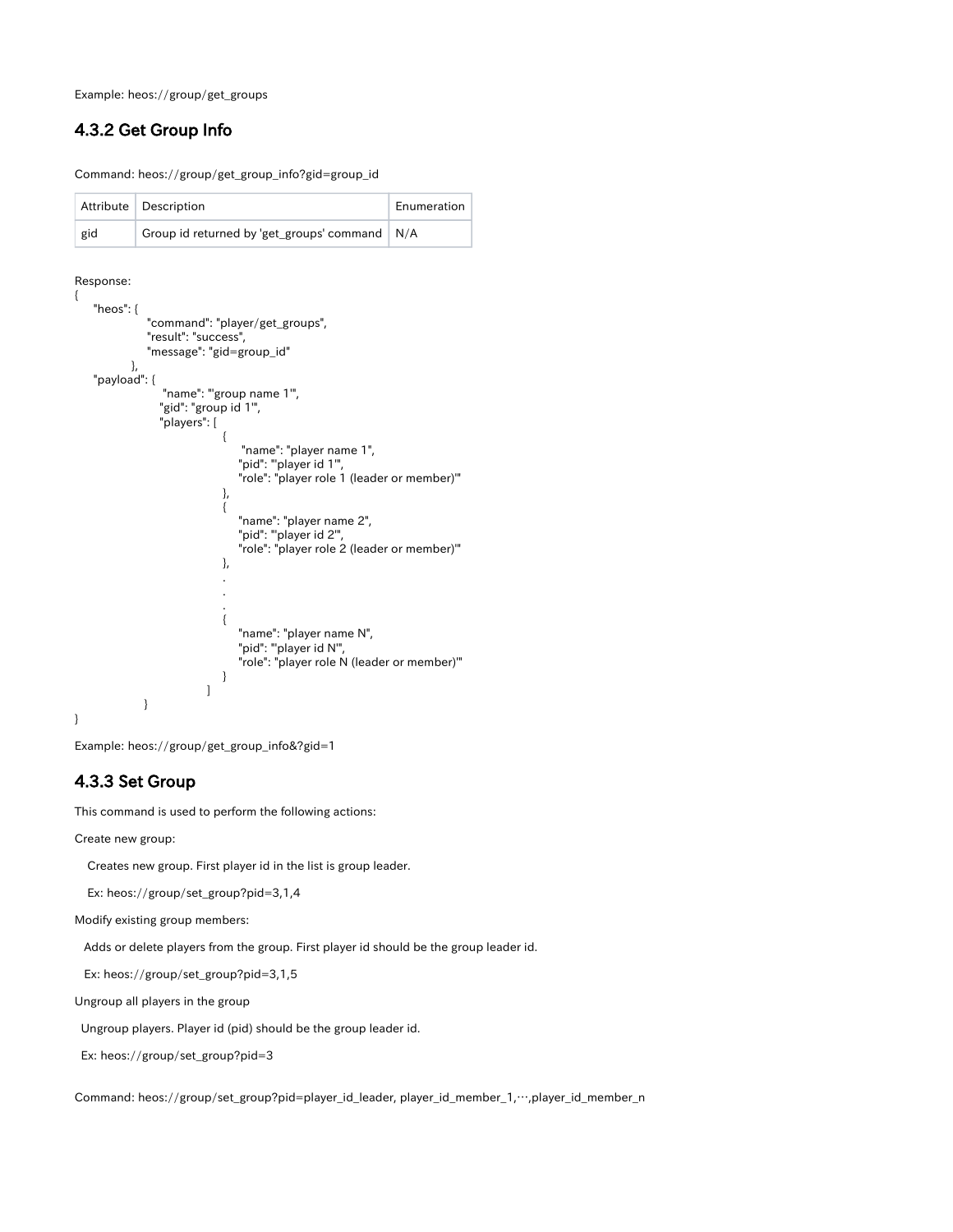| Attribu<br>te | Description                                                                                                                                               | Enumerati<br>on |
|---------------|-----------------------------------------------------------------------------------------------------------------------------------------------------------|-----------------|
| pid           | List of comma separated player id's where each player id is returned by 'get players' or 'get groups' command; first<br>player_id in list is group leader | N/A             |

{

{

The following response provides example when a group is created/modified.

```
 "heos": {
              "command": "player/set_group ",
              "result": "success",
              "message": "gid='new group_id'&name='group_name'&pid='player_id_1, player_id_2,…,player_id_n'
           }
}
```
The following response provides example when all the speakers in the group are un-grouped.

```
 "heos": {
 "command": "player/set_group ",
 "result": "success",
           "message": "pid='player_id'
 }
}
```
Example: heos://group/set\_group?pid=3,1,4

#### <span id="page-22-0"></span>4.3.4 Get Group Volume

Command: heos://group/get\_volume?gid=group\_id

|     | Attribute   Description                         | Enumeration |
|-----|-------------------------------------------------|-------------|
| gid | Group id returned by 'get_groups' command   N/A |             |

Response:

```
{
    "heos": {
               "command": "group/get_volume ",
               "result": "success",
               "message": "gid='group_id'&level='vol_level'"
           }
}
```
Example: heos://group/get\_volume?gid=1

#### <span id="page-22-1"></span>4.3.5 Set Group Volume

Command: heos://group/set\_volume?gid=group\_id&level=vol\_level

|       | Attribute   Description                         | Enumeration |
|-------|-------------------------------------------------|-------------|
| gid   | Group id returned by 'get_groups' command   N/A |             |
| level | Group volume level                              | 0 to 100    |

```
Response:
```

```
{
    "heos": {
               "command": "group/set_volume ",
               "result": "success",
               "message": "gid='group_id'&level='vol_level'"
           }
}
```
<span id="page-22-2"></span>Example: heos://group/set\_volume?gid=1&level=30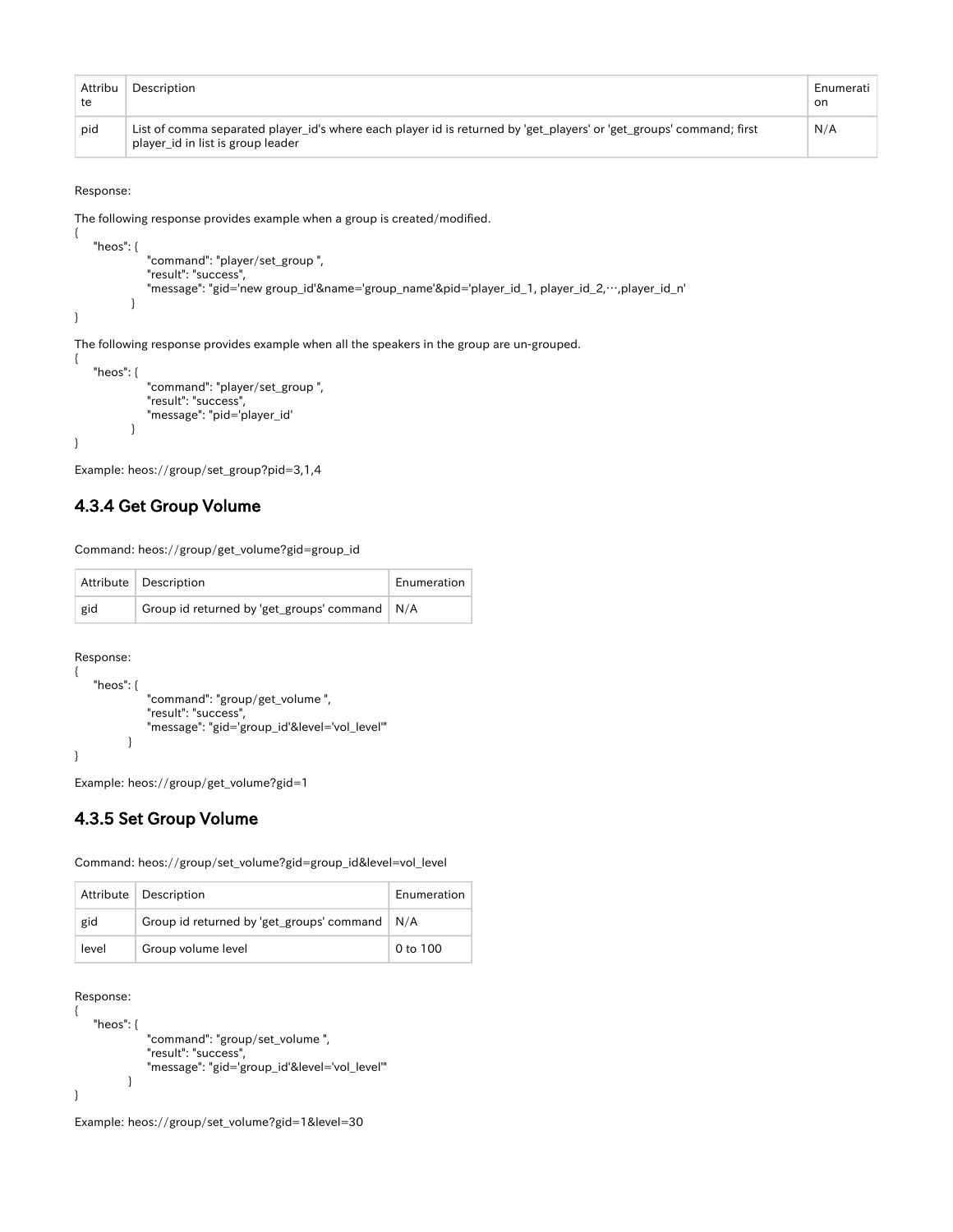#### 4.2.6 Group Volume Up

|      | Attribute   Description                         | Enumeration        |
|------|-------------------------------------------------|--------------------|
| gid  | Group id returned by 'get_groups' command   N/A |                    |
| step | Group volume step level                         | 1 to 10(default 5) |

Command: heos://group/volume\_up?gid=group\_id&step=step\_level

Response:

{

}

```
 "heos": {
 "command": " group/ volume_up ",
 "result": "success",
            "message": "gid='group_id'&step='step_level'"
        }
```
Example: heos://group/volume\_up?gid=1&step=5

#### <span id="page-23-0"></span>4.2.7 Group Volume Down

|       | Attribute   Description                         | Enumeration        |
|-------|-------------------------------------------------|--------------------|
| gid   | Group id returned by 'get_groups' command   N/A |                    |
| level | Group volume step level                         | 1 to 10(default 5) |

#### Response:

{

}

```
 "heos": {
             "command": " group/ volume_down ",
             "result": "success",
             "message": "gid='group_id'&step='step_level'"
 }
```
Example: heos://group/volume\_down?gid=1&step=5

## <span id="page-23-1"></span>4.3.8 Get Group Mute

Command: heos://group/get\_mute?gid=group\_id

|     | Attribute   Description                         | Enumeration |
|-----|-------------------------------------------------|-------------|
| gid | Group id returned by 'get_groups' command   N/A |             |

Response:

```
{
    "heos": {
               "command": "group/ get_mute ",
               "result": "success",
               "message": "gid='group_id'&state='on_or_off'"
           }
}
```
Example: heos://group/get\_mute?gid=1

#### <span id="page-23-2"></span>4.3.9 Set Group Mute

Command: heos://group/set\_mute?gid=group\_id&state=on\_or\_off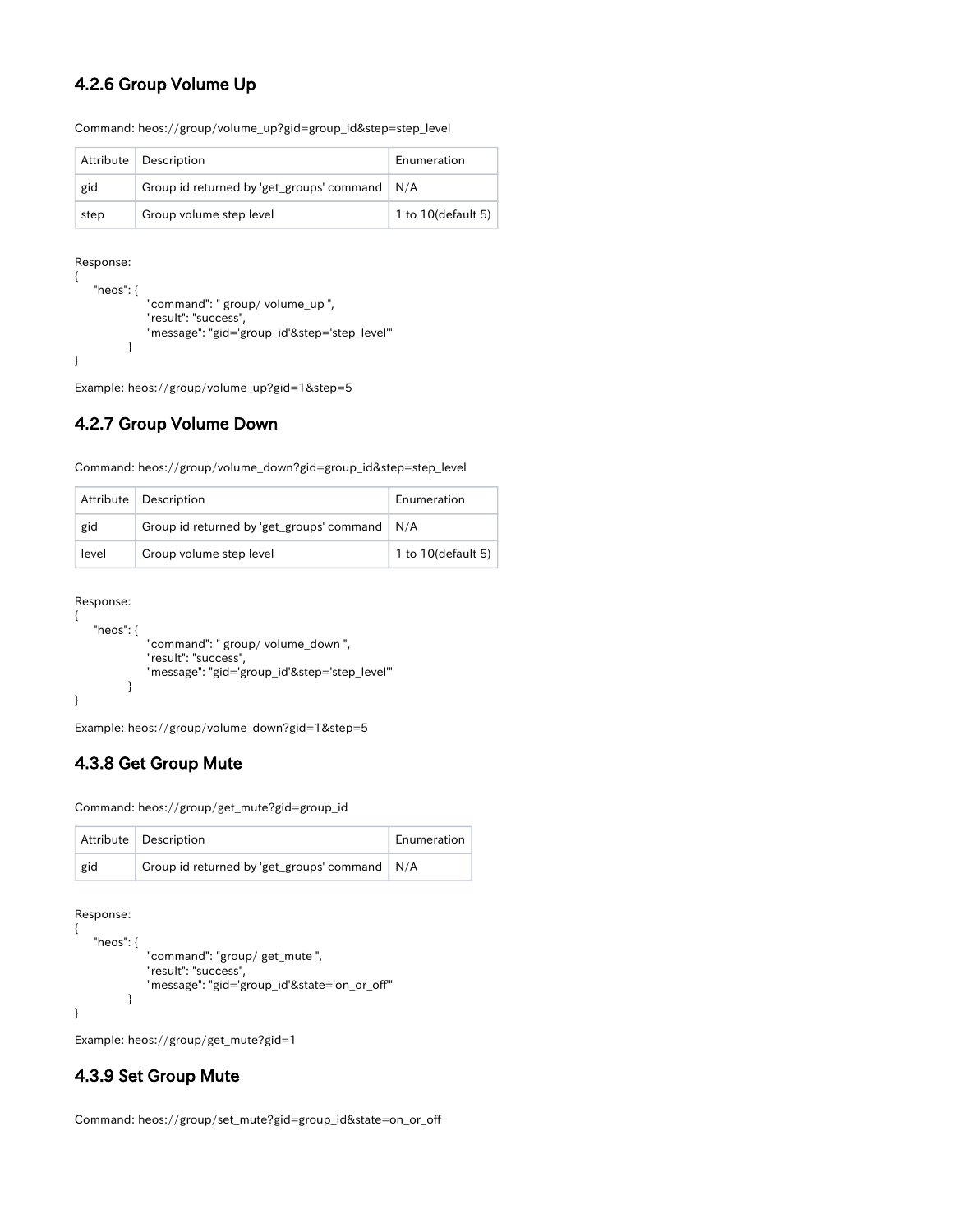|       | Attribute   Description                         | Enumeration |
|-------|-------------------------------------------------|-------------|
| gid   | Group id returned by 'get_groups' command   N/A |             |
| state | Group mute state                                | on, off     |

```
Response:
```

```
{
     "heos": {
              "command": "group/ set_mute ",
              "result": "success",
              "message": "gid=group_id'&state='on_or_off'"
 }
}
```
Example: heos://group/set\_mute?gid=1&state=off

## <span id="page-24-0"></span>4.3.10 Toggle Group Mute

Command: heos://group/toggle\_mute?gid=group\_id

|     | Attribute   Description                         | Enumeration |
|-----|-------------------------------------------------|-------------|
| gid | Group id returned by 'get_groups' command   N/A |             |

#### Response:

```
{
    "heos": {
              "command": "group/ toggle_mute ",
              "result": "success",
              "message": "gid=group_id"
 }
}
```
Example: heos://group/toggle\_mute?gid=1

## <span id="page-24-1"></span>4.4 Browse Commands

#### <span id="page-24-2"></span>4.4.1 Get Music Sources

| Attribute | Description                                                                                                                                                                                                                                                                                   | Enumeration |
|-----------|-----------------------------------------------------------------------------------------------------------------------------------------------------------------------------------------------------------------------------------------------------------------------------------------------|-------------|
| available | Only valid for online music services. If true 'service_username' will provide user name of the service account.<br>This should not be treated as the music service being supported through CLI or not.<br>The services supported through CLI is listed in 'Supported music services' section. | N/A         |
|           | service username   Provides user name of the service account.<br>Only avaialable for online music services when 'avaialble' field is set to true.                                                                                                                                             | N/A         |

Command: heos://browse/get\_music\_sources Response:

{ "heos": {

 $\left\{ \begin{array}{ccc} 1 & 0 & 0 \\ 0 & 0 & 0 \\ 0 & 0 & 0 \\ 0 & 0 & 0 \\ 0 & 0 & 0 \\ 0 & 0 & 0 \\ 0 & 0 & 0 \\ 0 & 0 & 0 \\ 0 & 0 & 0 \\ 0 & 0 & 0 \\ 0 & 0 & 0 \\ 0 & 0 & 0 \\ 0 & 0 & 0 \\ 0 & 0 & 0 & 0 \\ 0 & 0 & 0 & 0 \\ 0 & 0 & 0 & 0 \\ 0 & 0 & 0 & 0 & 0 \\ 0 & 0 & 0 & 0 & 0 \\ 0 & 0 & 0 & 0 & 0 \\ 0 & 0 & 0 & 0$ 

},

```
 "command": "browse/get_music_sources",
                                         "result": "success",
                                         "message": ""
         "payload": [
\left\{ \begin{array}{ccc} 1 & 0 & 0 \\ 0 & 0 & 0 \\ 0 & 0 & 0 \\ 0 & 0 & 0 \\ 0 & 0 & 0 \\ 0 & 0 & 0 \\ 0 & 0 & 0 \\ 0 & 0 & 0 \\ 0 & 0 & 0 \\ 0 & 0 & 0 \\ 0 & 0 & 0 \\ 0 & 0 & 0 \\ 0 & 0 & 0 \\ 0 & 0 & 0 & 0 \\ 0 & 0 & 0 & 0 \\ 0 & 0 & 0 & 0 \\ 0 & 0 & 0 & 0 & 0 \\ 0 & 0 & 0 & 0 & 0 \\ 0 & 0 & 0 & 0 & 0 \\ 0 & 0 & 0 & 0 "name": "source name 1",
```

```
 "image_url": "source logo url 1",
               "type": "source type 1",
 "sid": source_id_1,
 "available": "true/false",
               "service_username": "user name of the service account"
             },
```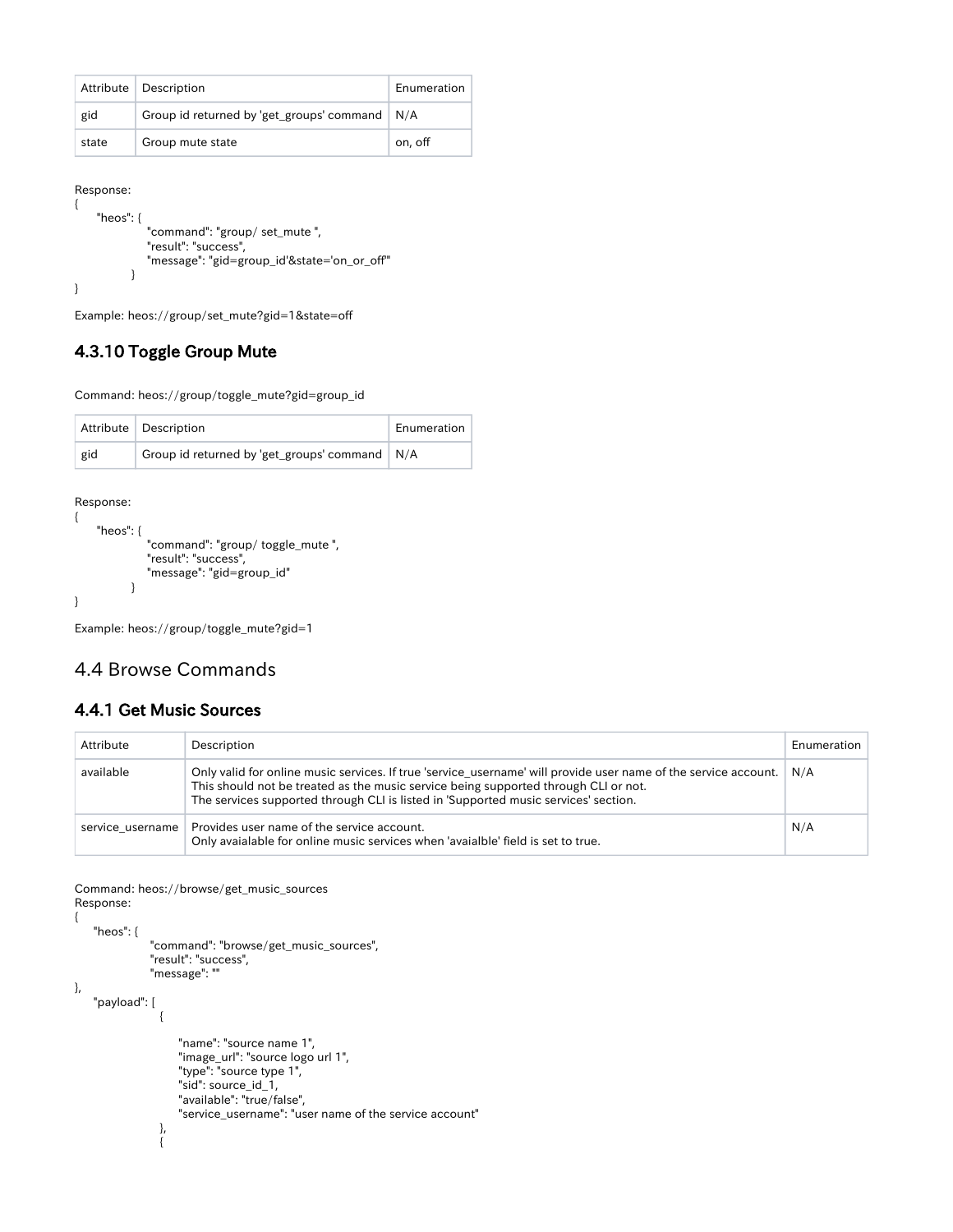```
 "name": "source name 2",
 "image_url": "source logo url 2",
 "type": "source type 2",
 "sid": source_id_2,
                              "available": "true/false",
                              "service_username": "user name of the service account"
                        },
\left\{ \begin{array}{ccc} 1 & 0 & 0 \\ 0 & 0 & 0 \\ 0 & 0 & 0 \\ 0 & 0 & 0 \\ 0 & 0 & 0 \\ 0 & 0 & 0 \\ 0 & 0 & 0 \\ 0 & 0 & 0 \\ 0 & 0 & 0 \\ 0 & 0 & 0 \\ 0 & 0 & 0 \\ 0 & 0 & 0 \\ 0 & 0 & 0 \\ 0 & 0 & 0 & 0 \\ 0 & 0 & 0 & 0 \\ 0 & 0 & 0 & 0 \\ 0 & 0 & 0 & 0 & 0 \\ 0 & 0 & 0 & 0 & 0 \\ 0 & 0 & 0 & 0 & 0 \\ 0 & 0 & 0 & 0 "name": "source name N",
                              "image_url": "source logo url N",
                              "type": "source type N",
                               "sid": source_id_N,
                              "available": "true/false",
                              "service_username": "user name of the service account"
}<br>}<br>}
 ]
```

```
Example: heos://browse/get_music_sources
```
The following are valid source types:

music\_service

}

heos\_service

heos\_server

dlna\_server

#### <span id="page-25-0"></span>4.4.2 Get Source Info

Command: heos://browse/get\_source\_info?sid=source\_id

| Attribute        | Description                                                                                                                                                                                                                                                                                   | Enumeration |
|------------------|-----------------------------------------------------------------------------------------------------------------------------------------------------------------------------------------------------------------------------------------------------------------------------------------------|-------------|
| sid              | Source id returned by 'get_music_sources' command<br>(Or) Source id returned by 'browse' command when browsing source types 'heos server' and 'heos service'                                                                                                                                  |             |
| available        | Only valid for online music services. If true 'service_username' will provide user name of the service account.<br>This should not be treated as the music service being supported through CLI or not.<br>The services supported through CLI is listed in 'Supported music services' section. | N/A         |
| service username | Provides user name of the service account.<br>Only avaialable for online music services when 'avaialble' field is set to true.                                                                                                                                                                | N/A         |

```
Response:
```
{

```
 "heos": {
                                     "command": "browse/get_source_info",
                                     "result": "success",
                                     "message": ""
         "payload": [
\left\{ \begin{array}{ccc} 1 & 0 & 0 \\ 0 & 0 & 0 \\ 0 & 0 & 0 \\ 0 & 0 & 0 \\ 0 & 0 & 0 \\ 0 & 0 & 0 \\ 0 & 0 & 0 \\ 0 & 0 & 0 \\ 0 & 0 & 0 \\ 0 & 0 & 0 \\ 0 & 0 & 0 \\ 0 & 0 & 0 \\ 0 & 0 & 0 \\ 0 & 0 & 0 & 0 \\ 0 & 0 & 0 & 0 \\ 0 & 0 & 0 & 0 \\ 0 & 0 & 0 & 0 & 0 \\ 0 & 0 & 0 & 0 & 0 \\ 0 & 0 & 0 & 0 & 0 \\ 0 & 0 & 0 & 0 "name": "source name",
                                                    "image_url": "source logo url",
                                                    "type": "source type",
```
},

```
 "sid": source_id_1,
          "available": "true/false",
          "service_username": "user name of the service account"
    },
\begin{array}{c} \hline \end{array}
```
}

Example: heos://browse/get\_source\_info

The following are valid source types:

music\_service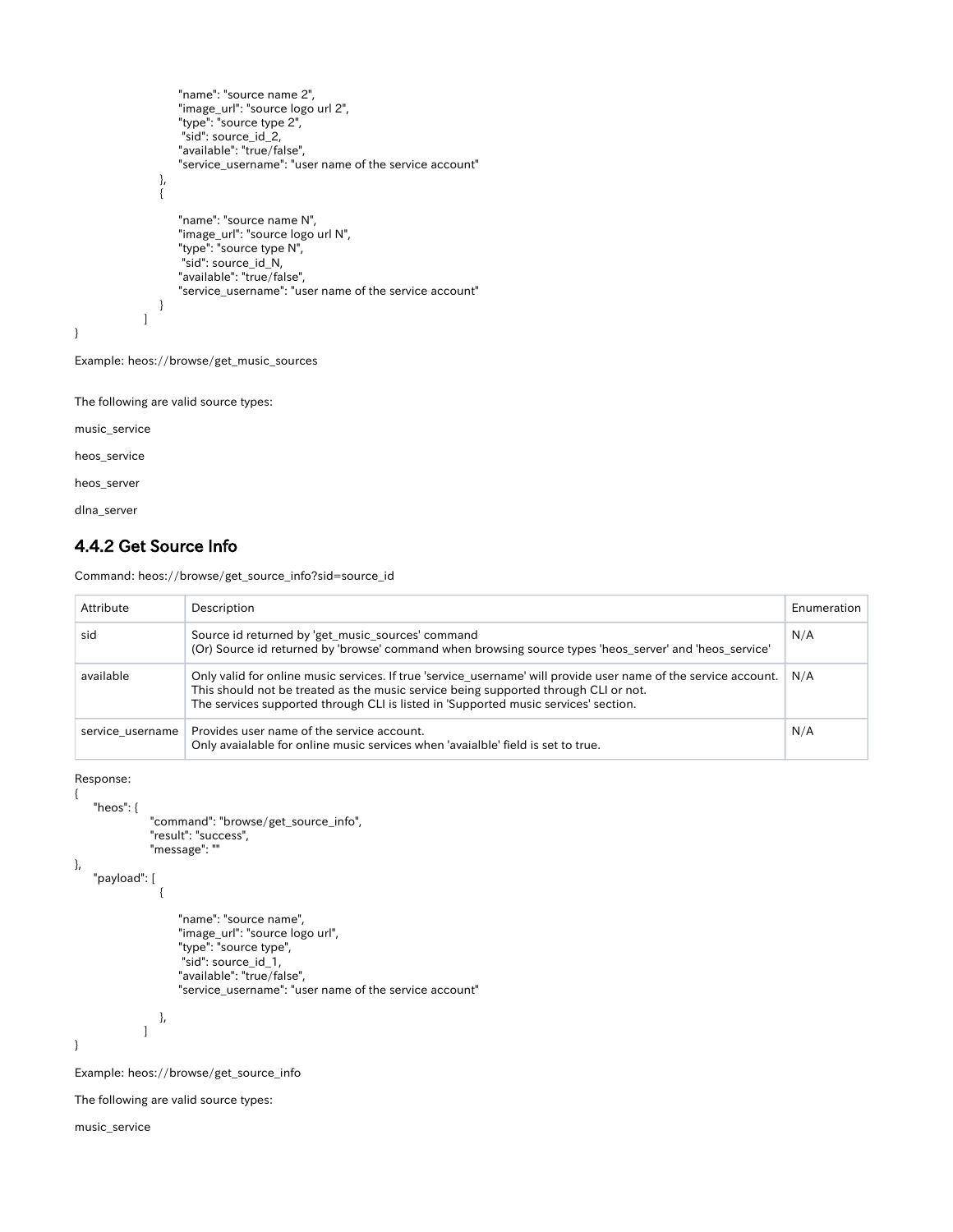heos\_service

heos\_server

dlna\_server

#### <span id="page-26-0"></span>4.4.3 Browse Source

Command: heos://browse/browse?sid=source\_id

| Attribu<br>te       | Description                                                                                                                                                                    | Enumeration                                                                                                                                                               |
|---------------------|--------------------------------------------------------------------------------------------------------------------------------------------------------------------------------|---------------------------------------------------------------------------------------------------------------------------------------------------------------------------|
| sid                 | Source id returned by 'get_music_sources' command<br>(Or) Source id returned by 'browse' command when browsing source<br>types 'heos_server' and 'heos_service'                | N/A                                                                                                                                                                       |
| id<br>(option<br>s) | Options available for current browse level                                                                                                                                     | Following options are currently supported for 'Browse<br>Source' command<br>13 - Create New Station (Pandora, iHeartRadio)<br>20 - Remove from HEOS Favorites (Favorites) |
|                     |                                                                                                                                                                                |                                                                                                                                                                           |
| scid                | criteria for creating new station                                                                                                                                              | Possibilities:                                                                                                                                                            |
|                     |                                                                                                                                                                                | 1 - Artist (default) (Criteria String: Create New Station by<br>Artists)                                                                                                  |
|                     |                                                                                                                                                                                | 5 - Show (Criteria String: Create New Station by Shows)                                                                                                                   |
|                     |                                                                                                                                                                                | 3 - Track (Criteria String: Create New Station by Tracks)                                                                                                                 |
| range               | Range is start and end record index to return. Range parameter is<br>optional.                                                                                                 | range starts from 0                                                                                                                                                       |
|                     | Omitting range parameter returns all records up to a maximum of either<br>50 or 100 records per response.<br>The default maximum number of records depend on the service type. | NOTE: Range in Browse source command is only<br>supported while browsing Favorites                                                                                        |

This command is used under two scenarios.

Browsing actual media sources of type 'heos\_server' and 'heos\_service'.

 The command 'Get Music Sources' lists all music servers (type 'heos\_server') in the network under one virtual source called 'Local Music'. Other virtual source that represents all auxiliary inputs (type 'heos\_service') is 'AUX Input'.

Browsing top music view.

Results of this command depends on the music source selected.

Note: Optionally this command returns service 'options' that are available for current browse items. Please refer to 'Get Service Options for now playing screen' for service options available on now playing screen.

Note: The following response provides examples of the various service options. The actual response will depend on the service options available for a given source type.

Response while browsing actual media sources of type 'heos\_server' and 'heos\_service'. These includes 'Local Music', 'History', 'AUX Inputs', 'Playlists', and 'Favorites'.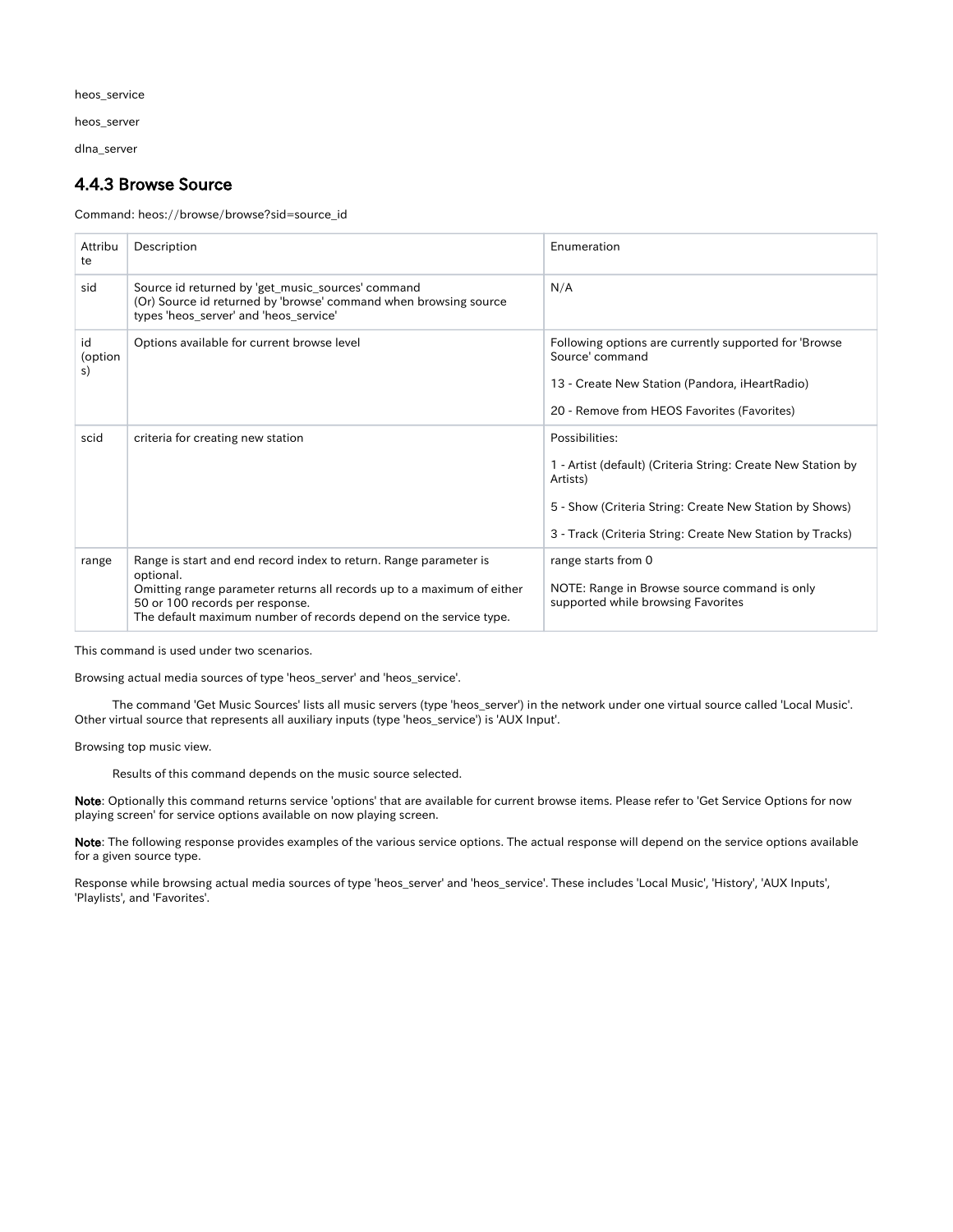



Response when browsing top music view in an actual music server/music services.

{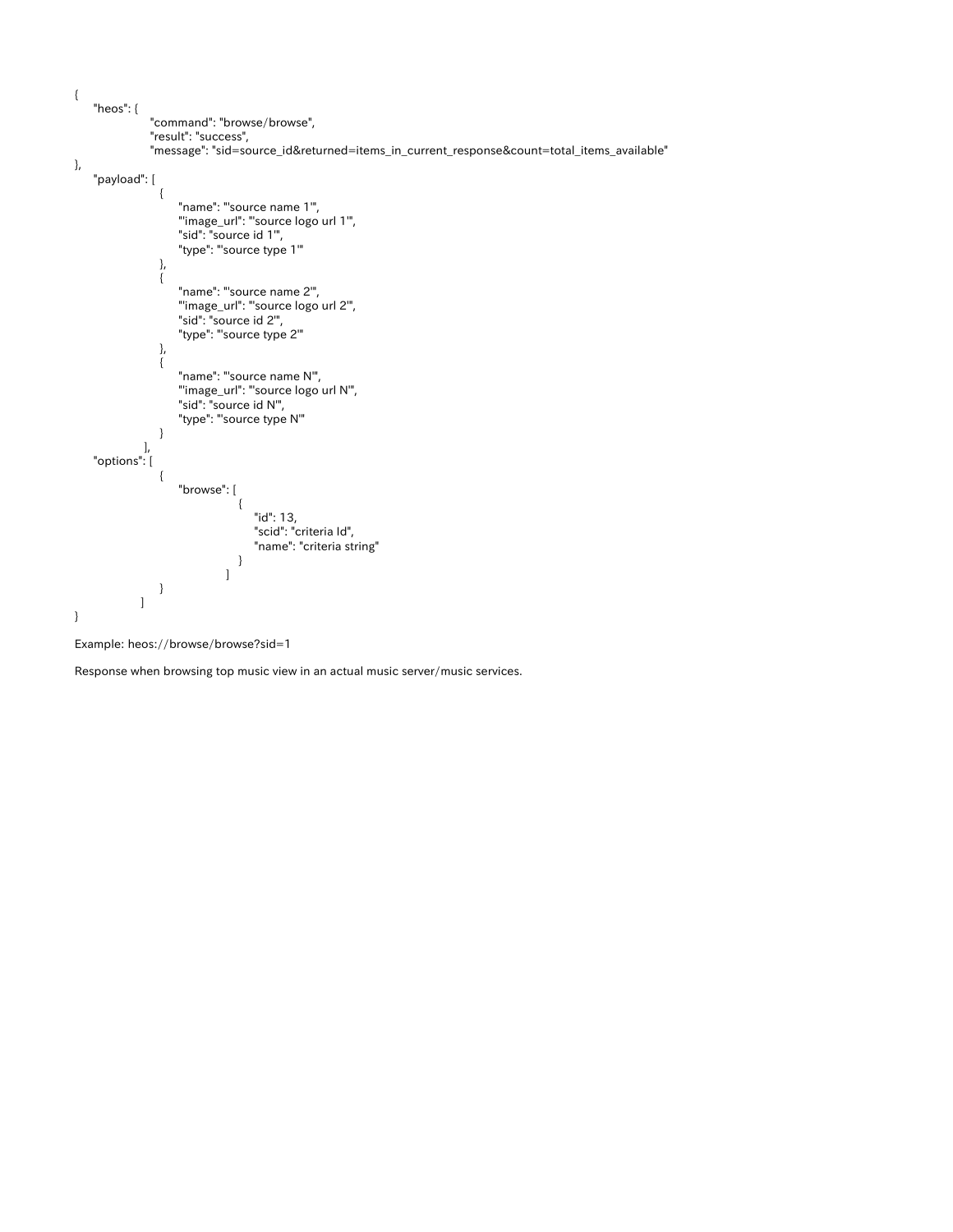Note: the following response provides examples of the various media types. The actual response will depend on the source browsed and the hierarchy supported by that source.

```
{
     "heos": {
                     "command": "browse/browse",
                     "result": "success",
                     "message": "sid=source_id&returned=items_in_current_response&count=total_items_available"
},
      "payload": [
 \left\{ \begin{array}{ccc} 1 & 0 & 0 \\ 0 & 0 & 0 \\ 0 & 0 & 0 \\ 0 & 0 & 0 \\ 0 & 0 & 0 \\ 0 & 0 & 0 \\ 0 & 0 & 0 \\ 0 & 0 & 0 \\ 0 & 0 & 0 \\ 0 & 0 & 0 \\ 0 & 0 & 0 \\ 0 & 0 & 0 \\ 0 & 0 & 0 \\ 0 & 0 & 0 & 0 \\ 0 & 0 & 0 & 0 \\ 0 & 0 & 0 & 0 \\ 0 & 0 & 0 & 0 & 0 \\ 0 & 0 & 0 & 0 & 0 \\ 0 & 0 & 0 & 0 & 0 \\ 0 & 0 & 0 & 0 "container": "yes",
                              "playable": "no",
  "type": "artist",
  "name": "'artist name'",
                              "image_url": "'artist image url'",
                              "cid": "container id'",
                              "mid": "media id"
                        },
 \left\{ \begin{array}{c} 1 & 1 \\ 1 & 1 \end{array} \right\} "container": "yes",
                              "playable": "yes",
                              "type": "album",
                              "name": "'album name'",
  "image_url": "'album image url'",
  "artist": "'artist name'",
                              "cid": "'container id'",
                              "mid": "'media id'"
                        },
 \left\{ \begin{array}{ccc} 1 & 0 & 0 \\ 0 & 0 & 0 \\ 0 & 0 & 0 \\ 0 & 0 & 0 \\ 0 & 0 & 0 \\ 0 & 0 & 0 \\ 0 & 0 & 0 \\ 0 & 0 & 0 \\ 0 & 0 & 0 \\ 0 & 0 & 0 \\ 0 & 0 & 0 \\ 0 & 0 & 0 \\ 0 & 0 & 0 \\ 0 & 0 & 0 & 0 \\ 0 & 0 & 0 & 0 \\ 0 & 0 & 0 & 0 \\ 0 & 0 & 0 & 0 & 0 \\ 0 & 0 & 0 & 0 & 0 \\ 0 & 0 & 0 & 0 & 0 \\ 0 & 0 & 0 & 0 "container": "no",
                              "playable": "yes",
                              "type": "song",
                              "name": "'song name'",
                              "image_url": "'album image url'",
  "artist": "'artist name'",
  "album": "'album name'",
                              "mid": "'media id'"
                        },
 {1 \over 2} "container": "yes",
                              "playable": "no",
                              "type": "container",
                              "name": "'container name'",
                              "image_url": "'container image url'",
  "cid": "'container id'",
  "mid": "'media id'"
                        },
 {1 \over 2} "container": "no",
                              "playable": "yes",
                              "type": "station",
  "name": "'station name'",
  "image_url": "'station url'",
                             "mid": "media id"
 }<br>}<br>}
 \qquad \qquad "options": [
 \left\{ \begin{array}{ccc} 1 & 0 & 0 \\ 0 & 0 & 0 \\ 0 & 0 & 0 \\ 0 & 0 & 0 \\ 0 & 0 & 0 \\ 0 & 0 & 0 \\ 0 & 0 & 0 \\ 0 & 0 & 0 \\ 0 & 0 & 0 \\ 0 & 0 & 0 \\ 0 & 0 & 0 \\ 0 & 0 & 0 \\ 0 & 0 & 0 \\ 0 & 0 & 0 & 0 \\ 0 & 0 & 0 & 0 \\ 0 & 0 & 0 & 0 \\ 0 & 0 & 0 & 0 & 0 \\ 0 & 0 & 0 & 0 & 0 \\ 0 & 0 & 0 & 0 & 0 \\ 0 & 0 & 0 & 0 "browse": [
 { } "id": 20,
                                                    "name": "Remove from HEOS Favorites"
  }
  ]
 }<br>}<br>}
  ]
}
```
Example: heos://browse/browse?sid=1346442495

Supported Sources: Local Media Servers, Playlists, History, Aux-In, Favorites, TuneIn, Pandora, Rhapsody, Deezer, SiriusXM, iHeartRadio, Napster, Tidal, SoundCloud, Amazon Music

#### <span id="page-28-0"></span>4.4.4 Browse Source Containers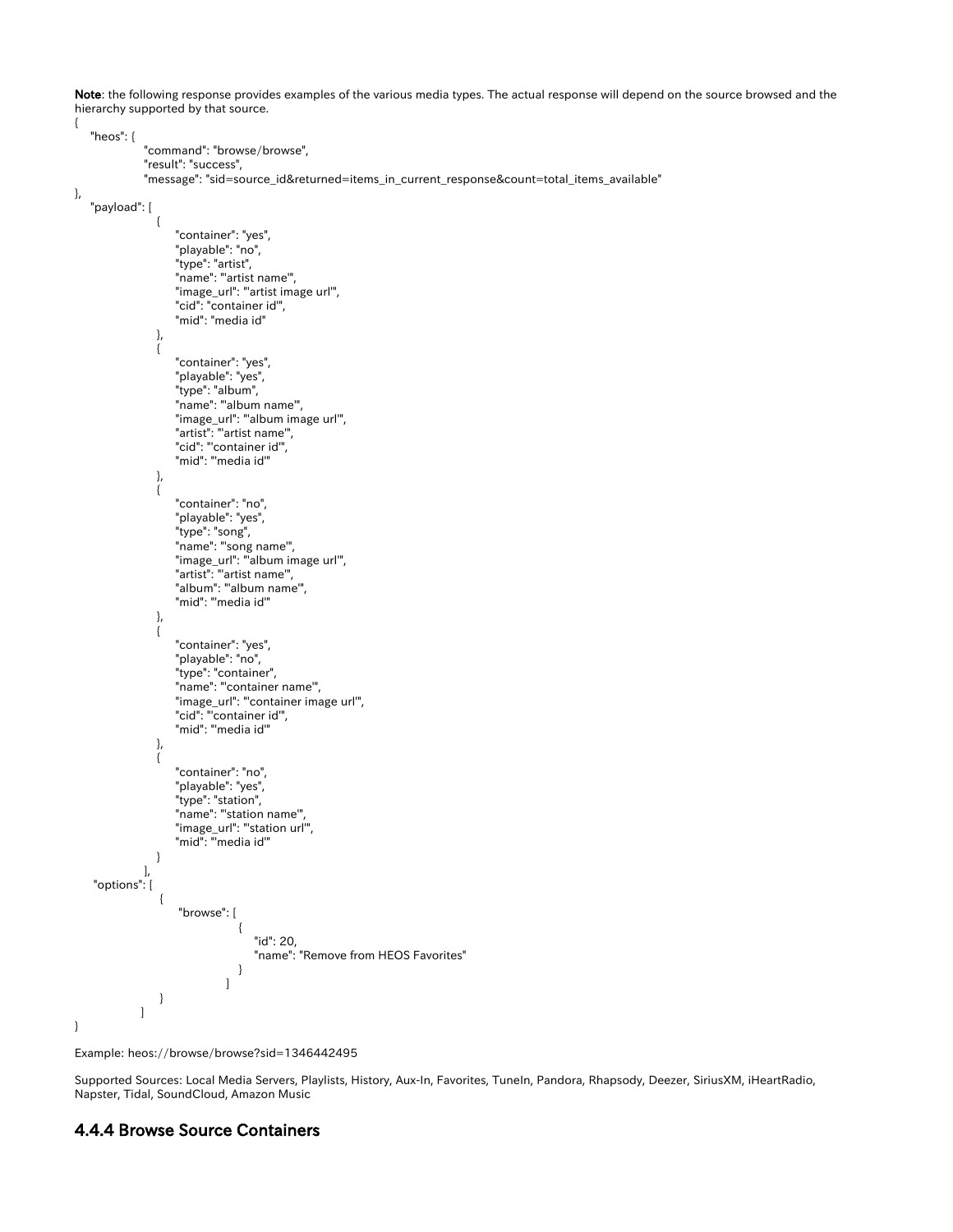#### Command: heos://browse/browse?sid=source\_id&cid=container\_id&range=start#, end#

| Attribu<br>te       | Description                                                                                                                                                                                                                                                      | Enumeration                                                                                                                                                                                                                                                                                                                                                                                                                                                                                                                                                                                  |
|---------------------|------------------------------------------------------------------------------------------------------------------------------------------------------------------------------------------------------------------------------------------------------------------|----------------------------------------------------------------------------------------------------------------------------------------------------------------------------------------------------------------------------------------------------------------------------------------------------------------------------------------------------------------------------------------------------------------------------------------------------------------------------------------------------------------------------------------------------------------------------------------------|
| sid                 | Source id returned by 'get_music_sources' command                                                                                                                                                                                                                | N/A                                                                                                                                                                                                                                                                                                                                                                                                                                                                                                                                                                                          |
| cid                 | Container id returned by 'browse' or 'search' command                                                                                                                                                                                                            | N/A                                                                                                                                                                                                                                                                                                                                                                                                                                                                                                                                                                                          |
| range               | Range is start and end record index to return. Range parameter is<br>optional.<br>Omitting range parameter returns all records up to a maximum of either<br>50 or 100 records per response.<br>The default maximum number of records depend on the service type. | range starts from 0                                                                                                                                                                                                                                                                                                                                                                                                                                                                                                                                                                          |
| count               | Total number of items available in the container.<br>NOTE: count value of '0' indicates unknown container size. Controllers<br>needs to query until the return payload<br>is empty (returned attribute is 0).                                                    | 0 - unknown<br>$>1$ - valid count                                                                                                                                                                                                                                                                                                                                                                                                                                                                                                                                                            |
| return<br>ed        | Number of items returned in current response                                                                                                                                                                                                                     | N/A                                                                                                                                                                                                                                                                                                                                                                                                                                                                                                                                                                                          |
| id<br>(optio<br>ns) | Options available for current browse level                                                                                                                                                                                                                       | Various options are presented as part of 'Browse Source<br>container' command response.<br>Supported options under each browse menu depends on<br>service type and container type.<br>Possible options under browse menu are listed below:<br>1 - Add Track to Library<br>2 - Add Album to Library<br>3 - Add Station to Library<br>4 - Add Playlist to Library<br>5 - Remove Track from Library<br>6 - Remove Album from Library<br>7 - Remove Station from Library<br>8 - Remove Playlist from Library<br>13 - Create New Station<br>19 - Add to HEOS Favorites<br>21 - Playable Container |

The following are valid media types:

song

station

genre

artist

album

container

Note: A "yes" for the "container" field as well as the "playable" field implies that the container supports adding all media items to the play queue. Adding all media items of the container to the play queue is performed through ["Add containers to queue"](https://dm-atlassian.rickcloud.jp/wiki/display/prod/Add+Container+to+Queue+with+Options)command.

Note: The option '21 - Playable Container' indicates that the container that is serving the tracks is playable. This option is mainly helpful with the Windows media share. With the Windows media container, HEOS can't determine if a container has playable tracks or not until the container is browsed for its items. When this option appears in browse response, the Controller software could add a virtual item i.e. 'Play all Tracks' along with presenting tracks in the container. When user selects the virtual item, the controller software could then send play command to play the container.

Note: Following response provides examples of the various media types. The actual response will depend on the source browsed and the hierarchy supported by that source.

Response:

{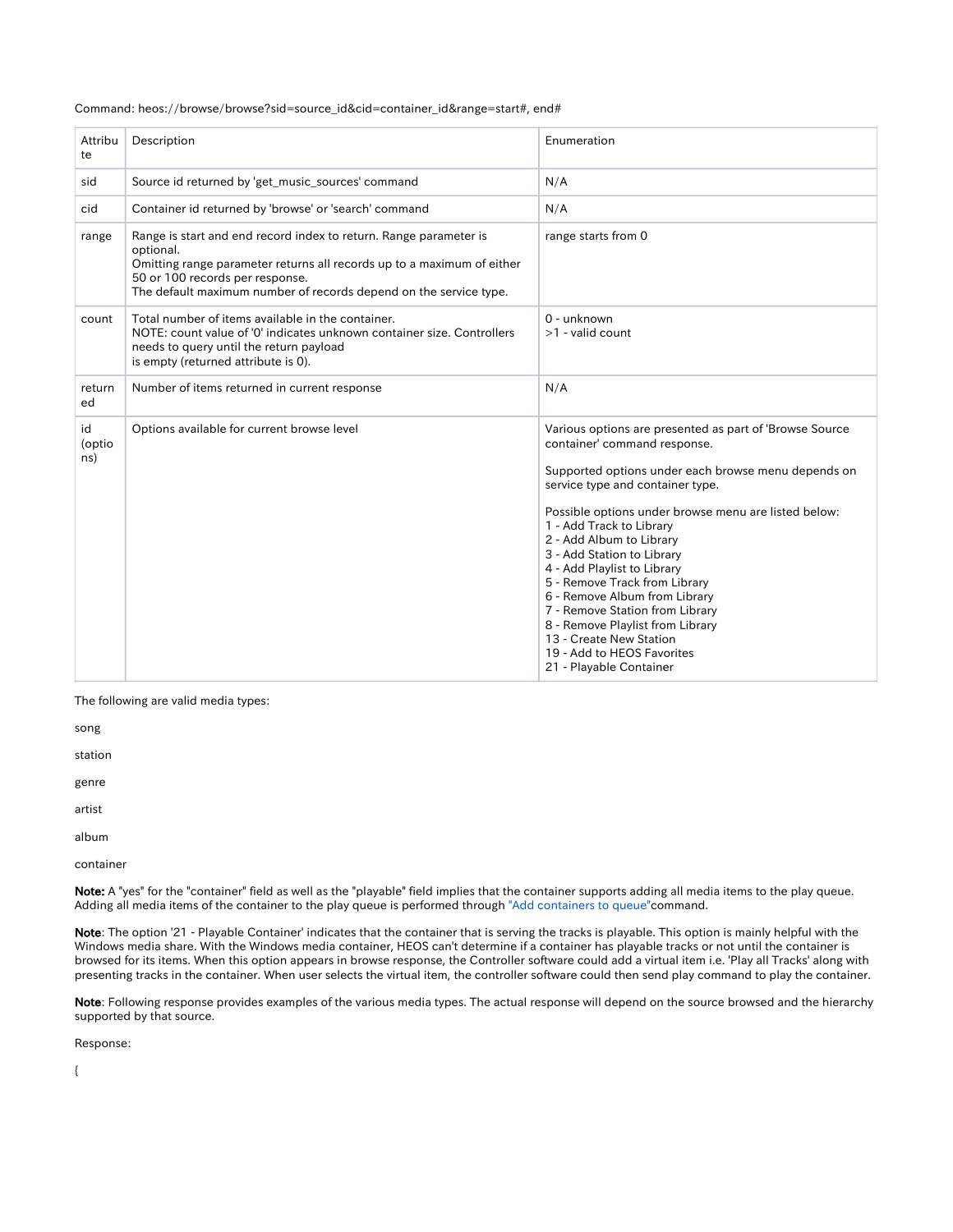"heos": { "command": "browse/browse", "result": "success", "message": "sid='source\_id&cid='container\_id'&range='start,end'&returned=items\_in\_current\_response&count=total\_items\_available" }, "payload": [  ${1 \over 2}$  "container": "yes", "playable": "no", "type": "artist", "name": "'artist name'", "image\_url": "'artist image url'", "cid": "container id'", "mid": "media id" },  ${1 \over 2}$  "container": "yes", "playable": "yes", "type": "album", "name": "'album name'", "image\_url": "'album image url'", "artist": "'artist name'", "cid": "'container id'", "mid": "'media id'" },  ${1 \over 2}$  "container": "no", "playable": "yes", "type": "song", "name": "'song name'", "image\_url": "'album image url'", "artist": "'artist name'", "album": "'album name'", "mid": "'media id'" },  ${1 \over 2}$  "container": "yes", "playable": "no", "type": "container", "name": "'container name'", "image\_url": "'container image url'", "cid": "'container id'", "mid": "'media id'" },  ${1 \over 2}$  "container": "no", "playable": "yes", "type": "station", "name": "'station name'", "image\_url": "'station url'", "mid": "'media id'" }<br>}<br>}  $\qquad \qquad$  "options": [  $\left\{ \begin{array}{ccc} 1 & 0 & 0 \\ 0 & 0 & 0 \\ 0 & 0 & 0 \\ 0 & 0 & 0 \\ 0 & 0 & 0 \\ 0 & 0 & 0 \\ 0 & 0 & 0 \\ 0 & 0 & 0 \\ 0 & 0 & 0 \\ 0 & 0 & 0 \\ 0 & 0 & 0 \\ 0 & 0 & 0 \\ 0 & 0 & 0 \\ 0 & 0 & 0 & 0 \\ 0 & 0 & 0 & 0 \\ 0 & 0 & 0 & 0 \\ 0 & 0 & 0 & 0 & 0 \\ 0 & 0 & 0 & 0 & 0 \\ 0 & 0 & 0 & 0 & 0 \\ 0 & 0 & 0 & 0$  "browse": [  ${ }$  "id": 4, "name": "Add Playlist to Library" } ] }<br>}<br>}

Example: heos://browse/browse?sid=2&cid=TopAlbums&range=0,100

Supported Sources: Local Media Servers, Playlists, History, Aux-In, TuneIn, Pandora, Rhapsody, Deezer, SiriusXM, iHeartRadio, Napster, Tidal, SoundCloud, Amazon Music

#### <span id="page-30-0"></span>4.4.5 Get Source Search Criteria

]

}

Command: heos://browse/get\_search\_criteria?sid=source\_id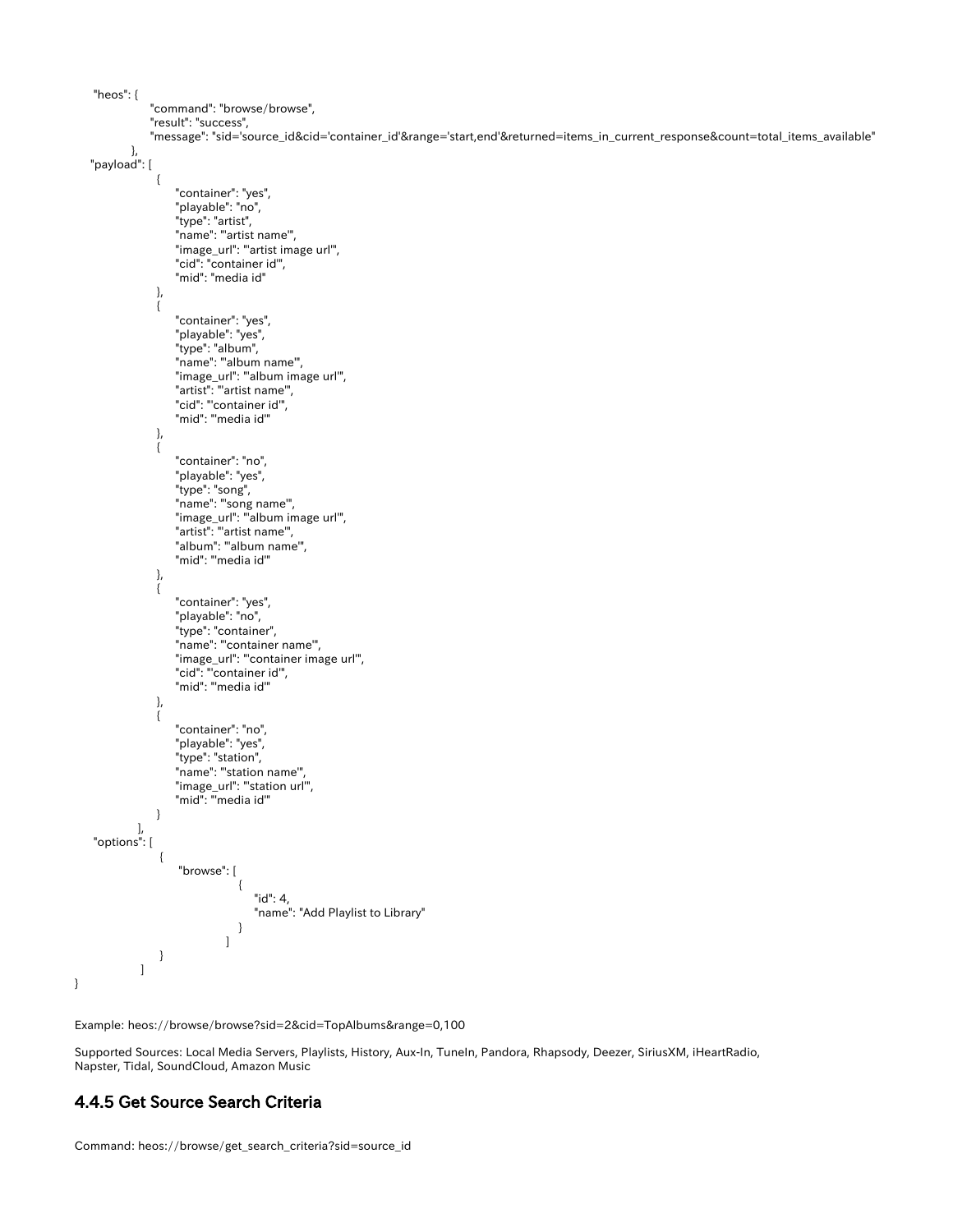| Attribute | Description                                                                                                               | Enumeration                       |
|-----------|---------------------------------------------------------------------------------------------------------------------------|-----------------------------------|
| sid       | Source id returned by 'get_music_sources' command                                                                         | N/A                               |
| playable  | Indicates if Play-All option is supported on searched tracks.                                                             | yes or no                         |
| cid       | Prefix to search string used while adding entire search results to play queue                                             | Currently supported prefix:       |
|           | Only valid when 'playable' is 'yes'.                                                                                      | SEARCHED TRACKS-                  |
|           | Example command to play all tracked, searched with string 'earth':                                                        | Note: Can be extended, avoid hard |
|           | heos://browse/add_to_queue?pid= <playerid>&amp;sid=2&amp;cid=SEARCHED_TRACKS-earth&amp;aid<br/><math>=1</math></playerid> | code                              |

Note: the following response provides examples of the various search criteria types. The actual response will depend on the source and the search types supported by that source.

Response: {

```
 "heos": {
                "command": "browse/ get_search_criteria ",
                "result": "success",
                "message": "sid='source_id "
            },
     "payload": [
\left\{ \begin{array}{c} 1 & 1 \\ 1 & 1 \end{array} \right\} "name": "Artist",
 "scid": "'search_criteria_id'",
                    "wildcard": "yes_or_no",
                },
\left\{ \begin{array}{c} \end{array} \right\} "name": "Album",
                    "scid": "'search_criteria_id'",
                    "wildcard": "yes_or_no",
                },
\left\{ \begin{array}{c} 1 & 1 \\ 1 & 1 \end{array} \right\} "name": "Track",
 "scid": "'search_criteria_id'",
                    "wildcard": "yes_or_no",
 "playable": "yes_or_no",
 "cid": "Prefix to search string",
                },
\left\{ \begin{array}{c} 1 & 1 \\ 1 & 1 \end{array} \right\} "name": "Station",
 "scid": "'search_criteria_id'",
                    "wildcard": "yes_or_no",
                }
 ]
}
```
Example: heos://browse/get\_search\_criteria?sid=3

Supported Sources: Local Media Servers, TuneIn, Rhapsody, Deezer, SiriusXM, Napster, Tidal, SoundCloud

#### <span id="page-31-0"></span>4.4.6 Search

Command: heos://browse/search?sid=source\_id&search=search\_string&scid=search\_criteria&range=start#, end#

|        | Attribute Description                                                                                                                                                                                         | Enumeration                       |
|--------|---------------------------------------------------------------------------------------------------------------------------------------------------------------------------------------------------------------|-----------------------------------|
| sid    | Source id returned by 'get_music_sources' command                                                                                                                                                             | N/A                               |
| search | String for search limited to 128 unicode characters and may contain " for wildcard if supported by search<br>criteria id                                                                                      | N/A                               |
| scid   | Search criteria id returned by 'get search criteria' command                                                                                                                                                  | artist, album, song,<br>station   |
| count  | Total number of items available in the container.<br>NOTE: count value of '0' indicates unknown container size. Controllers needs to query until the return<br>payload<br>is empty (returned attribute is 0). | 0 - unknown<br>$>1$ - valid count |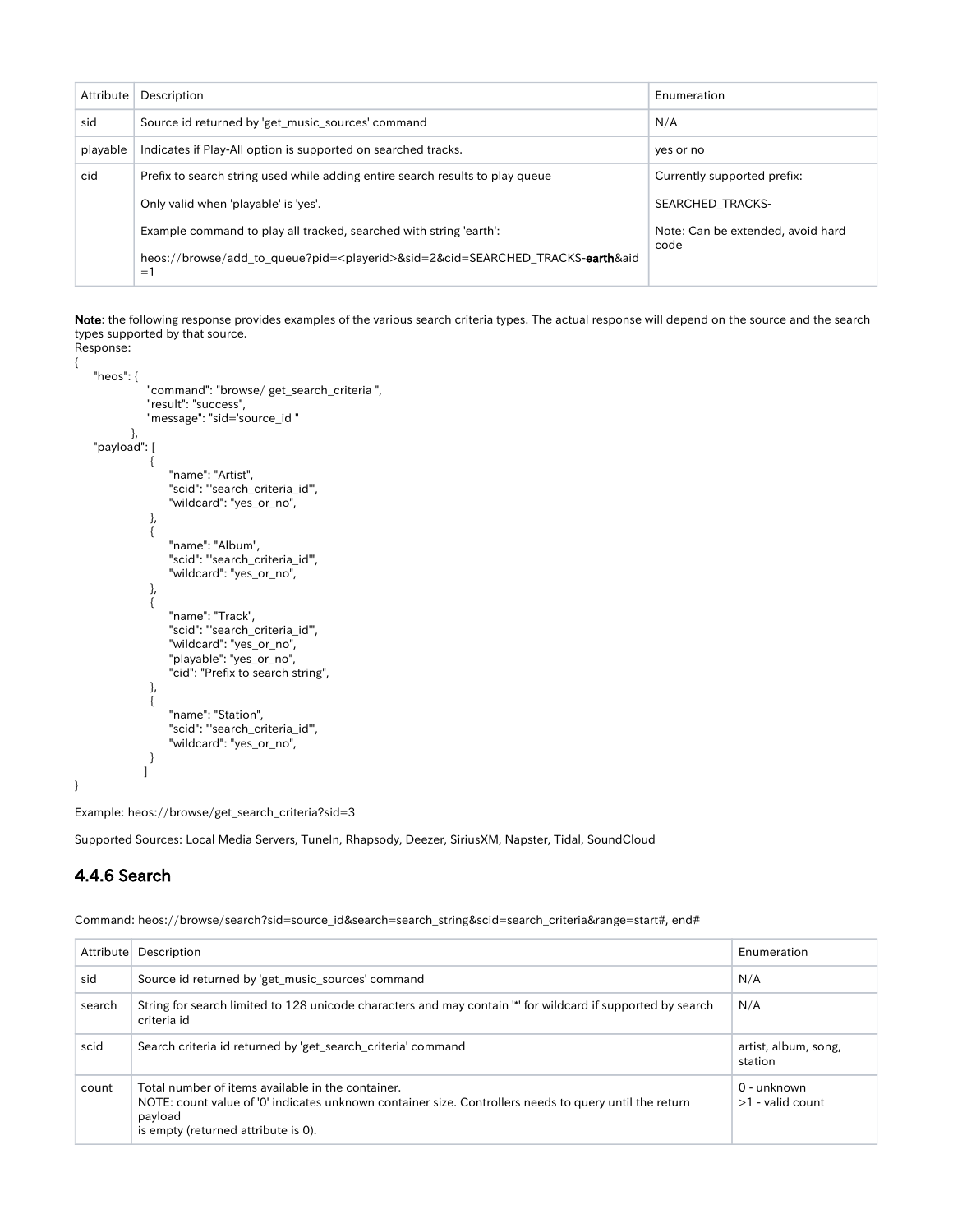| range | Range is start and end record index to return. Range parameter is optional.<br>Omitting range parameter returns all records up to a maximum of 50/100 records per response.<br>The default maximum number of records depend on the service type. | range starts from 0 |
|-------|--------------------------------------------------------------------------------------------------------------------------------------------------------------------------------------------------------------------------------------------------|---------------------|
|       | returned Number of items returned in current response                                                                                                                                                                                            | N/A                 |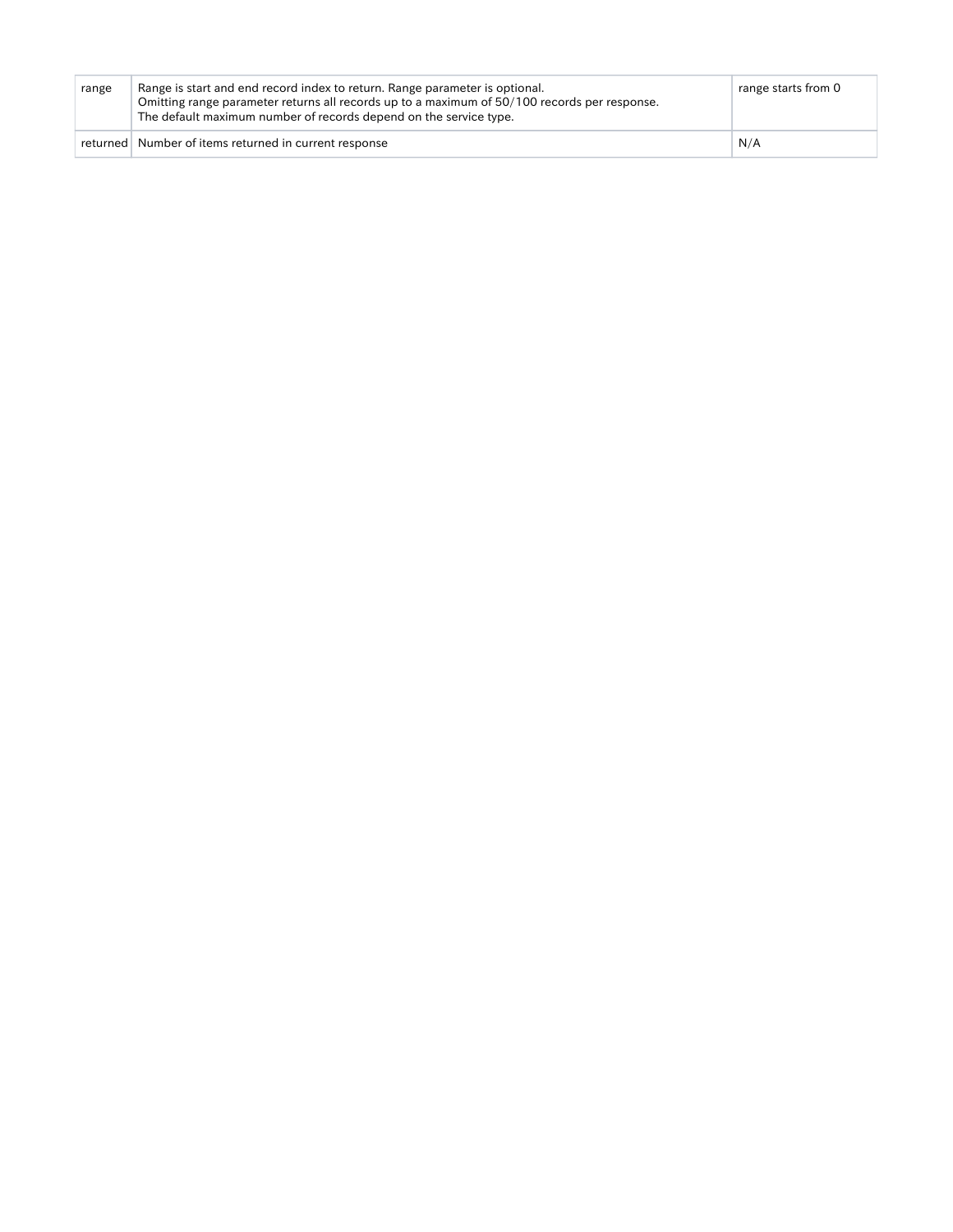Note: the following response provides examples of the various media types. The actual response will depend on the source searched and the results returned for the search string.





<span id="page-33-0"></span>Supported Sources: Local Media Servers, TuneIn, Rhapsody, Deezer, Napster, Tidal, SoundCloud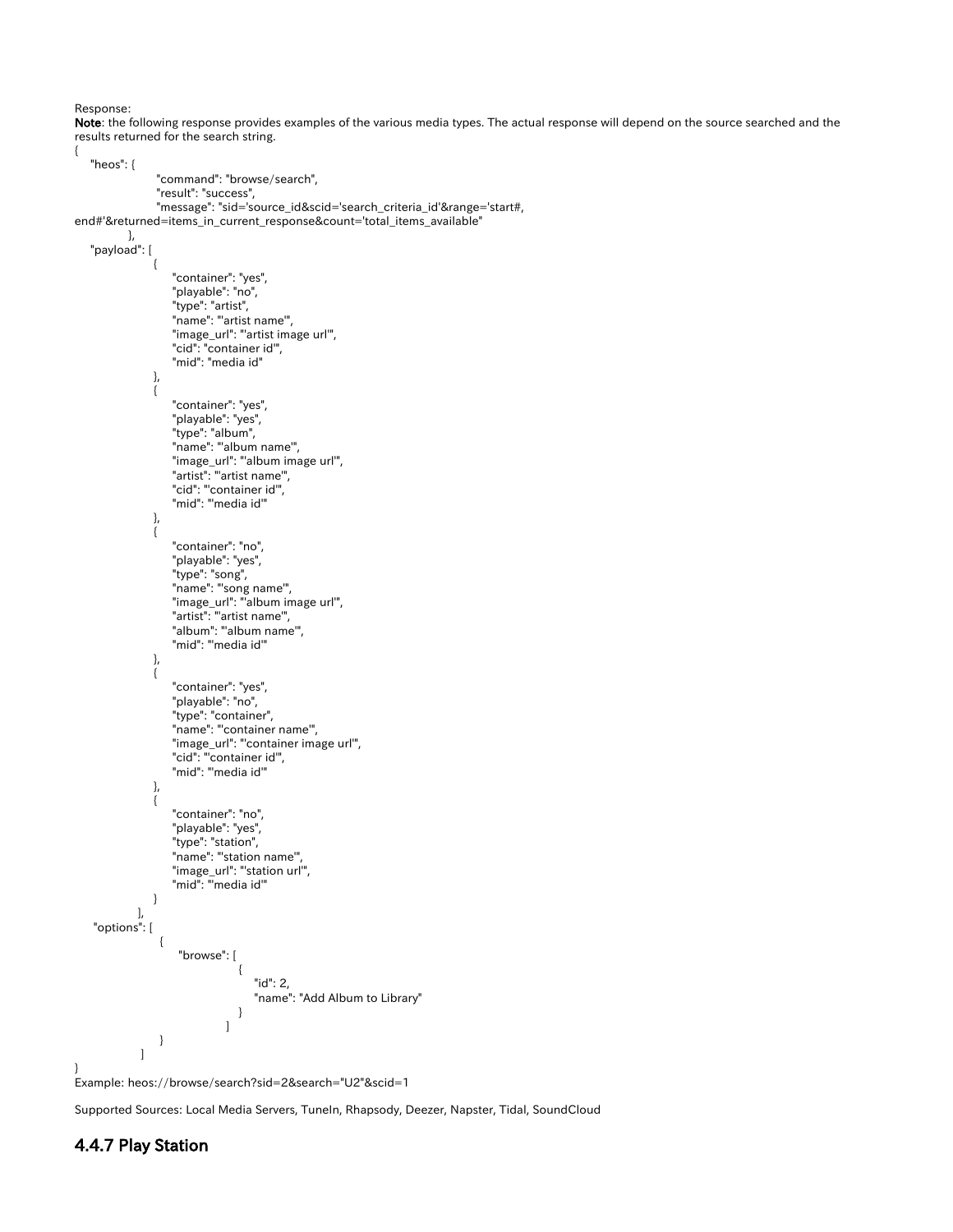Command: heos://browse/play\_stream?pid=player\_id&sid=source\_id&cid=container\_id&mid=media\_id&name=station\_name

| Attrib<br>ute | Description                                                                                                                                                      | Enumerat<br>ion |
|---------------|------------------------------------------------------------------------------------------------------------------------------------------------------------------|-----------------|
| sid           | Source id returned by 'get music sources' command                                                                                                                | N/A             |
| cid           | Container id that is used to browse current container. Ignore if container id doesn't exists as in case of playing station<br>obtained through 'Search' command. | N/A             |
| mid           | Media id returned by 'browse'or 'search' command                                                                                                                 | N/A             |
| pid           | Player id returned by 'get_players' or 'get_groups' command                                                                                                      | N/A             |
| name          | Station name returned by 'browse' command.                                                                                                                       | N/A             |

Note: The mid for this command must be a 'station' media type.

#### Response:

}

Note: this command will cause a Now Playing Change Event to occur if a new stream is played.

```
{
     "heos": {
               "command": " browse/play_stream ",
               "result": "success",
               "message": "pid='player_id'&sid='source_id&cid='container_id'&mid='media_id'&name='station_name'"
 }
```
Example: heos://browse/play\_stream?pid=1&sid=2&cid='CID-55'&mid=15376&name=Q95

Supported Sources: History, Favorites, TuneIn, Pandora, Rhapsody, Deezer, SiriusXM, iHeartRadio, Napster, SoundCloud, Amazon Music

#### <span id="page-34-0"></span>4.4.8 Play Preset Station

Command: heos://browse/play\_preset?pid=player\_id&preset=preset\_position

|        | Attribute   Description                                           | Enumeration |
|--------|-------------------------------------------------------------------|-------------|
| pid    | Player id returned by 'get_players' or 'get_groups' command   N/A |             |
| preset | <b>Station offset in HEOS Favorites</b>                           | 1 and above |

Response:

{

}

Note: this command will cause a Now Playing Change Event to occur if a new stream is played.

```
 "heos": {
               "command": " browse/play_preset",
               "result": "success",
               "message": "pid='player_id'&preset='preset_number'"
 }
```
Example: heos://browse/play\_preset?pid=1&preset=2

Supported Sources: HEOS Favorites

#### <span id="page-34-1"></span>4.4.9 Play Input source

Command to play input source on the same speaker:

heos://browse/play\_input?pid=player\_id&input=input\_name

Command to play input source on another speaker:

heos://browse/play\_input?pid=destination\_player\_id&spid=source\_player\_id&input=input\_name

OBSOLETE command that requires sid:

heos://browse/play\_stream?pid=player\_id&sid=source\_id&mid=media id

Attribute Description **Enumeration Enumeration**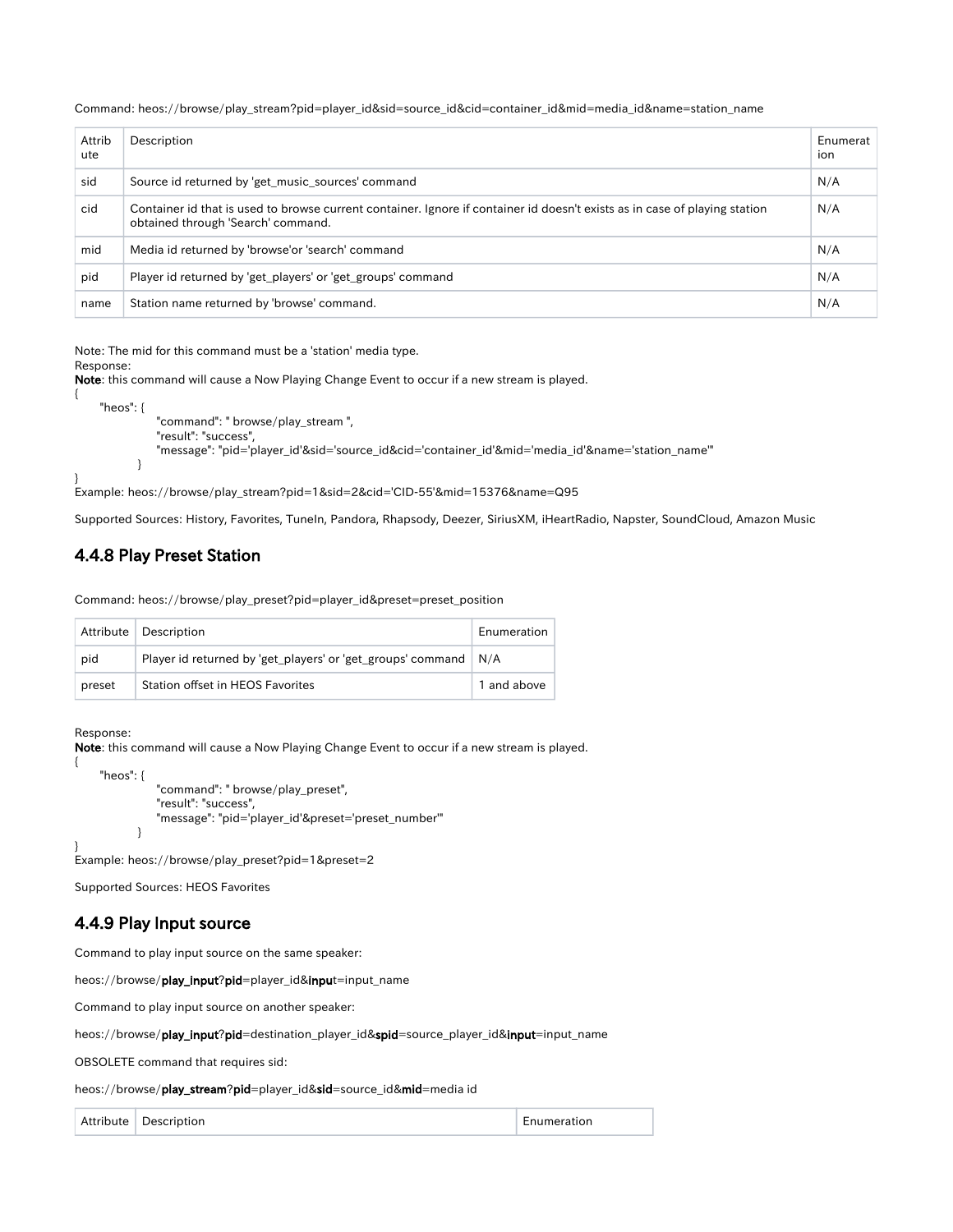| sid   | Source id returned by 'get_music_sources' command                                       | N/A                                                                                                                                                                                                                                                                                                                                                                                                                                                                                                                                                                                                                                                                                                                                                                                                                                                             |
|-------|-----------------------------------------------------------------------------------------|-----------------------------------------------------------------------------------------------------------------------------------------------------------------------------------------------------------------------------------------------------------------------------------------------------------------------------------------------------------------------------------------------------------------------------------------------------------------------------------------------------------------------------------------------------------------------------------------------------------------------------------------------------------------------------------------------------------------------------------------------------------------------------------------------------------------------------------------------------------------|
| pid   | player id of the selected speaker (destination HEOS speaker)                            | N/A                                                                                                                                                                                                                                                                                                                                                                                                                                                                                                                                                                                                                                                                                                                                                                                                                                                             |
|       | Player id returned by 'get_players' or 'get_groups' command                             |                                                                                                                                                                                                                                                                                                                                                                                                                                                                                                                                                                                                                                                                                                                                                                                                                                                                 |
| mid   | media id returned by 'browse' command                                                   | N/A                                                                                                                                                                                                                                                                                                                                                                                                                                                                                                                                                                                                                                                                                                                                                                                                                                                             |
| spid  | player id of the HEOS device which is acting as the source                              | N/A                                                                                                                                                                                                                                                                                                                                                                                                                                                                                                                                                                                                                                                                                                                                                                                                                                                             |
|       | Player id returned by 'get_players' or 'get_groups' command                             |                                                                                                                                                                                                                                                                                                                                                                                                                                                                                                                                                                                                                                                                                                                                                                                                                                                                 |
| input | input source name<br>Note: Validity of Inputs depends on the type of source HEOS device | "inputs/aux_in_1"<br>"inputs/aux_in_2"<br>"inputs/aux_in_3"<br>"inputs/aux_in_4"<br>"inputs/aux_single"<br>"inputs/aux1"<br>"inputs/aux2"<br>"inputs/aux3"<br>"inputs/aux4"<br>"inputs/aux5"<br>"inputs/aux6"<br>"inputs/aux7"<br>"inputs/aux_8k"<br>"inputs/line in 1"<br>"inputs/line_in_2"<br>"inputs/line_in_3"<br>"inputs/line_in_4"<br>"inputs/coax_in_1"<br>"inputs/coax_in_2"<br>"inputs/optical_in_1"<br>"inputs/optical_in_2"<br>"inputs/hdmi_in_1"<br>"inputs/hdmi in 2"<br>"inputs/hdmi_in_3"<br>"inputs/hdmi_in_4"<br>"inputs/hdmi_arc_1"<br>"inputs/cable_sat"<br>"inputs/dvd"<br>"inputs/bluray"<br>"inputs/game"<br>"inputs/mediaplayer"<br>"inputs/cd"<br>"inputs/tuner"<br>"inputs/hdradio"<br>"inputs/tvaudio"<br>"inputs/phono"<br>"inputs/usbdac"<br>"inputs/analog_in_1"<br>"inputs/analog_in_2"<br>"inputs/recorder_in_1"<br>"inputs/tv" |

Response for command "heos://browse/play\_input?pid=player\_id&input=input\_name" :

Note: this command will cause a Now Playing Change Event to occur if an aux in stream is played. {

```
 "heos": {
           "command": "browse/play_input",
           "result": "success",
           "message": "pid=player_id&input=input_name"
        }
```
#### <span id="page-35-0"></span>Limitations for the system when used multi devices.

Distribution External Input to other players is limited to one player or one group . You can not play External Input that has been selected already. Also, When it playing external input on itself, can not be distributed to other players.

#### Examples:

}

heos://browse/play\_input?pid=1234&input=inputs/aux\_in\_1

heos://browse/play\_input?pid=1234&spid=9876&input=inputs/aux\_in\_1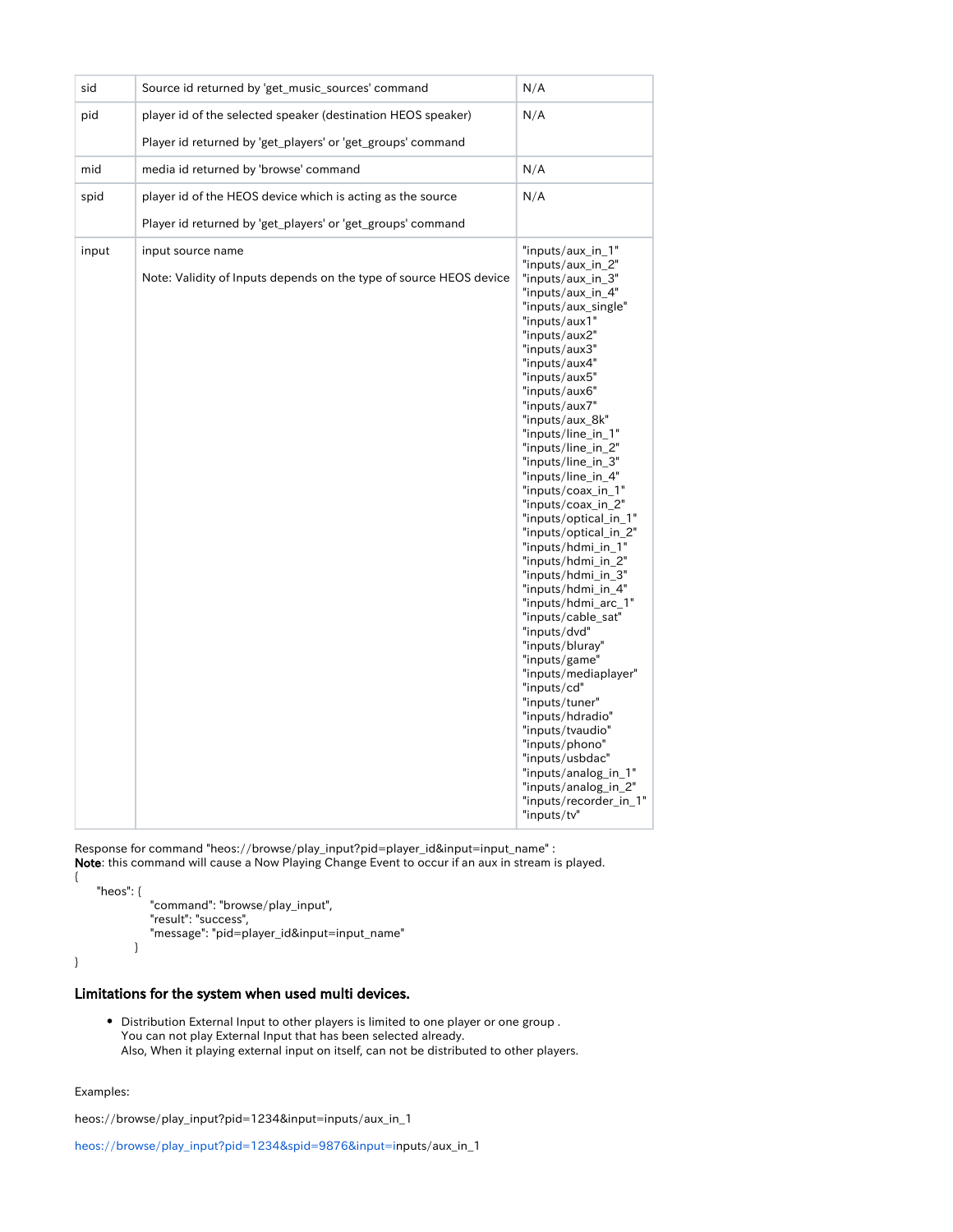heos://browse/play\_stream?pid=1&sid=1441320818&mid=inputs/aux\_in\_1

## <span id="page-36-0"></span>4.4.10 Play URL

Command: heos://browse/play\_stream?pid=player\_id&url=url\_path

|     | Attribute   Description                                     | Enumeration |
|-----|-------------------------------------------------------------|-------------|
| pid | Player id returned by 'get_players' or 'get_groups' command | N/A         |
| url | Absolute path to a playable stream                          | N/A         |

Response:

{

Note: The attribute value pair ?"url=url\_path" should be the last attribute value pair in the play\_stream command. This is required to handle url\_path with special characters and command delimiters. This command will cause a Now Playing Change Event to occur if url is played.

```
{
     "heos": {
              "command": " browse/play_stream ",
              "result": "success",
              "message": "pid='palyer_id'&url='path to stream"
 }
}
```
Example: heos://browse/play\_stream?pid=1&url=<http://10.110.25.159:49152/web/138.mp3>

### <span id="page-36-1"></span>4.4.11 Add Container to Queue with Options

Command: heos://browse/add\_to\_queue?pid=player\_id&sid=source\_id&cid=container\_id&aid=add\_criteria

| Attribute | Description                                                 | <b>Fnumeration</b>                                                              |
|-----------|-------------------------------------------------------------|---------------------------------------------------------------------------------|
| sid       | Source id returned by 'get music sources' command           | N/A                                                                             |
| cid       | Container id returned by 'browse' or 'search' command       | N/A                                                                             |
| aid       | Add criteria id as defined by enumerations ->               | $1 - play now$<br>$2$ – play next<br>$3 -$ add to end<br>$4$ – replace and play |
| pid       | Player id returned by 'get_players' or 'get_groups' command | N/A                                                                             |

Note: The cid for this command must be a 'playable' container type. Response:

Note: this command will cause a Now Playing Change Event to occur if a new song is played.

```
 "heos": {
              "command": " browse/add_to_queue",
              "result": "success",
              "message": "pid='player_id'&sid='source_id'&cid='container_id'&aid='add_criteria'"
 }
```
} Example: heos://browse/add\_to\_queue?pid=1&sid=5&cid=Artist/All&aid=2

Supported Sources: Playable containers from Local Media Servers, Playlists, History, Rhapsody, Deezer, iHeartRadio, Napster, Tidal, SoundCloud. Also searched tracks as described in get\_search\_criteria command.

## <span id="page-36-2"></span>4.4.12 Add Track to Queue with Options

Command: heos://browse/add\_to\_queue?pid=player\_id&sid=source\_id&cid=container\_id&mid=media\_id&aid=add-criteria

|     | Attribute   Description                                                        | Enumeration |
|-----|--------------------------------------------------------------------------------|-------------|
| sid | Source id returned by 'get music sources' command                              | N/A         |
| cid | Container id that is used to 'browse' or 'search' current container $\mid N/A$ |             |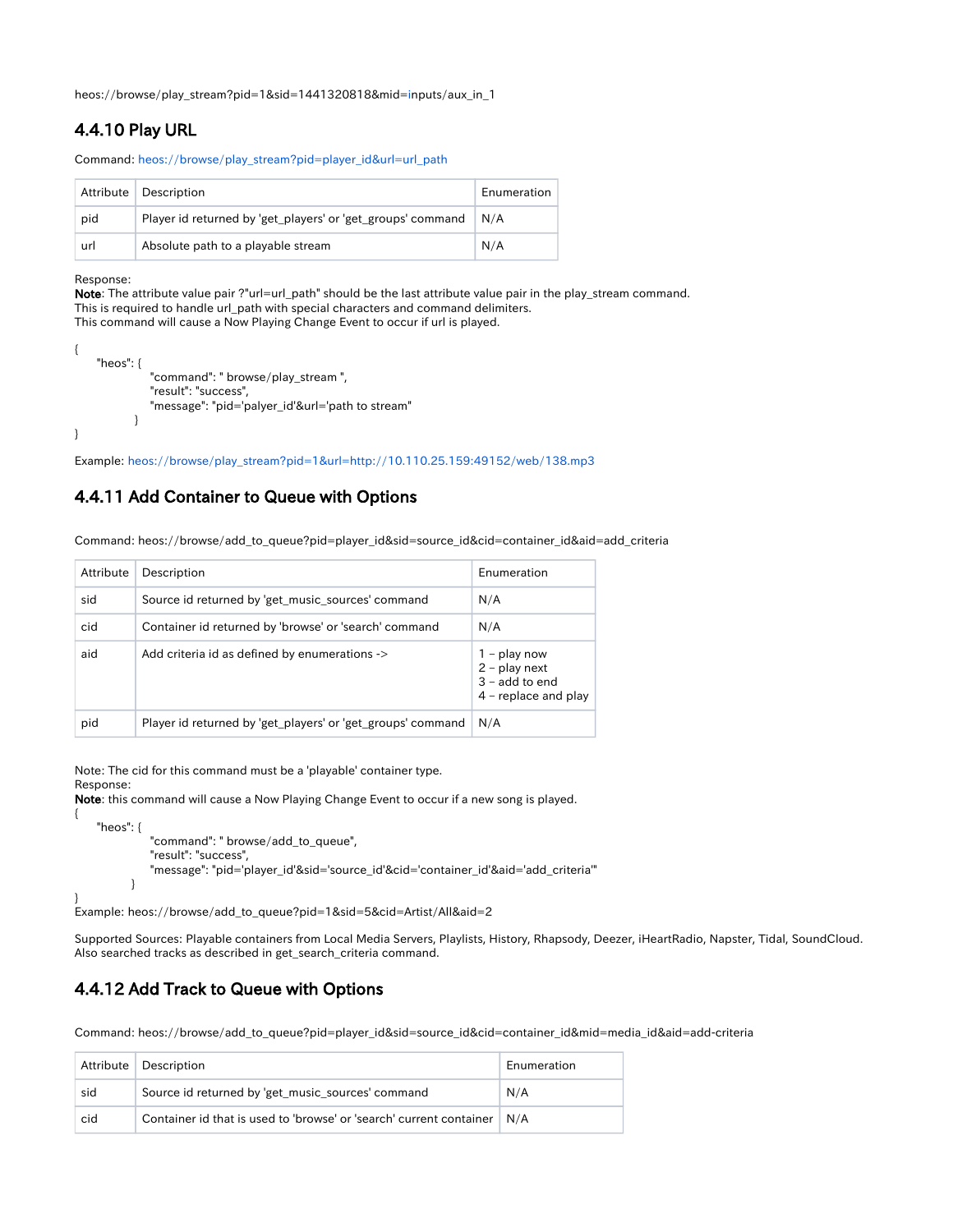| mid | Media id returned by 'browse' or 'search' command           | N/A                                                                           |
|-----|-------------------------------------------------------------|-------------------------------------------------------------------------------|
| aid | Add criteria id as defined by enumerations ->               | 1 – play now<br>$2$ – play next<br>$3$ – add to end<br>$4$ – replace and play |
| pid | Player id returned by 'get_players' or 'get_groups' command | N/A                                                                           |

Note: The mid for this command must be a 'track' media type.

Response:

{

}

Note: this command will cause a Now Playing Change Event to occur if a new song is played.

```
 "heos": {
           "command": " browse/add_to_queue",
           "result": "success",
           "message": "pid='player_id'&sid='source_id'&cid='container_id'&mid='media_id'&aid='add_criteria'"
        }
```
Example: heos://browse/add\_to\_queue?pid=1&sid=8&cid=Artists/All&mid=9&aid=1

Supported Sources: Local Media Servers, Playlists, History, Rhapsody Tracks, Deezer Tracks, iHeartRadio Tracks, Napster, Tidal, SoundCloud, Amazon Music. Please note Amazon Music tracks are played without adding to HEOS queue.

#### <span id="page-37-0"></span>4.4.13 Get HEOS Playlists

Refer to Browse Sources and Browse Source Containers

#### <span id="page-37-1"></span>4.4.14 Rename HEOS Playlist

Command: heos://browse/rename\_playlist?sid=source\_id&cid=contaiiner\_id&name=playlist\_name

| Attribute | Description                                                                                  | <b>Fnumeration</b> |
|-----------|----------------------------------------------------------------------------------------------|--------------------|
| sid       | Source id returned by 'get_music_sources' command; select HEOS source to get HEOS playlists. | N/A                |
| cid       | Container id returned in 'Get HEOS Playlists' command                                        | N/A                |
| name      | String for new playlist name limited to 128 unicode characters                               | N/A                |

Response:

```
{
    "heos": {
              "command": "browse/rename_playlist ",
               "result": "success",
              "message": "sid='source_id'&cid='contaiiner_id'&name='playlist_name'"
 }
}
```
Example: heos://browse/rename\_playlist?sid=11&cid=234&name=new name

#### <span id="page-37-2"></span>4.4.15 Delete HEOS Playlist

Command: heos://browse/delete\_playlist?sid=source\_id&cid=contaiiner\_id

|     | Attribute   Description                                                                         | Enumeration |
|-----|-------------------------------------------------------------------------------------------------|-------------|
| sid | Source id returned by get music sources' command; select HEOS source to get HEOS playlists. N/A |             |
| cid | Container id returned in 'Get HEOS Playlists' command                                           | N/A         |

Response:

Note: The HEOS History has two containers: one for songs and another for stations. The following response example is for the songs container. The station container returns the list of stations. {

```
 "heos": {
              "command": "browse/delete_playlist ",
              "result": "success",
              "message": "sid='source_id'&cid='contaiiner_id'
 }
```

```
}
```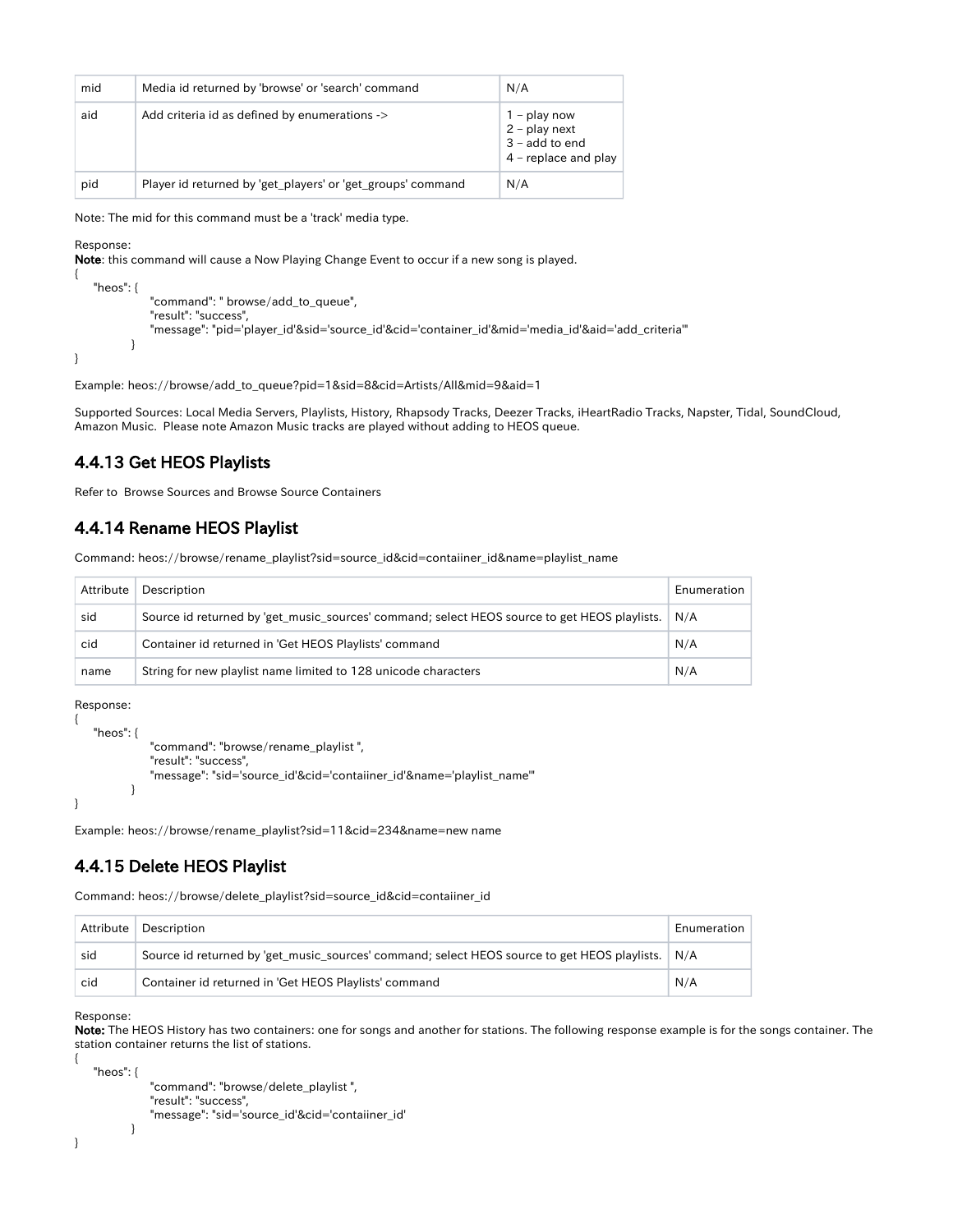Example: heos://browse/delete\_playlist?sid=11&cid=234

#### <span id="page-38-0"></span>4.4.16 Get HEOS History

Refer to Browse Sources and Browse Source Containers

#### <span id="page-38-1"></span>4.4.17 Retrieve Album Metadata

Rhapsody and Napster services doesn't provide album art url while browsing for tracks. Controllers can use this command to retrieve album art url while browsing for tracks.

Retrieve image url associated with a given album id. This command facilitates controllers to retrieve and update their UI with cover art, if image\_url in browse/search/get\_queue/get\_now\_playing\_media command response is blank.

Command: heos://browse/retrieve\_metadata?sid=source\_id&cid=album\_id

| Attribu<br>te | Description                                                                                     | Comment                                                    |
|---------------|-------------------------------------------------------------------------------------------------|------------------------------------------------------------|
| sid           | Source id returned by 'get music sources' command; select HEOS source to get<br>HEOS playlists. | Currently supported media sources are Rhapsody<br>/Napster |
| cid           | Container id returned by 'browse' command or 'get_now_playing_media' command                    | Rhapsody/Napster album ids                                 |

Note: Supported music service is Rhapsody and Napster

#### Response:

{

}

```
 "heos": {
            "command": "browse/retrieve_metadata",
            "result": "success",
            "message": "sid=2&cid=album_id&returned=items_in_current_response&count=total_items_available"
          },
           "payload": [
{1 \over 2} "album_id": "album_id",
                      "images": [
\{"image url": "URL to image file",
                                  "width": current image width
 },
 .
 .
 .
\{ "image_url": "URL to image file",
                                   "width": current image width
 }
[1] The contract of the contract of the contract of the contract of the contract of the contract of the contract of the contract of the contract of the contract of the contract of the contract of the contract of the contra
}<br>}<br>}
 ]
```
Example: heos://browse/retrieve\_metadata?sid=2&cid=Alb.184664171

#### <span id="page-38-2"></span>4.4.18 Get Service Options for now playing screen - OBSOLETE

Obsolete - Now get\_now\_playing\_media command will include supported option for currently playing media.

Command: heos://browse/get\_service\_options?sid=source\_id

| Attribute | Description                                          | Enumeration |
|-----------|------------------------------------------------------|-------------|
| sid       | Source id returned by 'get_music_sources'<br>command | N/A         |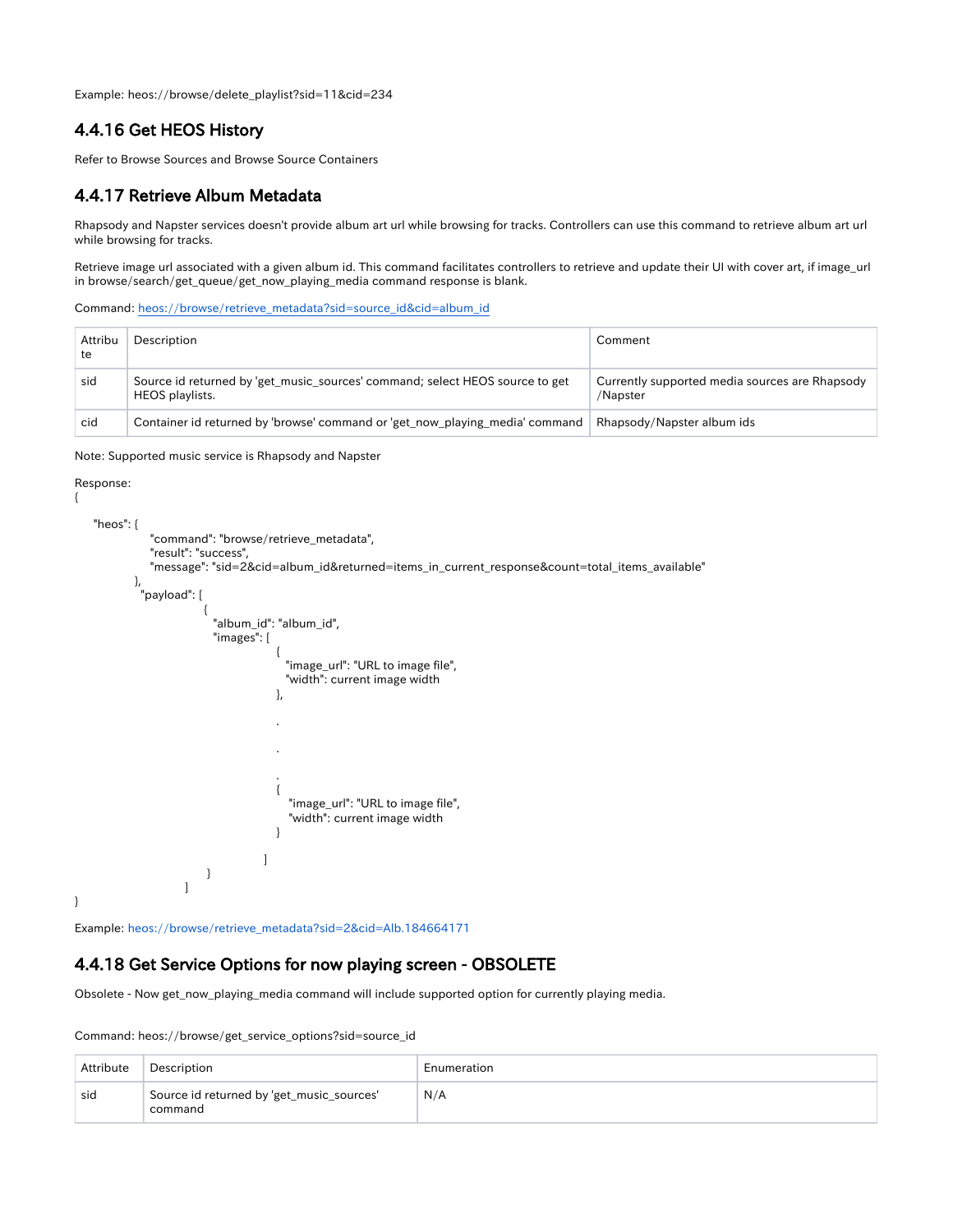| id<br>(options) | Options available on now playing screen | Following options are currently supported for 'Get Service options for now<br>playing screen':<br>11 - Thumbs Up<br>12 - Thumbs Down |
|-----------------|-----------------------------------------|--------------------------------------------------------------------------------------------------------------------------------------|
|-----------------|-----------------------------------------|--------------------------------------------------------------------------------------------------------------------------------------|

Note: This command returns service options that are only available on 'now playing' screen. Please refer to 'Browse Source' and 'Browse Source Containers' for service options available on various browse levels.

Note: the following response provides examples of the various service options. The actual response will depend on the service options available for a given source type.

Response:

```
{
     "heos": {
                  "command": "browse/get_service_options",
 "result": "success",
 "message": ""
 },
"payload": [
\left\{ \begin{array}{ccc} 1 & 1 & 1 \\ 1 & 1 & 1 \end{array} \right\} "play": [
{ } "id": 11,
                                "name": "Thumbs Up"
\{, \{, \}, \{, \{, \}, \{, \}, \{, \{, \}, \{, \}, \{, \}, \{, \}, \{, \{, \}, \{, \}, \{, \}, \{, \}, \{, \}, \{, \{, \}, \{, \}, \{, \}, \{, \{,
{ } "id": 12,
                                 "name": "Thumbs Down"
 }
 ]
              }
           \, \, \,}
```
Example: heos://browse/get\_service\_options?sid=5

#### <span id="page-39-0"></span>4.4.19 Set service option

Set service option is a generic command used to select any of the supported service options provided through 'Get Service Options for now playing screen', 'Browse Sources' and 'Browse Source Containers' command response.

Following service options are currently supported:

| Option id                                                       | <b>Example Command</b>                                                                            | <b>Parameter description</b>                                                                                                                                  |
|-----------------------------------------------------------------|---------------------------------------------------------------------------------------------------|---------------------------------------------------------------------------------------------------------------------------------------------------------------|
| 1 - Add Track to Library<br>Supported Services:<br>Napster      | heos://browse/set_service_option?sid=2&option=1∣=T<br>ra.174684187                                | mid - track id obtained through 'browse<br>source containers' command                                                                                         |
| 2 - Add Album to Library<br>Supported Services:<br>Napster      | heos://browse/set_service_option?sid=2&option=2&cid=Al<br>b.174684186                             | cid - album id obtained through 'browse<br>source containers' command                                                                                         |
| 3 - Add Station to Library<br>Supported Services:<br>Napster    | heos://browse/set_service_option?sid=2&option=3∣=s<br>as.6513639                                  | mid - station id obtained through 'browse<br>source containers' command                                                                                       |
| 4 - Add Playlist to Library<br>Supported Services:<br>Napster   | heos://browse/set_service_option?sid=2&option=4&cid=Ll<br>BPLAYLIST-pp.175573149&name=Lupe Fiasco | cid - playlist id obtained through 'browse<br>source containers' command<br>name - name of the playlist obtained through<br>'browse source container' command |
| 5 - Remove Track from Library<br>Supported Services:<br>Napster | heos://browse/set_service_option?sid=2&option=5∣=T<br>ra.174684187                                | mid - track id obtained through 'browse<br>source containers' command                                                                                         |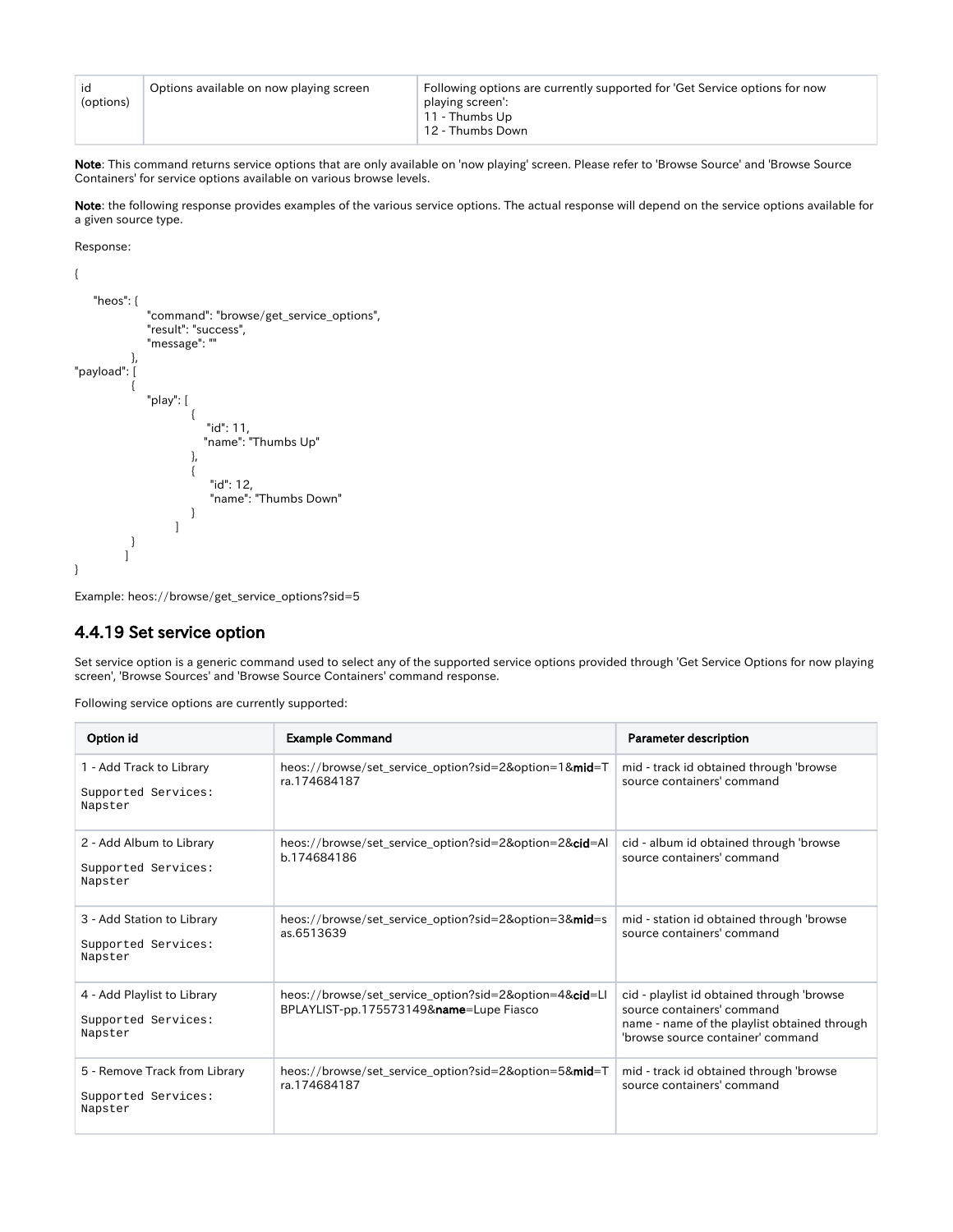| 6 - Remove Album from Library<br>Supported Services:<br>Napster                                               | heos://browse/set_service_option?sid=2&option=6&cid=Ll<br>BALBUM-Alb.174684186                                                                 | cid - album id obtained through 'browse<br>source containers' command                                                                                                                                                     |
|---------------------------------------------------------------------------------------------------------------|------------------------------------------------------------------------------------------------------------------------------------------------|---------------------------------------------------------------------------------------------------------------------------------------------------------------------------------------------------------------------------|
| 7 - Remove Station from Library<br>Supported Services:<br>Napster                                             | heos://browse/set_service_option?sid=2&option=7∣=s<br>as.6513639                                                                               | mid - station id obtained through 'browse<br>source containers' command                                                                                                                                                   |
| 8 - Remove Playlist from Library<br>Supported Services:<br>Napster                                            | heos://browse/set_service_option?sid=2&option=8&cid=Ll<br>BPLAYLIST-mp.186017722                                                               | cid - playlist id obtained through 'browse<br>source containers' command                                                                                                                                                  |
| $11$ - Thumbs Up<br>Supported Services<br>provide this<br>option in Get Now Playing<br>Media command response | heos://browse/set_service_option?sid=1&option=11&pid=<br>-409995282                                                                            | pid - player id obtained through 'get_players'<br>command                                                                                                                                                                 |
| 12 - Thumbs Down<br>Supported Services<br>provide this<br>option in Get Now Playing<br>Media command response | heos://browse/set_service_option?sid=1&option=12&pid=<br>-409995282                                                                            | pid - player id obtained through 'get_players'<br>command                                                                                                                                                                 |
| 13 - Create New Station by Artists<br>Supported Services:<br>Pandora, iHeartRadio                             | heos://browse/set_service_option?sid=1&option=13&name<br>=Love&scid=1<br>heos://browse/set_service_option?sid=1&option=13&name<br>=Love⦥=0, 10 | name - search string for creating new station<br>Note: This command returns station ids.<br>Controllers need to<br>use 'play station' command to play a station.<br>Note: Range parameter is optional to limit<br>results |
| 13 - Create New Station<br>by Shows<br>Supported Services:<br>iHeartRadio                                     | heos://browse/set_service_option?sid=7&option=13&name<br>$=$ Love&scid=5                                                                       | name - search string for creating new station<br>through show<br>Note: This command returns station ids.<br>Controllers need to<br>use 'play station' command to play a station.                                          |
| 13 - Create New Station<br>by Tracks<br>Supported Services:<br>iHeartRadio                                    | heos://browse/set_service_option?sid=7&option=13&name<br>$=$ Love&scid=3                                                                       | name - search string for creating new station<br>through track<br>Note: This command returns station ids.<br>Controllers need to<br>use 'play station' command to play a station.                                         |
| 19 - Add station to HEOS<br>Favorites                                                                         | Following command is used on now-playing-screen to add<br>currently playing station to HEOS Favorites                                          | pid - player id obtained through 'get_players'<br>command                                                                                                                                                                 |
|                                                                                                               | heos://browse/set_service_option?option=19&pid=-40999<br>5282                                                                                  | mid - station id obtained through 'browse'<br>command                                                                                                                                                                     |
|                                                                                                               | Following command is used on browse screen to add a<br>station to HEOS Favorites                                                               | name - station name obtained through<br>'browse' command                                                                                                                                                                  |
|                                                                                                               | heos://browse/set_service_option?<br>sid=3&option=19∣=sas.6513639&name=Folk Radio                                                              |                                                                                                                                                                                                                           |
| 20 - Remove from HEOS Favorites                                                                               | heos://browse/set_service_option?option=20∣=sas.<br>6513639                                                                                    | mid - station id obtained through 'browse<br>source' command on Favorites                                                                                                                                                 |

Note: Option 13 (Create New Station) supports optional range queries.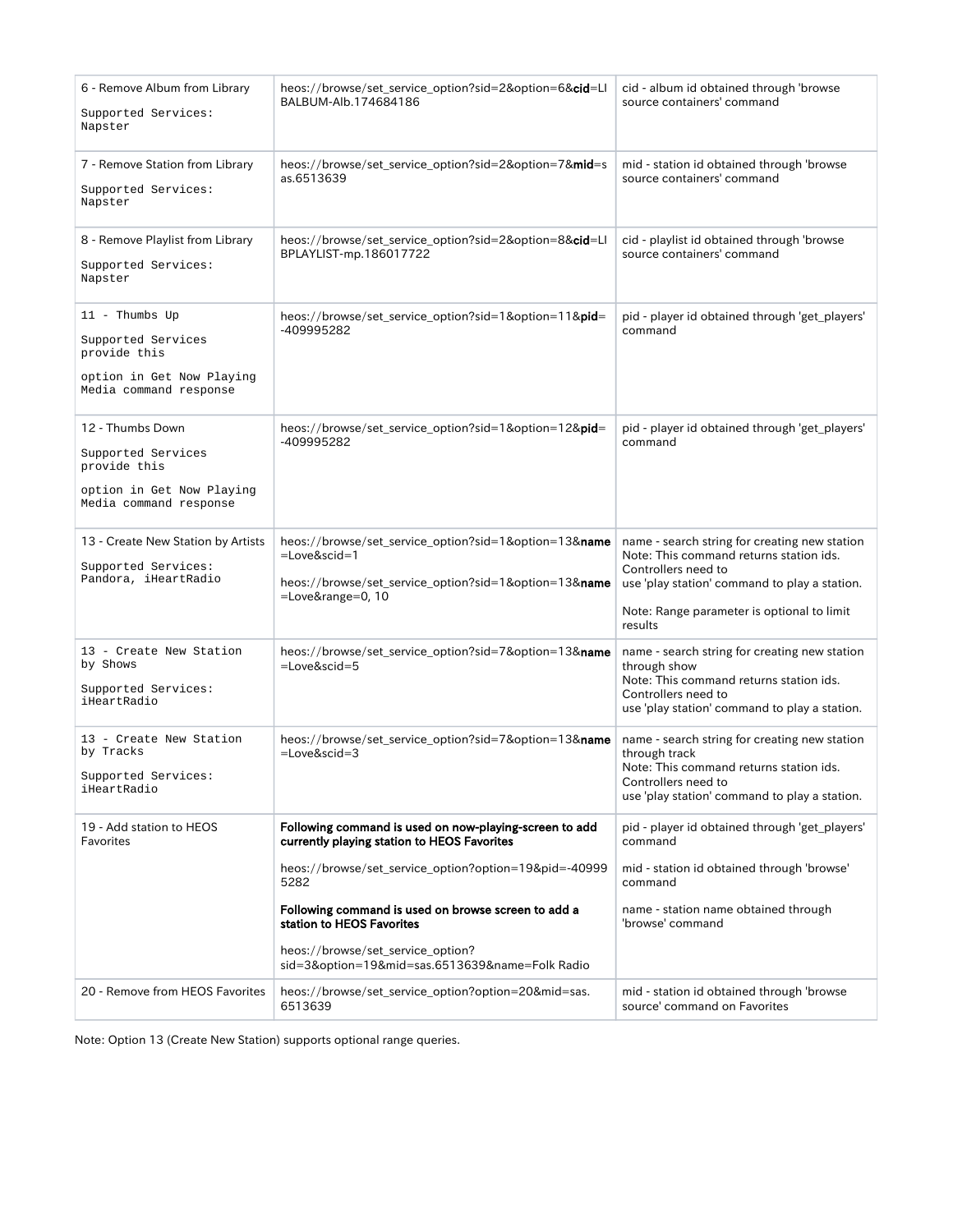```
Response:
{
     "heos": {
              "command": " browse/set_service_option",
              "result": "success",
              "message": "sid=source_id&option=option_id&mid=media_id"
 }
}
```
Example: heos://browse/set\_service\_option?sid=2&option=1&mid=Tra.174684187

# <span id="page-41-0"></span>5. Change Events (Unsolicited Responses)

# <span id="page-41-1"></span>5.1 Sources Changed

```
Response:
{
    "heos": {
             "command": "event/sources_changed",
 }
}
```
## <span id="page-41-2"></span>5.2 Players Changed

```
Response:
{
    "heos": {
             "command": "event/players_changed",
 }
}
```
# <span id="page-41-3"></span>5.3 Group Changed

Response:

```
{
    "heos": {
             "command": "event/groups_changed",
 }
}
```
# <span id="page-41-4"></span>5.4 Player State Changed

```
Response:
{
    "heos": {
              "command": "event/player_state_changed",
              "message": "pid='player_id'&state='play_state'"
 }
}
```
# <span id="page-41-5"></span>5.5 Player Now Playing Changed

```
Response:
{
    "heos": {
               "command": " event/player_now_playing_changed",
               "message": "pid='player_id'"
            }
}
```
## <span id="page-41-6"></span>5.6 Player Now Playing Progress

Response: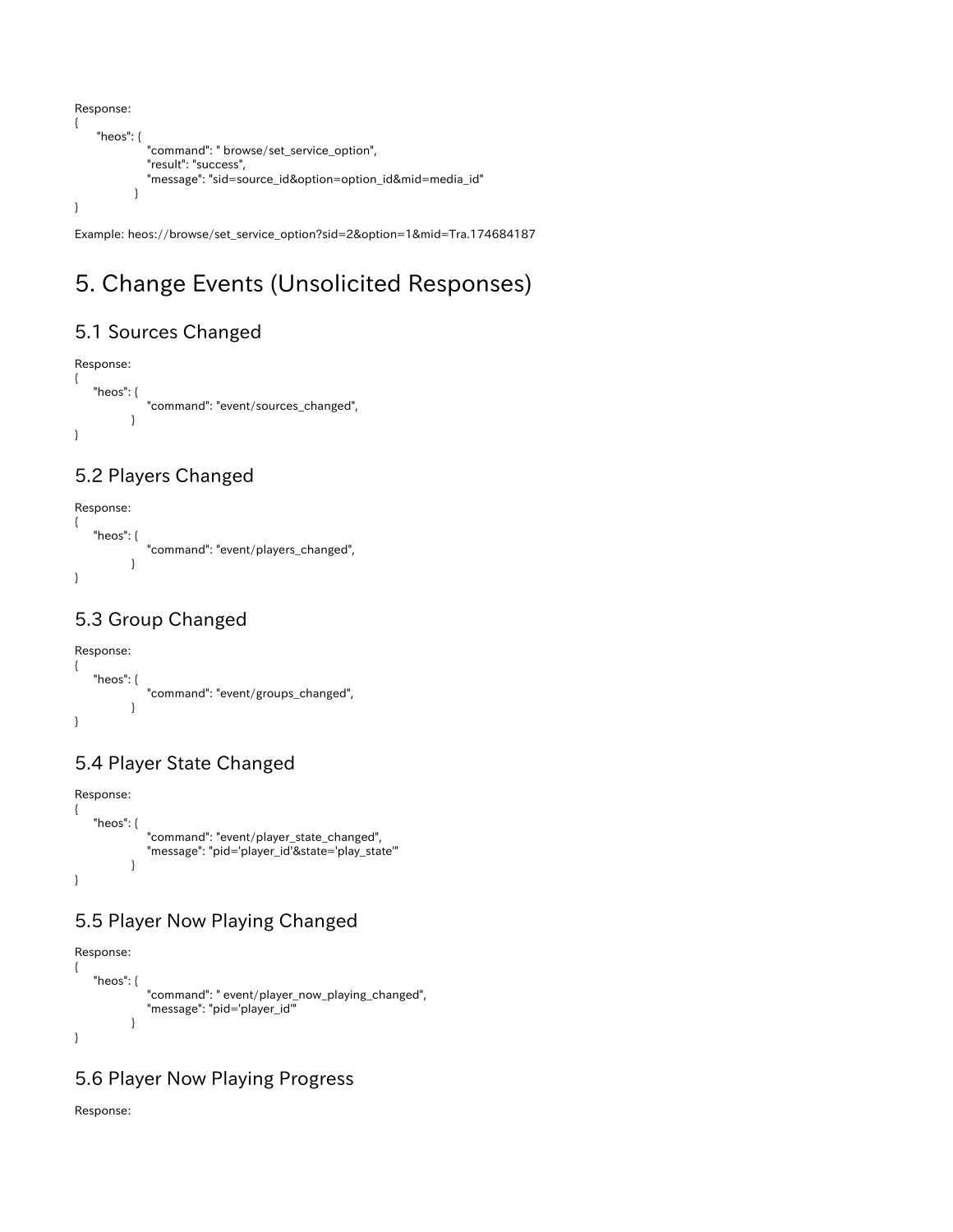```
{
    "heos": {
             "command": " event/player_now_playing_progress",
             "message": "pid=player_id&cur_pos=position_ms&duration=duration_ms"
 }
}
```
## <span id="page-42-0"></span>5.7 Player Playback Error

Response:

```
{
    "heos": {
             "command": " event/player_playback_error",
             "message": "pid=player_id&error=Could Not Download"
 }
}
```
Note: error string represents error type. Controller can directly display the error string to the user.

## <span id="page-42-1"></span>5.8 Player Queue Changed

```
Response:
{
    "heos": {
             "command": " event/player_queue_changed",
             "message": "pid='player_id'"
 }
}
```
## <span id="page-42-2"></span>5.9 Player Volume Changed

```
Response:
{
    "heos": {
              "command": "event/player_volume_changed ",
              "message": "pid='player_id'&level='vol_level'&mute='on_or_off'"
 }
}
```
## <span id="page-42-3"></span>5.10 Player Repeat Mode Changed

Response:

```
{
    "heos": {
             "command": "event/repeat_mode_changed",
             "message": "pid='player_id'&repeat='on_all_or_on_one_or_off'"
 }
}
```
## <span id="page-42-4"></span>5.11 Player Shuffle Mode Changed

Response:

```
{
    "heos": {
             "command": "event/shuffle_mode_changed",
            "message": "pid=' player_id' &shuffle='on_or_off"
 }
}
```
## <span id="page-42-5"></span>5.12 Group Volume Changed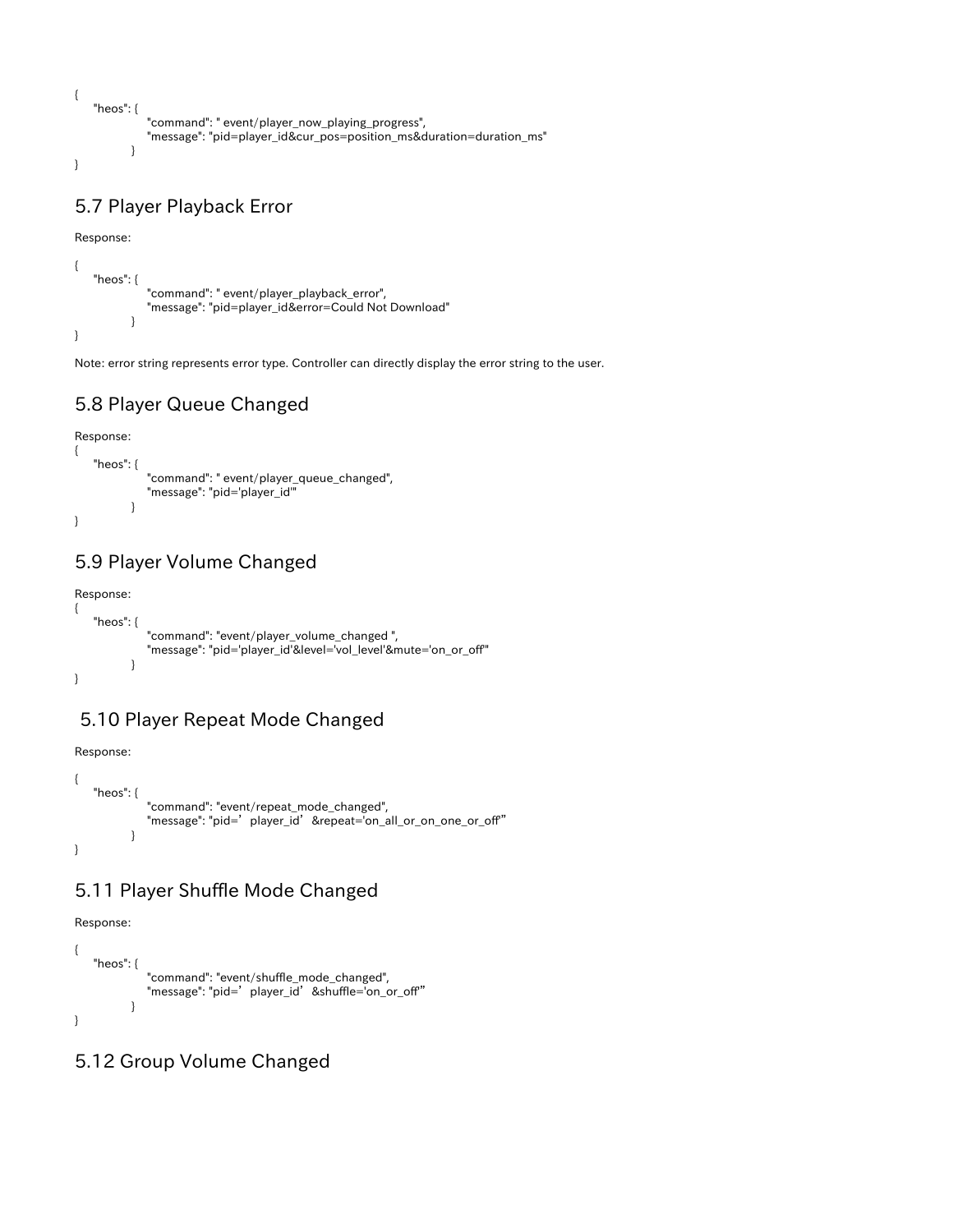```
{
    "heos": {
 "command": "event/group_volume_changed ",
 "message": "gid='group_id'&level='vol_level'&mute='on_or_off'"
         }
}
```
# <span id="page-43-0"></span>5.13 User Changed

```
Response:
{
    "heos": {
             "command": "event/user_changed",
             "message": "signed_out" or "signed_in&un=<current user name>"
 }
}
```
# <span id="page-43-1"></span>6.0 Error Codes

## <span id="page-43-2"></span>6.1 General Error Response

#### Respone:

{

}

```
 "heos": {
           "command": "'command_group'/'command'",
           "result": "'fail'",
           "message": "eid="error_id&text=error text&command_arguments'"
        }
```
# <span id="page-43-3"></span>6.2 Error Code description

| <b>Description</b>                   |                | Code Text Example                 |
|--------------------------------------|----------------|-----------------------------------|
| <b>Unrecognized Command</b>          | 1              | Command not recognized.           |
| Invalid ID                           | 2              | ID not valid                      |
| Wroing Number of Command Arguments   | 3              | Command arguments not correct.    |
| Requested data not available         | 4              | Requested data not available.     |
| Resource currently not available     | 5              | Resource currently not available. |
| <b>Invalid Credentials</b>           | 6              | Invalid Credentials.              |
| <b>Command Could Not Be Executed</b> | $\overline{7}$ | Command not executed.             |
| User not logged In                   | 8              | User not logged in.               |
| Parameter out of range               | 9              | Out of range                      |
| User not found                       | 10             | User not found                    |
| <b>Internal Error</b>                | 11             | System Internal Error             |